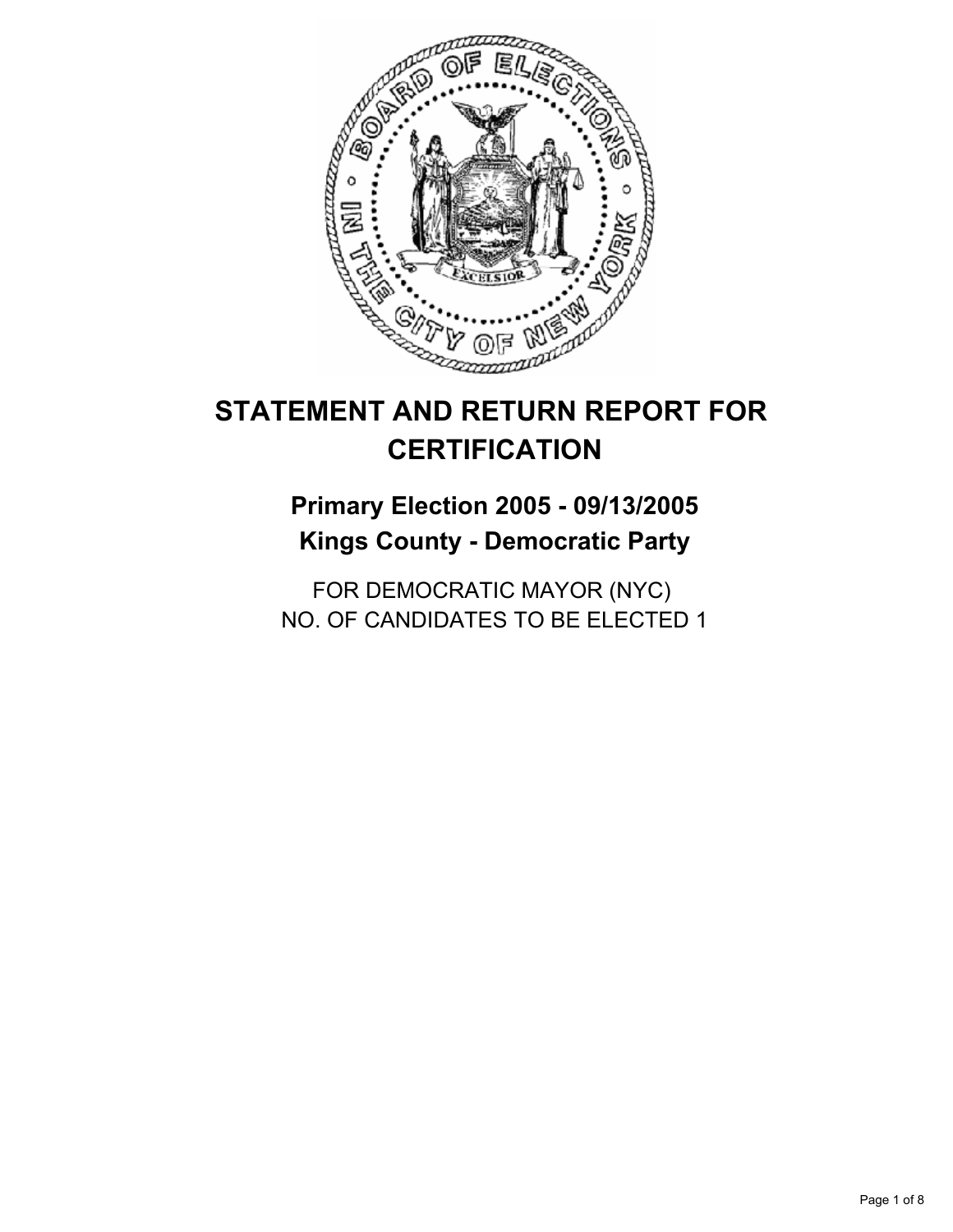

| <b>EMERGENCY</b>       | 13    |
|------------------------|-------|
| ABSENTEE/MILITARY      | 92    |
| AFFIDAVIT              | 74    |
| CHRISTOPHER X BRODEUR  | 232   |
| <b>FERNANDO FERRER</b> | 3,386 |
| C VIRGINIA FIELDS      | 3,003 |
| <b>GIFFORD MILLER</b>  | 599   |
| <b>ARTHUR PICCOLO</b>  | 102   |
| ANTHONY D WEINER       | 1,076 |
| <b>TOTAL VOTES</b>     | 8,398 |

## **ASSEMBLY DISTRICT 41**

| <b>EMERGENCY</b>                | 57    |
|---------------------------------|-------|
| ABSENTEE/MILITARY               | 177   |
| AFFIDAVIT                       | 42    |
| CHRISTOPHER X BRODEUR           | 140   |
| <b>FERNANDO FERRER</b>          | 1,932 |
| C VIRGINIA FIELDS               | 1,156 |
| <b>GIFFORD MILLER</b>           | 524   |
| <b>ARTHUR PICCOLO</b>           | 108   |
| ANTHONY D WEINER                | 3,776 |
| CHARLES BARRON (WRITE-IN)       |       |
| KENDALL STEWART (WRITE-IN)      |       |
| MICHAEL R. BLOOMBERG (WRITE-IN) |       |
| SAM TAITT (WRITE-IN)            |       |
| <b>TOTAL VOTES</b>              | 7,640 |

| <b>EMERGENCY</b>        | 6     |
|-------------------------|-------|
| ABSENTEE/MILITARY       | 130   |
| <b>AFFIDAVIT</b>        | 58    |
| CHRISTOPHER X BRODEUR   | 289   |
| <b>FERNANDO FERRER</b>  | 2,142 |
| C VIRGINIA FIELDS       | 1,326 |
| <b>GIFFORD MILLER</b>   | 449   |
| <b>ARTHUR PICCOLO</b>   | 87    |
| ANTHONY D WEINER        | 1,552 |
| MICHAEL DEAR (WRITE-IN) |       |
| <b>TOTAL VOTES</b>      | 5,846 |
|                         |       |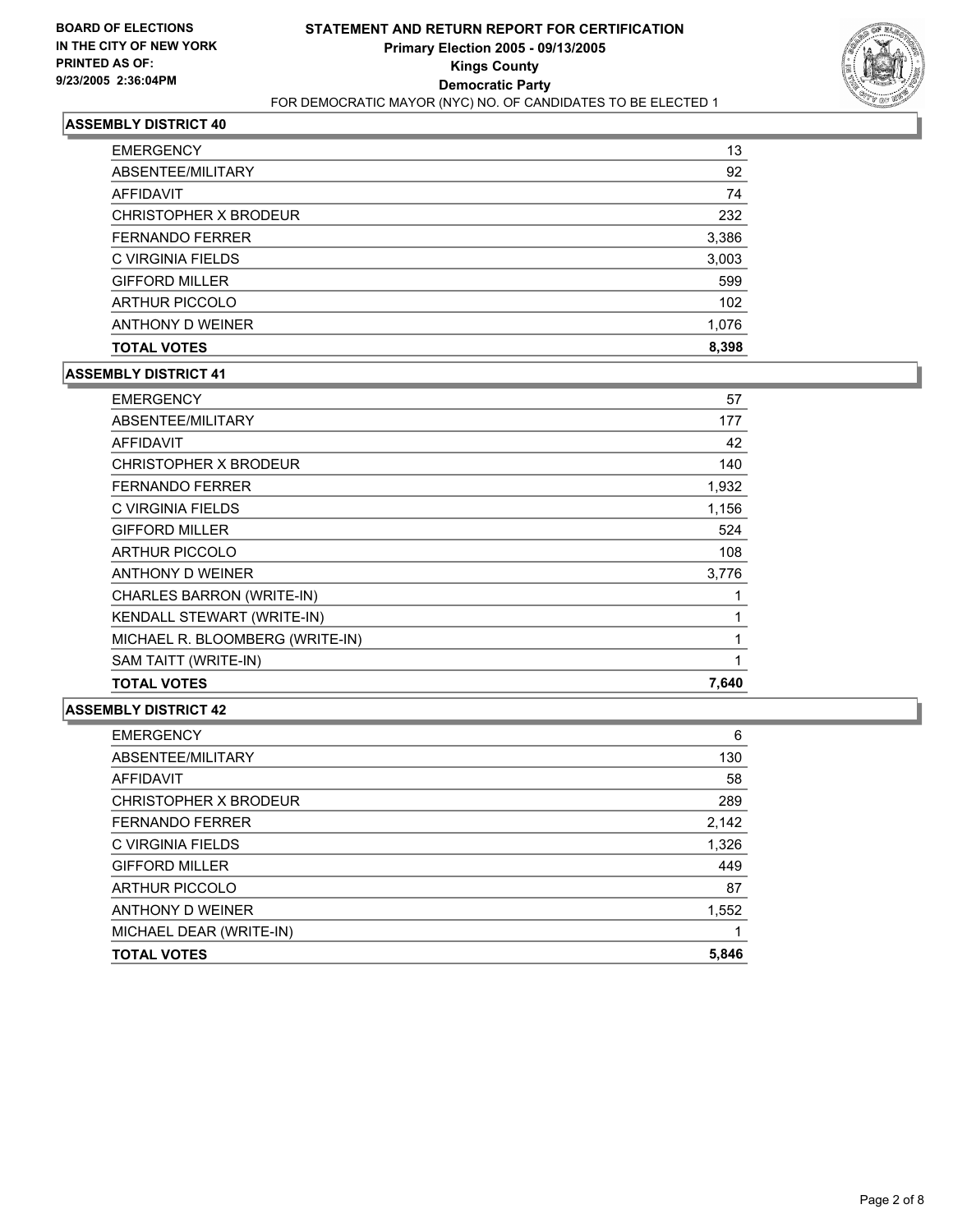

| <b>TOTAL VOTES</b>     | 7,640 |
|------------------------|-------|
| ANTHONY D WEINER       | 1,058 |
| <b>ARTHUR PICCOLO</b>  | 127   |
| <b>GIFFORD MILLER</b>  | 904   |
| C VIRGINIA FIELDS      | 2,409 |
| <b>FERNANDO FERRER</b> | 2,867 |
| CHRISTOPHER X BRODEUR  | 275   |
| AFFIDAVIT              | 61    |
| ABSENTEE/MILITARY      | 194   |
| <b>EMERGENCY</b>       | 18    |

### **ASSEMBLY DISTRICT 44**

| <b>EMERGENCY</b>          | 12    |
|---------------------------|-------|
| ABSENTEE/MILITARY         | 152   |
| AFFIDAVIT                 | 48    |
| CHRISTOPHER X BRODEUR     | 132   |
| <b>FERNANDO FERRER</b>    | 2,126 |
| C VIRGINIA FIELDS         | 627   |
| <b>GIFFORD MILLER</b>     | 897   |
| <b>ARTHUR PICCOLO</b>     | 128   |
| ANTHONY D WEINER          | 3,859 |
| JILLIAN SHAGAN (WRITE-IN) |       |
| <b>TOTAL VOTES</b>        | 7,770 |

#### **ASSEMBLY DISTRICT 45**

| <b>EMERGENCY</b>       | 2     |
|------------------------|-------|
| ABSENTEE/MILITARY      | 192   |
| AFFIDAVIT              | 23    |
| CHRISTOPHER X BRODEUR  | 52    |
| <b>FERNANDO FERRER</b> | 531   |
| C VIRGINIA FIELDS      | 113   |
| <b>GIFFORD MILLER</b>  | 448   |
| <b>ARTHUR PICCOLO</b>  | 71    |
| ANTHONY D WEINER       | 3,813 |
| <b>TOTAL VOTES</b>     | 5,028 |

| <b>EMERGENCY</b>       | 2     |
|------------------------|-------|
| ABSENTEE/MILITARY      | 220   |
| AFFIDAVIT              | 41    |
| CHRISTOPHER X BRODEUR  | 158   |
| <b>FERNANDO FERRER</b> | 1,431 |
| C VIRGINIA FIELDS      | 503   |
| <b>GIFFORD MILLER</b>  | 965   |
| <b>ARTHUR PICCOLO</b>  | 121   |
| ANTHONY D WEINER       | 2,782 |
| <b>TOTAL VOTES</b>     | 5,960 |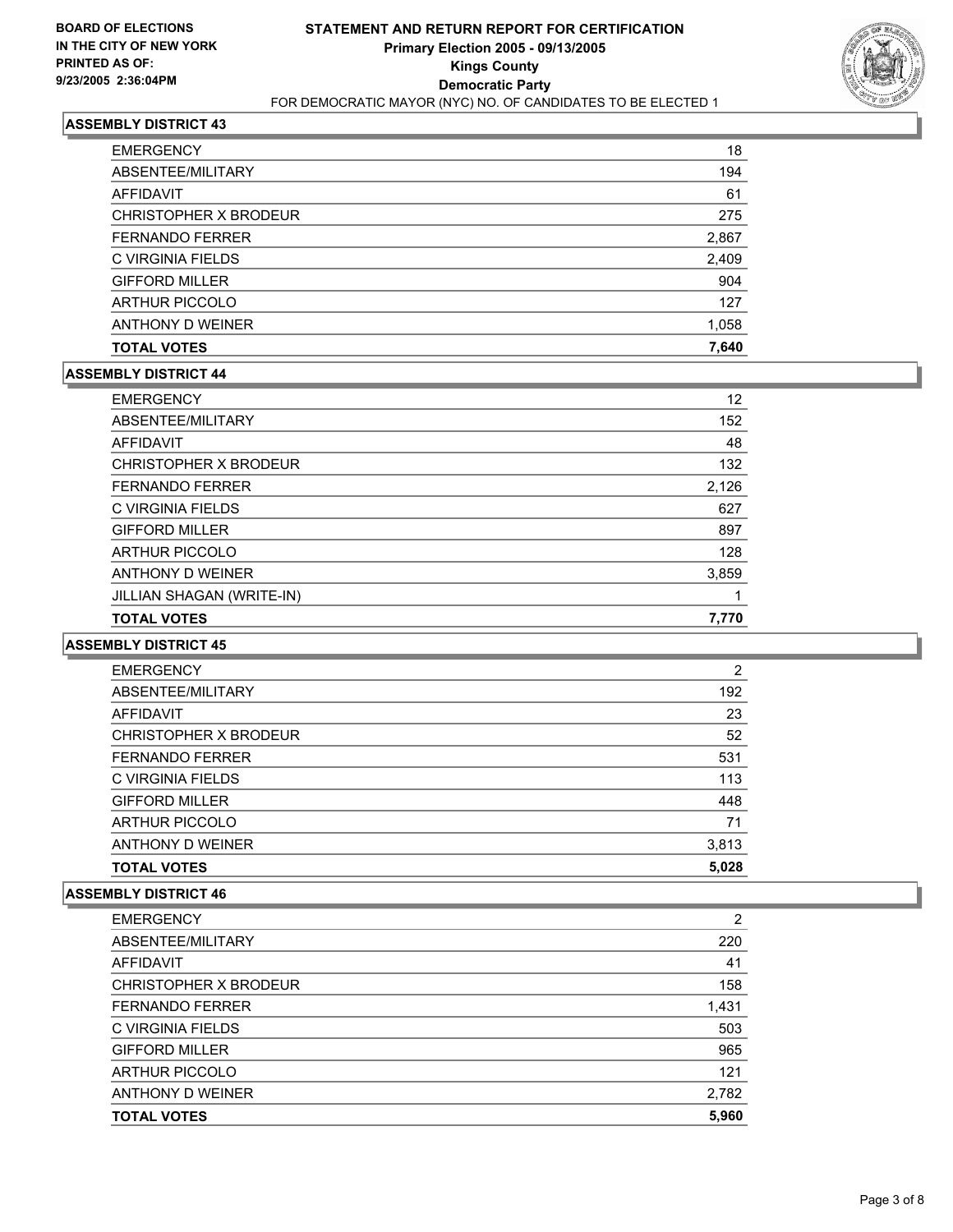

| <b>EMERGENCY</b>       | 0     |
|------------------------|-------|
| ABSENTEE/MILITARY      | 167   |
| AFFIDAVIT              | 5     |
| CHRISTOPHER X BRODEUR  | 57    |
| <b>FERNANDO FERRER</b> | 662   |
| C VIRGINIA FIELDS      | 166   |
| <b>GIFFORD MILLER</b>  | 557   |
| <b>ARTHUR PICCOLO</b>  | 68    |
| ANTHONY D WEINER       | 2,051 |
| <b>TOTAL VOTES</b>     | 3,561 |

## **ASSEMBLY DISTRICT 48**

| <b>EMERGENCY</b>       |       |
|------------------------|-------|
| ABSENTEE/MILITARY      | 132   |
| AFFIDAVIT              | 20    |
| CHRISTOPHER X BRODEUR  | 40    |
| <b>FERNANDO FERRER</b> | 596   |
| C VIRGINIA FIELDS      | 89    |
| <b>GIFFORD MILLER</b>  | 603   |
| <b>ARTHUR PICCOLO</b>  | 53    |
| ANTHONY D WEINER       | 2,097 |
| <b>TOTAL VOTES</b>     | 3,478 |

#### **ASSEMBLY DISTRICT 49**

| <b>EMERGENCY</b>                | 16    |
|---------------------------------|-------|
| ABSENTEE/MILITARY               | 75    |
| <b>AFFIDAVIT</b>                | 9     |
| CHRISTOPHER X BRODEUR           | 42    |
| <b>FERNANDO FERRER</b>          | 484   |
| C VIRGINIA FIELDS               | 66    |
| <b>GIFFORD MILLER</b>           | 314   |
| <b>ARTHUR PICCOLO</b>           | 60    |
| ANTHONY D WEINER                | 1,226 |
| MICHAEL R. BLOOMBERG (WRITE-IN) |       |
| <b>TOTAL VOTES</b>              | 2,193 |

| <b>EMERGENCY</b>       | 23    |
|------------------------|-------|
| ABSENTEE/MILITARY      | 92    |
| AFFIDAVIT              | 41    |
| CHRISTOPHER X BRODEUR  | 169   |
| <b>FERNANDO FERRER</b> | 2,399 |
| C VIRGINIA FIELDS      | 749   |
| <b>GIFFORD MILLER</b>  | 1,693 |
| <b>ARTHUR PICCOLO</b>  | 71    |
| ANTHONY D WEINER       | 1,436 |
| <b>TOTAL VOTES</b>     | 6,517 |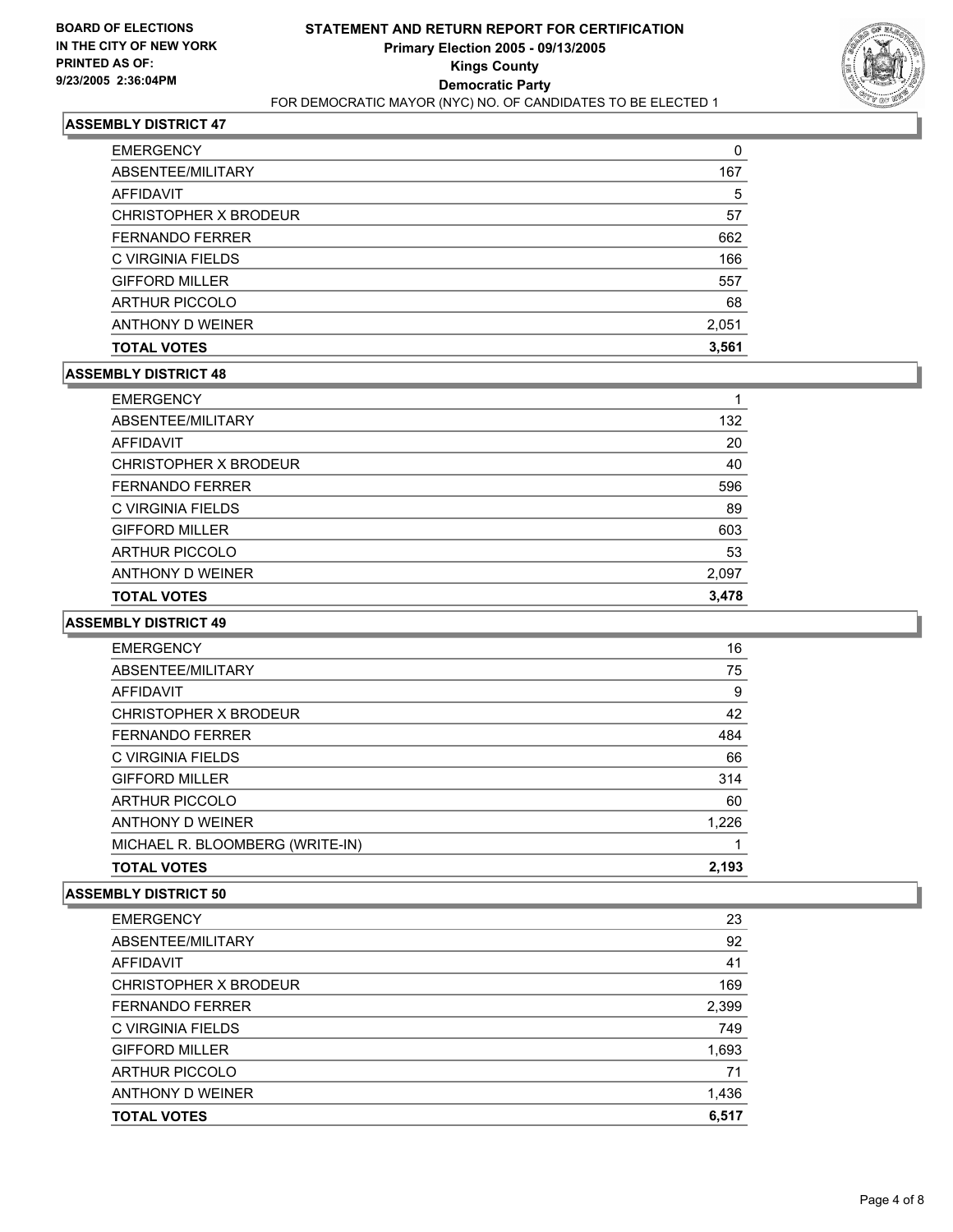

| <b>EMERGENCY</b>       | 9     |
|------------------------|-------|
| ABSENTEE/MILITARY      | 69    |
| AFFIDAVIT              | 60    |
| CHRISTOPHER X BRODEUR  | 190   |
| <b>FERNANDO FERRER</b> | 3,277 |
| C VIRGINIA FIELDS      | 330   |
| <b>GIFFORD MILLER</b>  | 300   |
| <b>ARTHUR PICCOLO</b>  | 48    |
| ANTHONY D WEINER       | 862   |
| <b>TOTAL VOTES</b>     | 5,007 |

## **ASSEMBLY DISTRICT 52**

| <b>EMERGENCY</b>                | 6      |
|---------------------------------|--------|
| ABSENTEE/MILITARY               | 255    |
| AFFIDAVIT                       | 92     |
| CHRISTOPHER X BRODEUR           | 197    |
| <b>FERNANDO FERRER</b>          | 3,859  |
| C VIRGINIA FIELDS               | 1,247  |
| <b>GIFFORD MILLER</b>           | 1,563  |
| <b>ARTHUR PICCOLO</b>           | 68     |
| ANTHONY D WEINER                | 5,554  |
| MICHAEL R. BLOOMBERG (WRITE-IN) | 3      |
| NORMAN SIEGEL (WRITE-IN)        |        |
| <b>TOTAL VOTES</b>              | 12.492 |

| <b>EMERGENCY</b>             | 6     |
|------------------------------|-------|
| ABSENTEE/MILITARY            | 82    |
| AFFIDAVIT                    | 125   |
| CHRISTOPHER X BRODEUR        | 513   |
| <b>FERNANDO FERRER</b>       | 6,095 |
| C VIRGINIA FIELDS            | 706   |
| <b>GIFFORD MILLER</b>        | 666   |
| <b>ARTHUR PICCOLO</b>        | 90    |
| ANTHONY D WEINER             | 770   |
| DIANA REYES (WRITE-IN)       |       |
| RICHARD VELASQUEZ (WRITE-IN) | 3     |
| <b>TOTAL VOTES</b>           | 8,844 |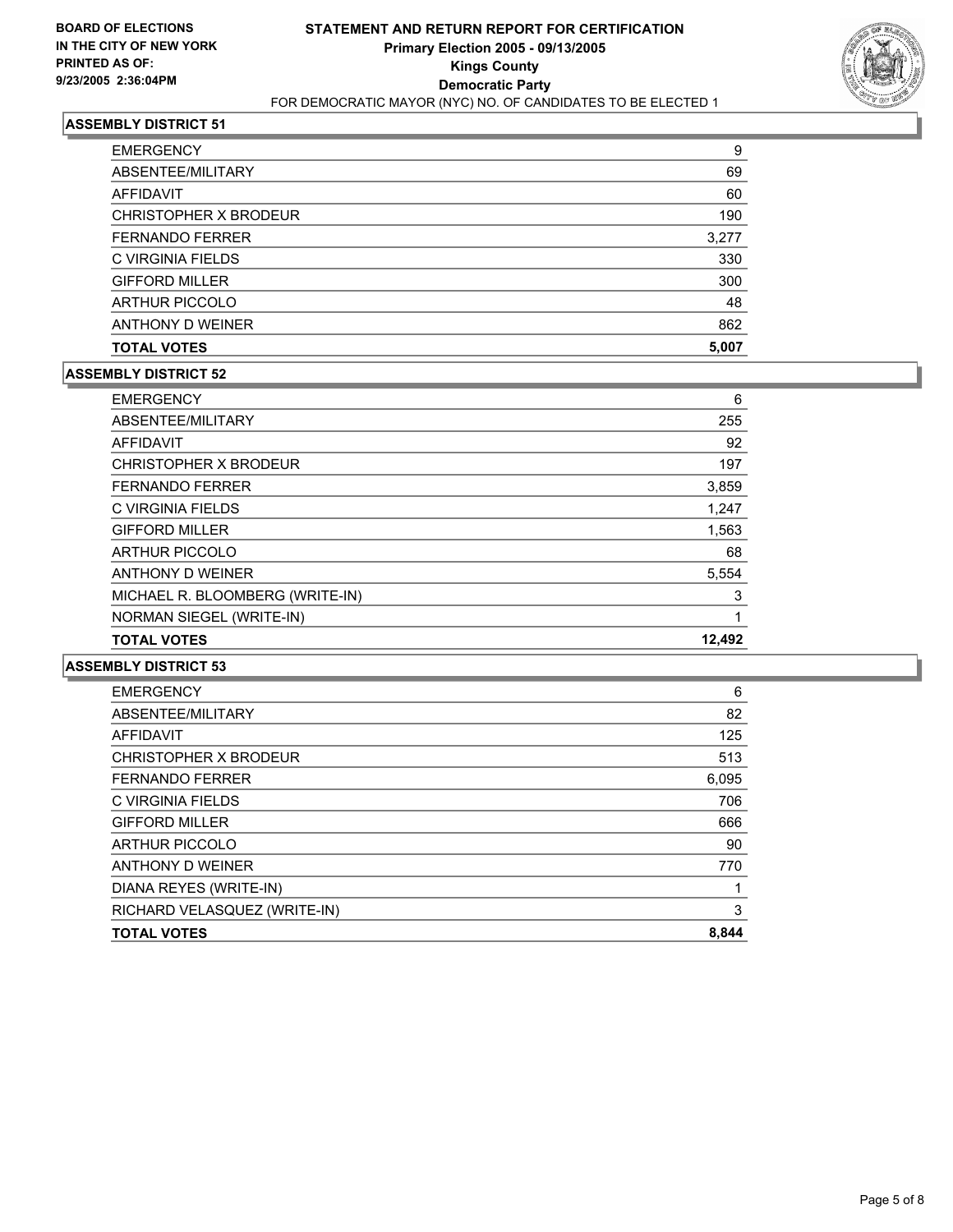

| <b>TOTAL VOTES</b>     | 5,545 |
|------------------------|-------|
| ANTHONY D WEINER       | 623   |
| <b>ARTHUR PICCOLO</b>  | 272   |
| <b>GIFFORD MILLER</b>  | 256   |
| C VIRGINIA FIELDS      | 977   |
| <b>FERNANDO FERRER</b> | 3,144 |
| CHRISTOPHER X BRODEUR  | 273   |
| AFFIDAVIT              | 50    |
| ABSENTEE/MILITARY      | 43    |
| <b>EMERGENCY</b>       | 27    |

### **ASSEMBLY DISTRICT 55**

| <b>EMERGENCY</b>       | 16    |
|------------------------|-------|
| ABSENTEE/MILITARY      | 90    |
| AFFIDAVIT              | 102   |
| CHRISTOPHER X BRODEUR  | 267   |
| <b>FERNANDO FERRER</b> | 3,115 |
| C VIRGINIA FIELDS      | 2,802 |
| <b>GIFFORD MILLER</b>  | 649   |
| <b>ARTHUR PICCOLO</b>  | 114   |
| ANTHONY D WEINER       | 800   |
| <b>TOTAL VOTES</b>     | 7,747 |

### **ASSEMBLY DISTRICT 56**

| <b>EMERGENCY</b>       | 5     |
|------------------------|-------|
| ABSENTEE/MILITARY      | 135   |
| AFFIDAVIT              | 57    |
| CHRISTOPHER X BRODEUR  | 221   |
| <b>FERNANDO FERRER</b> | 3,285 |
| C VIRGINIA FIELDS      | 3,051 |
| <b>GIFFORD MILLER</b>  | 701   |
| <b>ARTHUR PICCOLO</b>  | 105   |
| ANTHONY D WEINER       | 877   |
| <b>TOTAL VOTES</b>     | 8,240 |

| <b>EMERGENCY</b>         | 26    |
|--------------------------|-------|
| ABSENTEE/MILITARY        | 200   |
| <b>AFFIDAVIT</b>         | 67    |
| CHRISTOPHER X BRODEUR    | 193   |
| <b>FERNANDO FERRER</b>   | 3,608 |
| C VIRGINIA FIELDS        | 2,797 |
| <b>GIFFORD MILLER</b>    | 760   |
| <b>ARTHUR PICCOLO</b>    | 65    |
| ANTHONY D WEINER         | 1,697 |
| CYNTHIN BOYCE (WRITE-IN) |       |
| DIANA JOHNSON (WRITE-IN) |       |
| <b>TOTAL VOTES</b>       | 9,122 |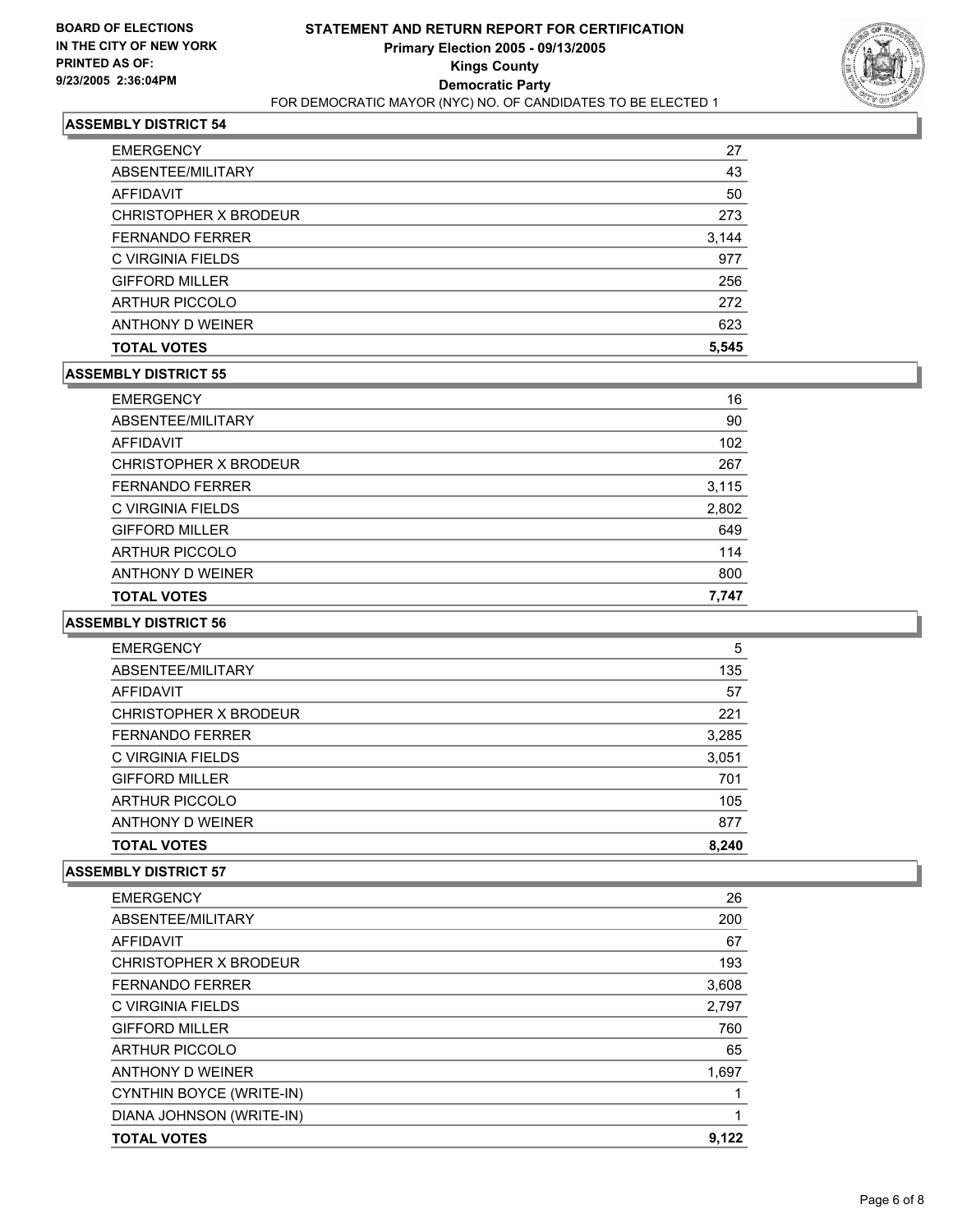

| 3     |
|-------|
| 232   |
| 46    |
| 188   |
| 3,196 |
| 2,475 |
| 520   |
| 128   |
| 1,151 |
| 3     |
| 7,661 |
|       |

## **ASSEMBLY DISTRICT 59**

| <b>TOTAL VOTES</b>              | 6,493 |
|---------------------------------|-------|
| MICHAEL R. BLOOMBERG (WRITE-IN) |       |
| ANTHONY D WEINER                | 3,260 |
| <b>ARTHUR PICCOLO</b>           | 56    |
| <b>GIFFORD MILLER</b>           | 721   |
| C VIRGINIA FIELDS               | 935   |
| <b>FERNANDO FERRER</b>          | 1,444 |
| CHRISTOPHER X BRODEUR           | 76    |
| AFFIDAVIT                       | 49    |
| ABSENTEE/MILITARY               | 132   |
| <b>EMERGENCY</b>                | 5     |

| <b>EMERGENCY</b>                  |       |
|-----------------------------------|-------|
| ABSENTEE/MILITARY                 | 38    |
| AFFIDAVIT                         | 11    |
| CHRISTOPHER X BRODEUR             | 20    |
| <b>FERNANDO FERRER</b>            | 489   |
| C VIRGINIA FIELDS                 | 85    |
| <b>GIFFORD MILLER</b>             | 235   |
| <b>ARTHUR PICCOLO</b>             | 21    |
| ANTHONY D WEINER                  | 1,038 |
| MARGARITA LOPEZ TORRES (WRITE-IN) |       |
| <b>TOTAL VOTES</b>                | 1,889 |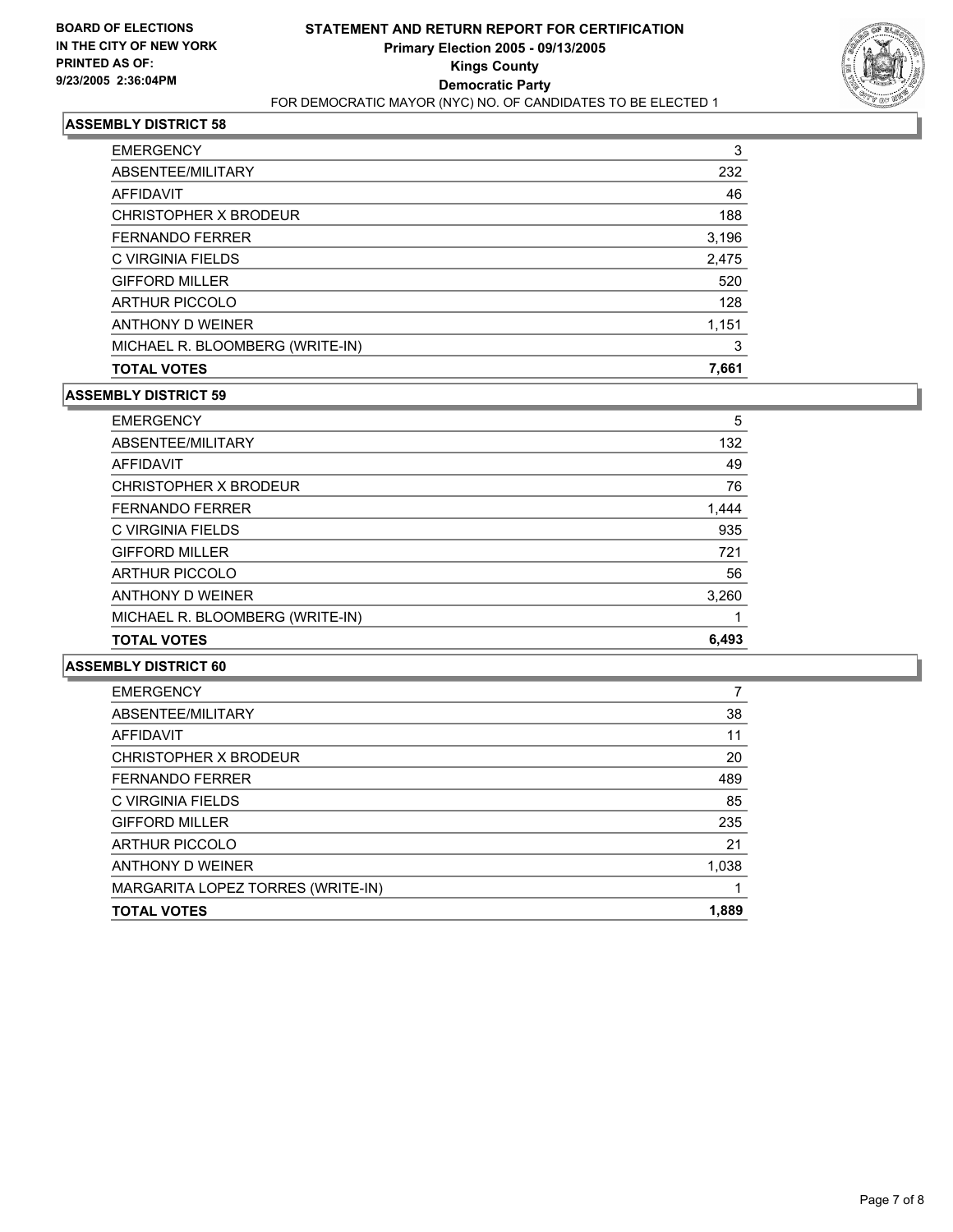## **STATEMENT AND RETURN REPORT FOR CERTIFICATION Primary Election 2005 - 09/13/2005 Kings County Democratic Party** FOR DEMOCRATIC MAYOR (NYC) NO. OF CANDIDATES TO BE ELECTED 1



### **TOTAL FOR DEMOCRATIC MAYOR (NYC) - Kings County**

| <b>TOTAL VOTES</b>                | 137,071 |
|-----------------------------------|---------|
| SAM TAITT (WRITE-IN)              |         |
| RICHARD VELASQUEZ (WRITE-IN)      | 3       |
| NORMAN SIEGEL (WRITE-IN)          | 1       |
| MICHAEL R. BLOOMBERG (WRITE-IN)   | 9       |
| MICHAEL DEAR (WRITE-IN)           |         |
| MARGARITA LOPEZ TORRES (WRITE-IN) |         |
| KENDALL STEWART (WRITE-IN)        |         |
| JILLIAN SHAGAN (WRITE-IN)         |         |
| DIANA REYES (WRITE-IN)            |         |
| DIANA JOHNSON (WRITE-IN)          |         |
| CYNTHIN BOYCE (WRITE-IN)          |         |
| CHARLES BARRON (WRITE-IN)         |         |
| <b>ANTHONY D WEINER</b>           | 41,358  |
| <b>ARTHUR PICCOLO</b>             | 1,963   |
| <b>GIFFORD MILLER</b>             | 14,324  |
| C VIRGINIA FIELDS                 | 25,612  |
| <b>FERNANDO FERRER</b>            | 50,068  |
| CHRISTOPHER X BRODEUR             | 3,724   |
| <b>AFFIDAVIT</b>                  | 1,081   |
| ABSENTEE/MILITARY                 | 2,899   |
| <b>EMERGENCY</b>                  | 260     |

We certify this statement to be correct, and have caused the same to be attested by the signatures of the members of the board, or a majority thereof, on

Date

Secretary **Chairman** 

Chief Clerk

Canvassing Board

Canvassing Board **Canvassing Board** Canvassing Board **Deputy Chief Clerk**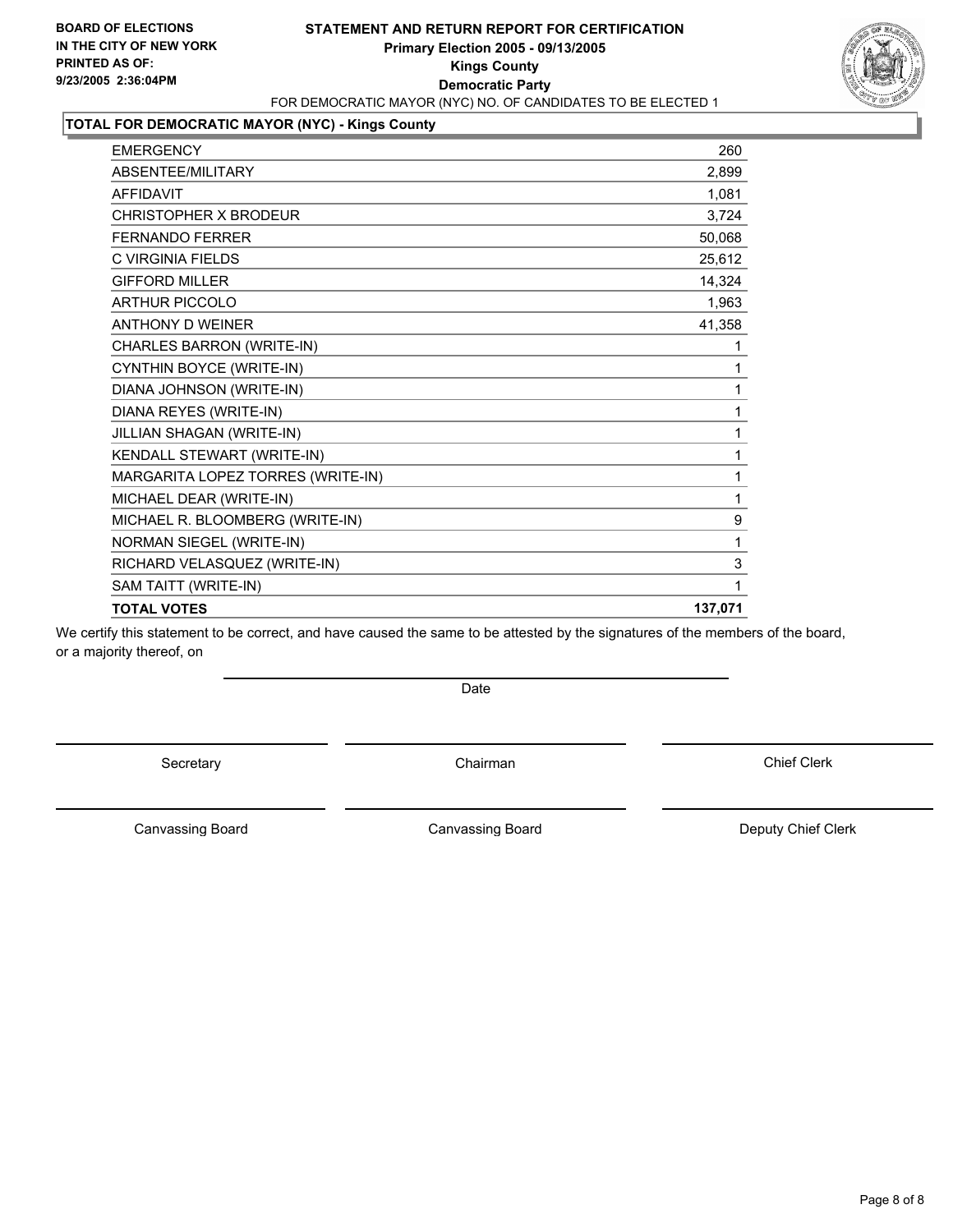

## **STATEMENT AND RETURN REPORT FOR CERTIFICATION**

## **Primary Election 2005 - 09/13/2005 Kings County - Democratic Party**

FOR DEMOCRATIC PUBLIC ADVOCATE (NYC) NO. OF CANDIDATES TO BE ELECTED 1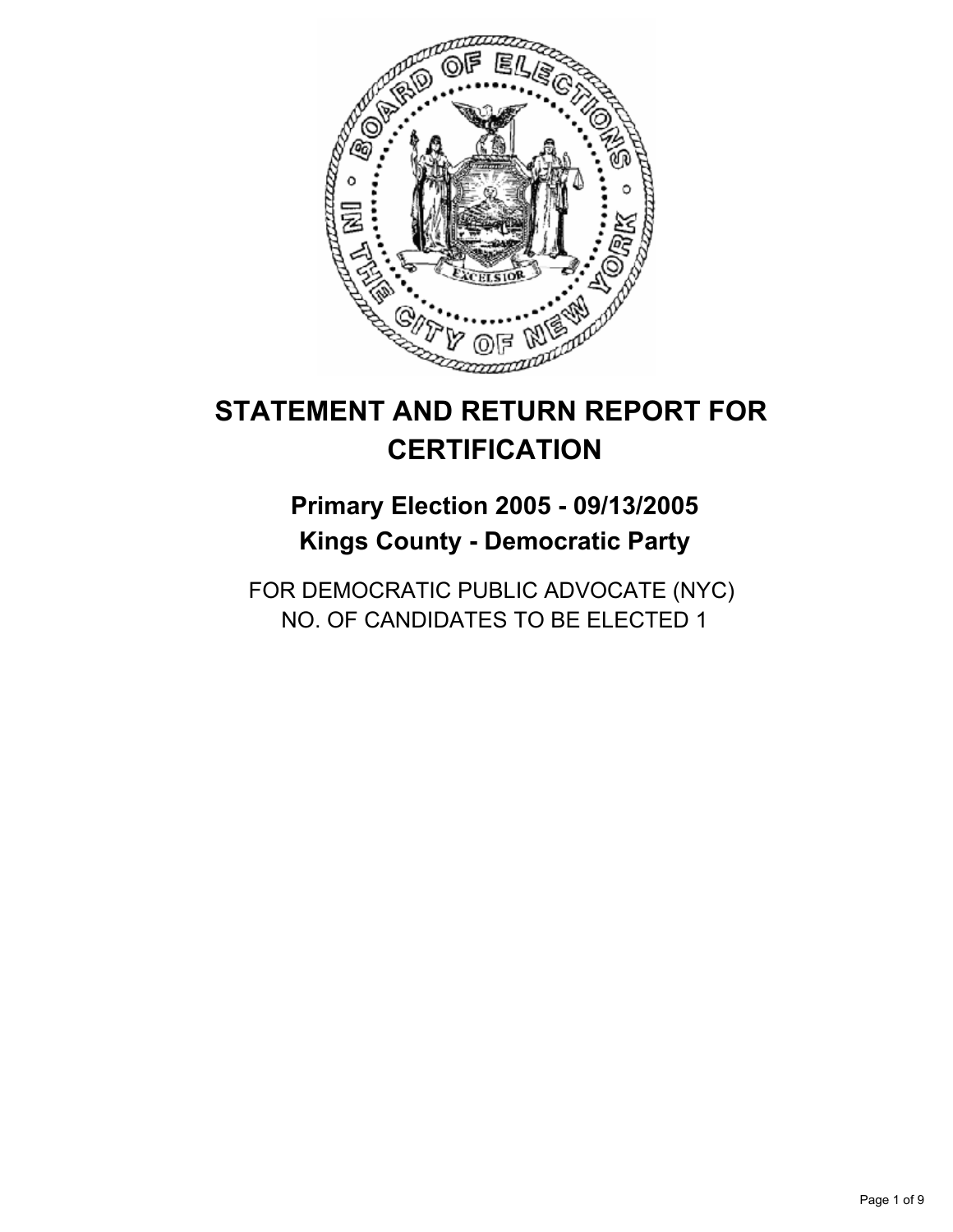

| <b>TOTAL VOTES</b>     | 6,855 |
|------------------------|-------|
| <b>NORMAN SIEGEL</b>   | 1,791 |
| <b>ANDREW RASIEJ</b>   | 277   |
| <b>BETSY F GOTBAUM</b> | 2,796 |
| <b>JAY GOLUB</b>       | 346   |
| DAMON L CABBAGESTALK   | 220   |
| <b>MICHAEL E BROWN</b> | 1,425 |
| AFFIDAVIT              | 74    |
| ABSENTEE/MILITARY      | 92    |
| <b>EMERGENCY</b>       | 13    |

#### **ASSEMBLY DISTRICT 41**

| <b>EMERGENCY</b>          | 57    |
|---------------------------|-------|
| ABSENTEE/MILITARY         | 177   |
| AFFIDAVIT                 | 42    |
| MICHAEL E BROWN           | 526   |
| DAMON L CABBAGESTALK      | 113   |
| <b>JAY GOLUB</b>          | 372   |
| <b>BETSY F GOTBAUM</b>    | 3,857 |
| ANDREW RASIEJ             | 193   |
| <b>NORMAN SIEGEL</b>      | 1,682 |
| MELVIN FRANKEL (WRITE-IN) |       |
| <b>TOTAL VOTES</b>        | 6.744 |

#### **ASSEMBLY DISTRICT 42**

| <b>EMERGENCY</b>        | 6     |
|-------------------------|-------|
| ABSENTEE/MILITARY       | 130   |
| AFFIDAVIT               | 58    |
| <b>MICHAEL E BROWN</b>  | 607   |
| DAMON L CABBAGESTALK    | 127   |
| <b>JAY GOLUB</b>        | 259   |
| <b>BETSY F GOTBAUM</b>  | 2,342 |
| ANDREW RASIEJ           | 159   |
| <b>NORMAN SIEGEL</b>    | 1,508 |
| MICHAEL DEAR (WRITE-IN) |       |
| <b>TOTAL VOTES</b>      | 5,003 |

| <b>EMERGENCY</b>       | 18    |
|------------------------|-------|
| ABSENTEE/MILITARY      | 194   |
| AFFIDAVIT              | 61    |
| <b>MICHAEL E BROWN</b> | 822   |
| DAMON L CABBAGESTALK   | 214   |
| <b>JAY GOLUB</b>       | 328   |
| <b>BETSY F GOTBAUM</b> | 3,263 |
| ANDREW RASIEJ          | 239   |
| <b>NORMAN SIEGEL</b>   | 1,874 |
| <b>TOTAL VOTES</b>     | 6,740 |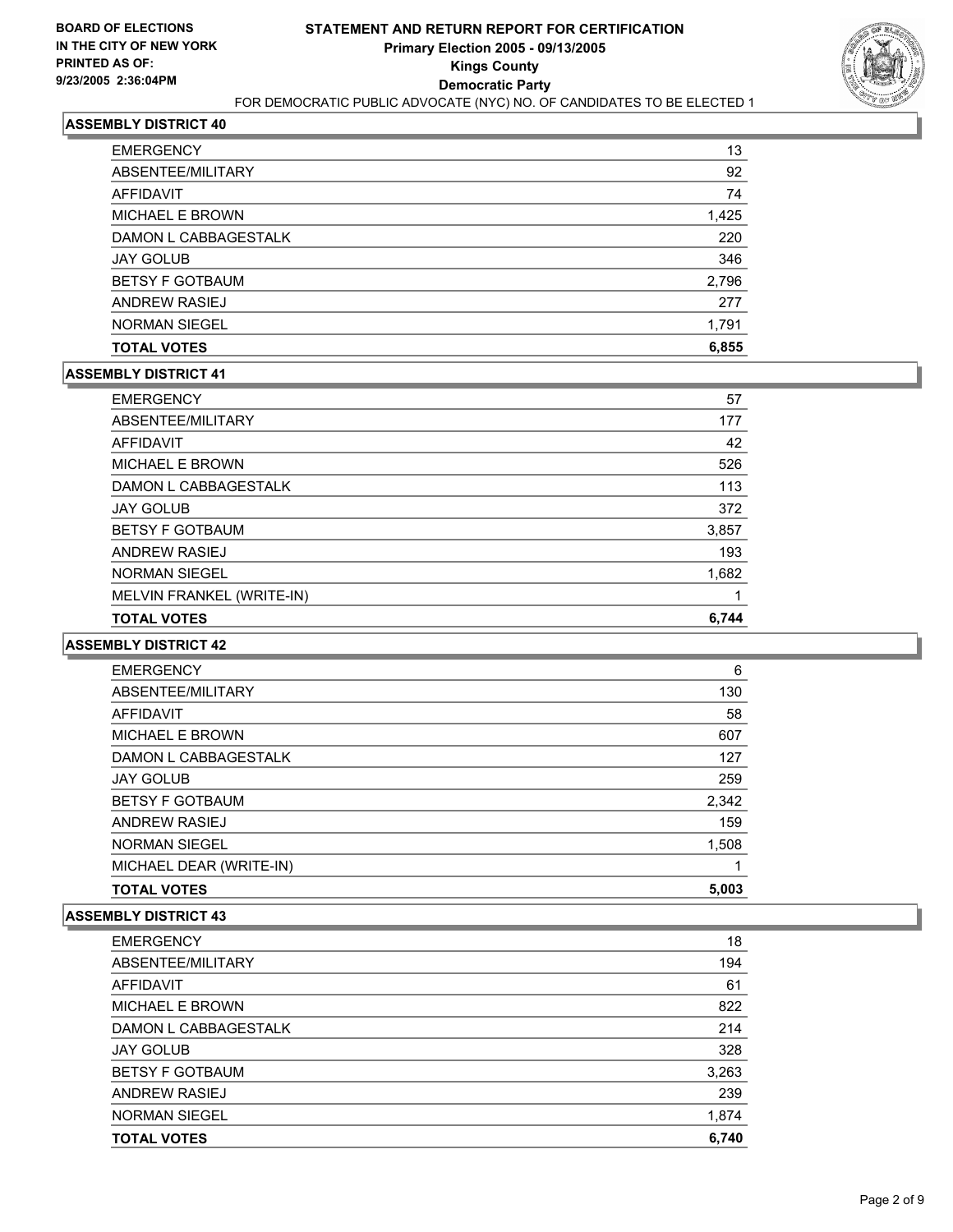

| <b>EMERGENCY</b>                | 12    |  |
|---------------------------------|-------|--|
| ABSENTEE/MILITARY               | 152   |  |
| AFFIDAVIT                       | 48    |  |
| <b>MICHAEL E BROWN</b>          | 354   |  |
| DAMON L CABBAGESTALK            | 134   |  |
| <b>JAY GOLUB</b>                | 201   |  |
| <b>BETSY F GOTBAUM</b>          | 3,376 |  |
| <b>ANDREW RASIEJ</b>            | 375   |  |
| <b>NORMAN SIEGEL</b>            | 2,738 |  |
| ANTHONY WEINER (WRITE-IN)       |       |  |
| JEFFREY KAHN (WRITE-IN)         |       |  |
| MICHAEL R. BLOOMBERG (WRITE-IN) | 2     |  |
| <b>TOTAL VOTES</b>              | 7,182 |  |

#### **ASSEMBLY DISTRICT 45**

| <b>EMERGENCY</b>                    | 2     |
|-------------------------------------|-------|
| ABSENTEE/MILITARY                   | 192   |
| <b>AFFIDAVIT</b>                    | 23    |
| <b>MICHAEL E BROWN</b>              | 176   |
| DAMON L CABBAGESTALK                | 75    |
| <b>JAY GOLUB</b>                    | 281   |
| <b>BETSY F GOTBAUM</b>              | 2,688 |
| <b>ANDREW RASIEJ</b>                | 125   |
| <b>NORMAN SIEGEL</b>                | 1,005 |
| PAUL DANN (WRITE-IN)                |       |
| ROCHELLE LILLIAN BENEZIA (WRITE-IN) |       |
| <b>TOTAL VOTES</b>                  | 4,352 |

| <b>EMERGENCY</b>                | 2     |
|---------------------------------|-------|
| ABSENTEE/MILITARY               | 220   |
| AFFIDAVIT                       | 41    |
| <b>MICHAEL E BROWN</b>          | 435   |
| DAMON L CABBAGESTALK            | 102   |
| <b>JAY GOLUB</b>                | 275   |
| <b>BETSY F GOTBAUM</b>          | 2,736 |
| <b>ANDREW RASIEJ</b>            | 196   |
| <b>NORMAN SIEGEL</b>            | 1,347 |
| MICHAEL R. BLOOMBERG (WRITE-IN) | 3     |
| <b>TOTAL VOTES</b>              | 5,094 |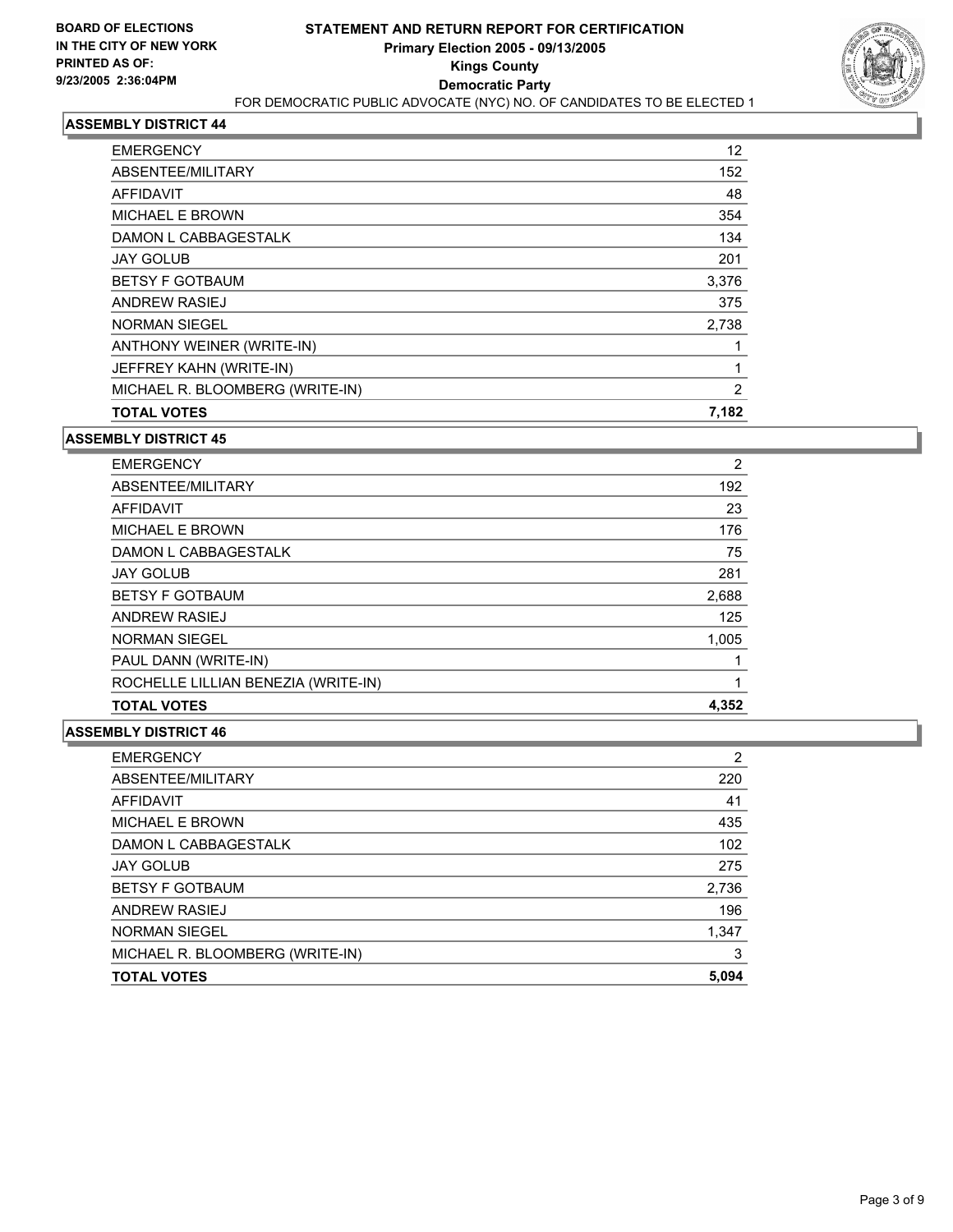

| <b>TOTAL VOTES</b>     | 2,903 |
|------------------------|-------|
| <b>NORMAN SIEGEL</b>   | 623   |
| ANDREW RASIEJ          | 129   |
| <b>BETSY F GOTBAUM</b> | 1,660 |
| <b>JAY GOLUB</b>       | 183   |
| DAMON L CABBAGESTALK   | 71    |
| <b>MICHAEL E BROWN</b> | 237   |
| AFFIDAVIT              | 5     |
| ABSENTEE/MILITARY      | 167   |
| <b>EMERGENCY</b>       |       |

### **ASSEMBLY DISTRICT 48**

| <b>EMERGENCY</b>       |       |
|------------------------|-------|
| ABSENTEE/MILITARY      | 132   |
| AFFIDAVIT              | 20    |
| MICHAEL E BROWN        | 171   |
| DAMON L CABBAGESTALK   | 49    |
| <b>JAY GOLUB</b>       | 194   |
| <b>BETSY F GOTBAUM</b> | 1,795 |
| <b>ANDREW RASIEJ</b>   | 89    |
| <b>NORMAN SIEGEL</b>   | 703   |
| <b>TOTAL VOTES</b>     | 3,001 |

#### **ASSEMBLY DISTRICT 49**

| <b>EMERGENCY</b>       | 16    |  |
|------------------------|-------|--|
| ABSENTEE/MILITARY      | 75    |  |
| <b>AFFIDAVIT</b>       | 9     |  |
| <b>MICHAEL E BROWN</b> | 151   |  |
| DAMON L CABBAGESTALK   | 45    |  |
| <b>JAY GOLUB</b>       | 107   |  |
| <b>BETSY F GOTBAUM</b> | 995   |  |
| ANDREW RASIEJ          | 78    |  |
| <b>NORMAN SIEGEL</b>   | 417   |  |
| <b>TOTAL VOTES</b>     | 1,793 |  |

| <b>TOTAL VOTES</b>         | 5,450 |
|----------------------------|-------|
| WILLIAM CLINTON (WRITE-IN) |       |
| <b>NORMAN SIEGEL</b>       | 1,665 |
| ANDREW RASIEJ              | 231   |
| <b>BETSY F GOTBAUM</b>     | 2,833 |
| <b>JAY GOLUB</b>           | 141   |
| DAMON L CABBAGESTALK       | 121   |
| <b>MICHAEL E BROWN</b>     | 458   |
| AFFIDAVIT                  | 41    |
| ABSENTEE/MILITARY          | 92    |
| <b>EMERGENCY</b>           | 23    |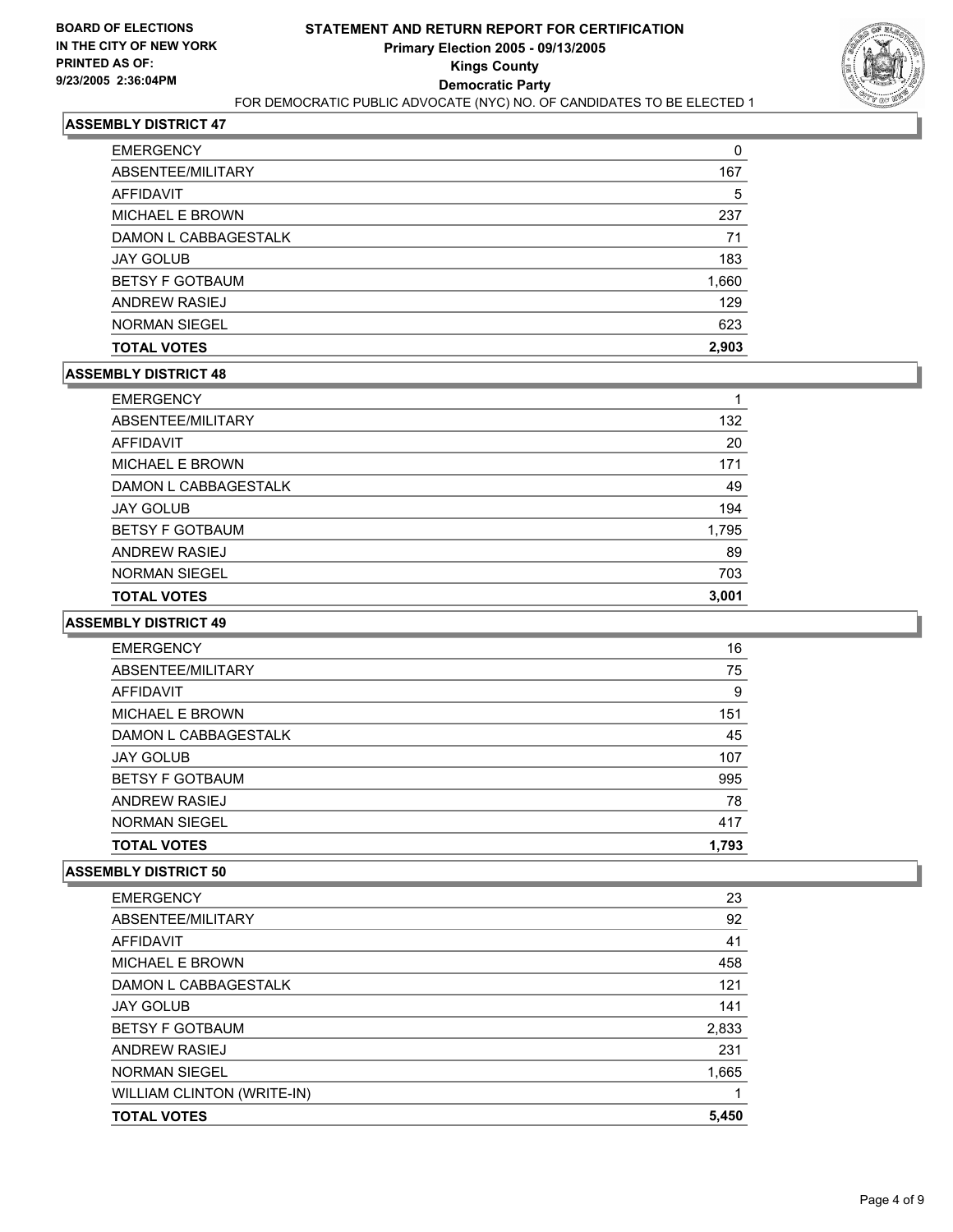

| <b>EMERGENCY</b>       | 9     |
|------------------------|-------|
| ABSENTEE/MILITARY      | 69    |
| AFFIDAVIT              | 60    |
| <b>MICHAEL E BROWN</b> | 472   |
| DAMON L CABBAGESTALK   | 128   |
| <b>JAY GOLUB</b>       | 186   |
| <b>BETSY F GOTBAUM</b> | 1,321 |
| <b>ANDREW RASIEJ</b>   | 420   |
| <b>NORMAN SIEGEL</b>   | 1,217 |
| <b>TOTAL VOTES</b>     | 3,744 |

#### **ASSEMBLY DISTRICT 52**

| <b>EMERGENCY</b>                   | 6              |
|------------------------------------|----------------|
| ABSENTEE/MILITARY                  | 255            |
| <b>AFFIDAVIT</b>                   | 92             |
| <b>MICHAEL E BROWN</b>             | 376            |
| DAMON L CABBAGESTALK               | 191            |
| <b>JAY GOLUB</b>                   | 222            |
| <b>BETSY F GOTBAUM</b>             | 5,044          |
| <b>ANDREW RASIEJ</b>               | 731            |
| <b>NORMAN SIEGEL</b>               | 5,144          |
| EDE FOX (WRITE-IN)                 |                |
| JOANNE CHALIFAUX (WRITE-IN)        |                |
| JUDY JOHANNESSEN (WRITE-IN)        | 1              |
| KRIS BENSON (WRITE-IN)             |                |
| MICHAEL R. BLOOMBERG (WRITE-IN)    | 13             |
| NORMAN SIEGEL (WRITE-IN)           | 3              |
| RICHARD VALASQUEZ (WRITE-IN)       | $\overline{2}$ |
| SURROGATE L KHPPEL (WRITE-IN)      |                |
| WILLIAM C. THOMPSON JR. (WRITE-IN) |                |
| <b>TOTAL VOTES</b>                 | 11,732         |

| <b>EMERGENCY</b>       | 6     |
|------------------------|-------|
| ABSENTEE/MILITARY      | 82    |
| AFFIDAVIT              | 125   |
| MICHAEL E BROWN        | 847   |
| DAMON L CABBAGESTALK   | 230   |
| <b>JAY GOLUB</b>       | 329   |
| <b>BETSY F GOTBAUM</b> | 1,940 |
| ANDREW RASIEJ          | 517   |
| <b>NORMAN SIEGEL</b>   | 1,817 |
| <b>TOTAL VOTES</b>     | 5,680 |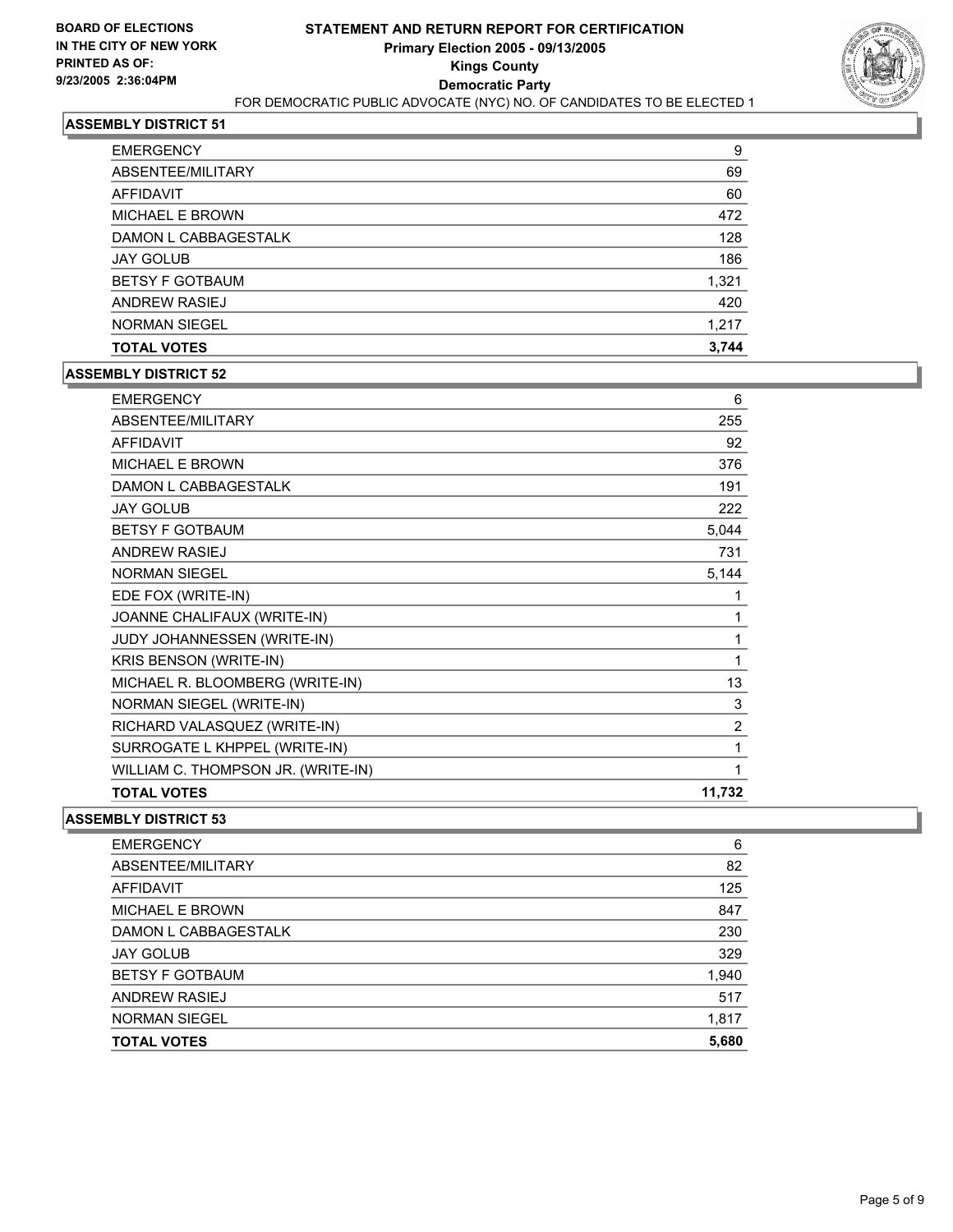

| <b>EMERGENCY</b>       | 27    |
|------------------------|-------|
| ABSENTEE/MILITARY      | 43    |
| AFFIDAVIT              | 50    |
| <b>MICHAEL E BROWN</b> | 764   |
| DAMON L CABBAGESTALK   | 178   |
| <b>JAY GOLUB</b>       | 216   |
| <b>BETSY F GOTBAUM</b> | 1,339 |
| <b>ANDREW RASIEJ</b>   | 315   |
| <b>NORMAN SIEGEL</b>   | 1,101 |
| <b>TOTAL VOTES</b>     | 3,913 |

#### **ASSEMBLY DISTRICT 55**

| <b>JAY GOLUB</b><br><b>BETSY F GOTBAUM</b> | 325<br>2,308 |
|--------------------------------------------|--------------|
|                                            |              |
| DAMON L CABBAGESTALK                       | 261          |
| MICHAEL E BROWN                            | 1,028        |
| AFFIDAVIT                                  | 102          |
| ABSENTEE/MILITARY                          | 90           |
| <b>EMERGENCY</b>                           | 16           |

| <b>EMERGENCY</b>       | 5     |
|------------------------|-------|
| ABSENTEE/MILITARY      | 135   |
| AFFIDAVIT              | 57    |
| MICHAEL E BROWN        | 1,037 |
| DAMON L CABBAGESTALK   | 279   |
| <b>JAY GOLUB</b>       | 307   |
| <b>BETSY F GOTBAUM</b> | 2,730 |
| ANDREW RASIEJ          | 268   |
| <b>NORMAN SIEGEL</b>   | 1,686 |
| P. ROBINSON (WRITE-IN) |       |
| <b>TOTAL VOTES</b>     | 6,308 |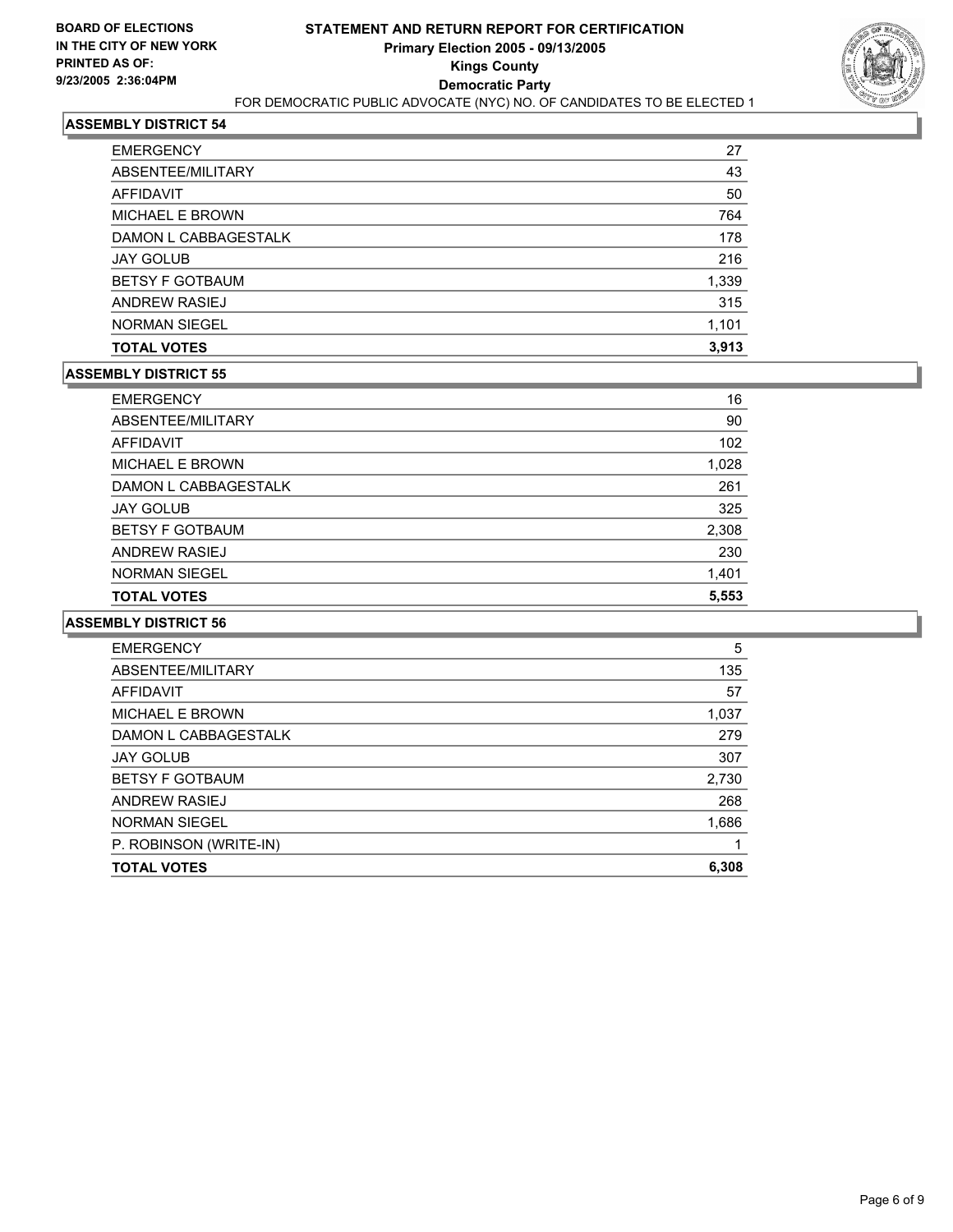

| <b>EMERGENCY</b>                | 26    |
|---------------------------------|-------|
| ABSENTEE/MILITARY               | 200   |
| AFFIDAVIT                       | 67    |
| <b>MICHAEL E BROWN</b>          | 961   |
| DAMON L CABBAGESTALK            | 243   |
| <b>JAY GOLUB</b>                | 258   |
| <b>BETSY F GOTBAUM</b>          | 3,071 |
| ANDREW RASIEJ                   | 361   |
| <b>NORMAN SIEGEL</b>            | 3,187 |
| JENNIFER LEVY (WRITE-IN)        |       |
| MICHAEL R. BLOOMBERG (WRITE-IN) |       |
| PATTY HAGEN (WRITE-IN)          |       |
| SANDRA E. ROPER (WRITE-IN)      |       |
| <b>TOTAL VOTES</b>              | 8,085 |

**ASSEMBLY DISTRICT 58**

| <b>EMERGENCY</b>       | 3     |
|------------------------|-------|
| ABSENTEE/MILITARY      | 232   |
| AFFIDAVIT              | 46    |
| MICHAEL E BROWN        | 1,035 |
| DAMON L CABBAGESTALK   | 188   |
| <b>JAY GOLUB</b>       | 259   |
| <b>BETSY F GOTBAUM</b> | 3,124 |
| ANDREW RASIEJ          | 194   |
| <b>NORMAN SIEGEL</b>   | 1,694 |
| <b>TOTAL VOTES</b>     | 6,494 |

| <b>EMERGENCY</b>       | 5     |
|------------------------|-------|
| ABSENTEE/MILITARY      | 132   |
| AFFIDAVIT              | 49    |
| <b>MICHAEL E BROWN</b> | 499   |
| DAMON L CABBAGESTALK   | 82    |
| <b>JAY GOLUB</b>       | 198   |
| <b>BETSY F GOTBAUM</b> | 3,597 |
| ANDREW RASIEJ          | 122   |
| <b>NORMAN SIEGEL</b>   | 1,242 |
| <b>TOTAL VOTES</b>     | 5,740 |
|                        |       |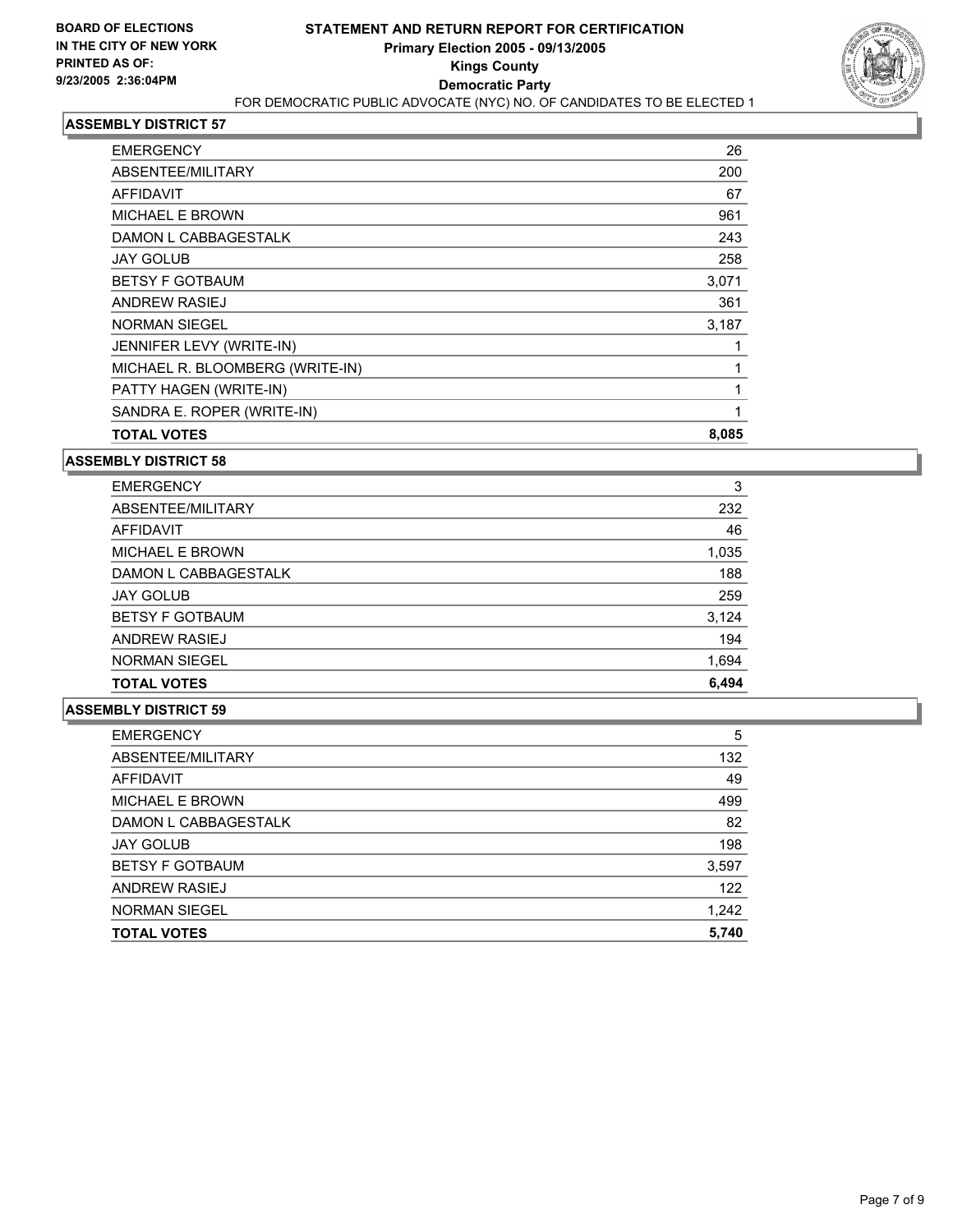

| <b>EMERGENCY</b>                |       |
|---------------------------------|-------|
| ABSENTEE/MILITARY               | 38    |
| <b>AFFIDAVIT</b>                | 11    |
| <b>MICHAEL E BROWN</b>          | 101   |
| DAMON L CABBAGESTALK            | 37    |
| <b>JAY GOLUB</b>                | 51    |
| <b>BETSY F GOTBAUM</b>          | 844   |
| ANDREW RASIEJ                   | 65    |
| <b>NORMAN SIEGEL</b>            | 450   |
| MICHAEL R. BLOOMBERG (WRITE-IN) | 2     |
| <b>TOTAL VOTES</b>              | 1,550 |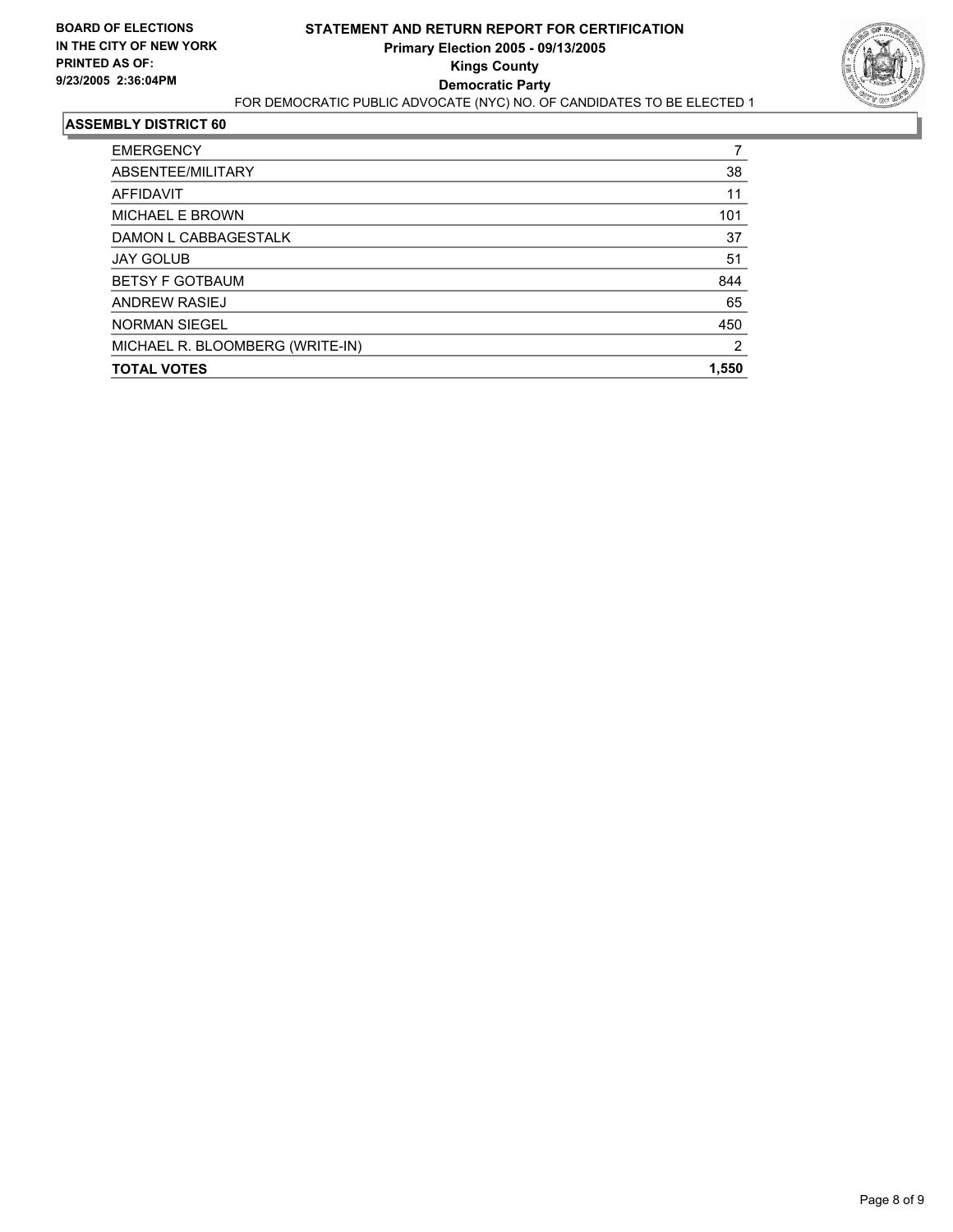## **STATEMENT AND RETURN REPORT FOR CERTIFICATION Primary Election 2005 - 09/13/2005 Kings County Democratic Party** FOR DEMOCRATIC PUBLIC ADVOCATE (NYC) NO. OF CANDIDATES TO BE ELECTED 1



## **TOTAL FOR DEMOCRATIC PUBLIC ADVOCATE (NYC) - Kings County**

| <b>EMERGENCY</b>                    | 260                     |
|-------------------------------------|-------------------------|
| ABSENTEE/MILITARY                   | 2,899                   |
| <b>AFFIDAVIT</b>                    | 1,081                   |
| MICHAEL E BROWN                     | 12,482                  |
| DAMON L CABBAGESTALK                | 3,088                   |
| <b>JAY GOLUB</b>                    | 5,038                   |
| <b>BETSY F GOTBAUM</b>              | 53,659                  |
| <b>ANDREW RASIEJ</b>                | 5,314                   |
| <b>NORMAN SIEGEL</b>                | 34,292                  |
| ANTHONY WEINER (WRITE-IN)           | 1                       |
| EDE FOX (WRITE-IN)                  | 1                       |
| JEFFREY KAHN (WRITE-IN)             | 1                       |
| JENNIFER LEVY (WRITE-IN)            | 1                       |
| JOANNE CHALIFAUX (WRITE-IN)         | 1                       |
| <b>JUDY JOHANNESSEN (WRITE-IN)</b>  | 1                       |
| <b>KRIS BENSON (WRITE-IN)</b>       | 1                       |
| MELVIN FRANKEL (WRITE-IN)           | 1                       |
| MICHAEL DEAR (WRITE-IN)             | 1                       |
| MICHAEL R. BLOOMBERG (WRITE-IN)     | 21                      |
| NORMAN SIEGEL (WRITE-IN)            | 3                       |
| P. ROBINSON (WRITE-IN)              | 1                       |
| PATTY HAGEN (WRITE-IN)              | 1                       |
| PAUL DANN (WRITE-IN)                | 1                       |
| RICHARD VALASQUEZ (WRITE-IN)        | $\overline{\mathbf{c}}$ |
| ROCHELLE LILLIAN BENEZIA (WRITE-IN) | 1                       |
| SANDRA E. ROPER (WRITE-IN)          | 1                       |
| SURROGATE L KHPPEL (WRITE-IN)       | 1                       |
| WILLIAM C. THOMPSON JR. (WRITE-IN)  | 1                       |
| WILLIAM CLINTON (WRITE-IN)          | 1                       |
| <b>TOTAL VOTES</b>                  | 113,916                 |

We certify this statement to be correct, and have caused the same to be attested by the signatures of the members of the board, or a majority thereof, on

Secretary **Chairman** 

Date

Chief Clerk

Canvassing Board

Canvassing Board **Canvassing Board** Canvassing Board **Deputy Chief Clerk**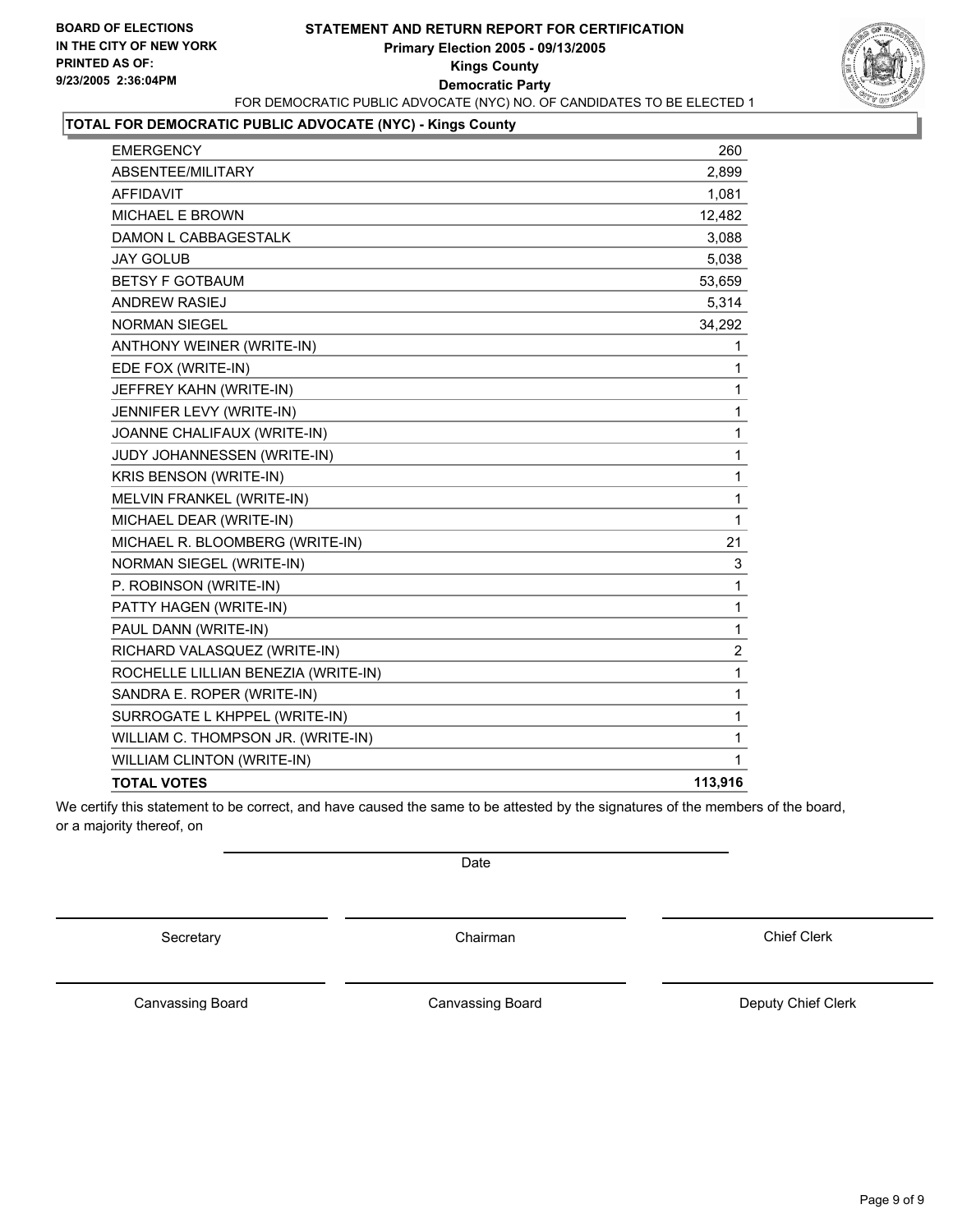

## **STATEMENT AND RETURN REPORT FOR CERTIFICATION**

## **Primary Election 2005 - 09/13/2005 Kings County - Democratic Party**

FOR DEMOCRATIC DISTRICT ATTORNEY (KG) NO. OF CANDIDATES TO BE ELECTED 1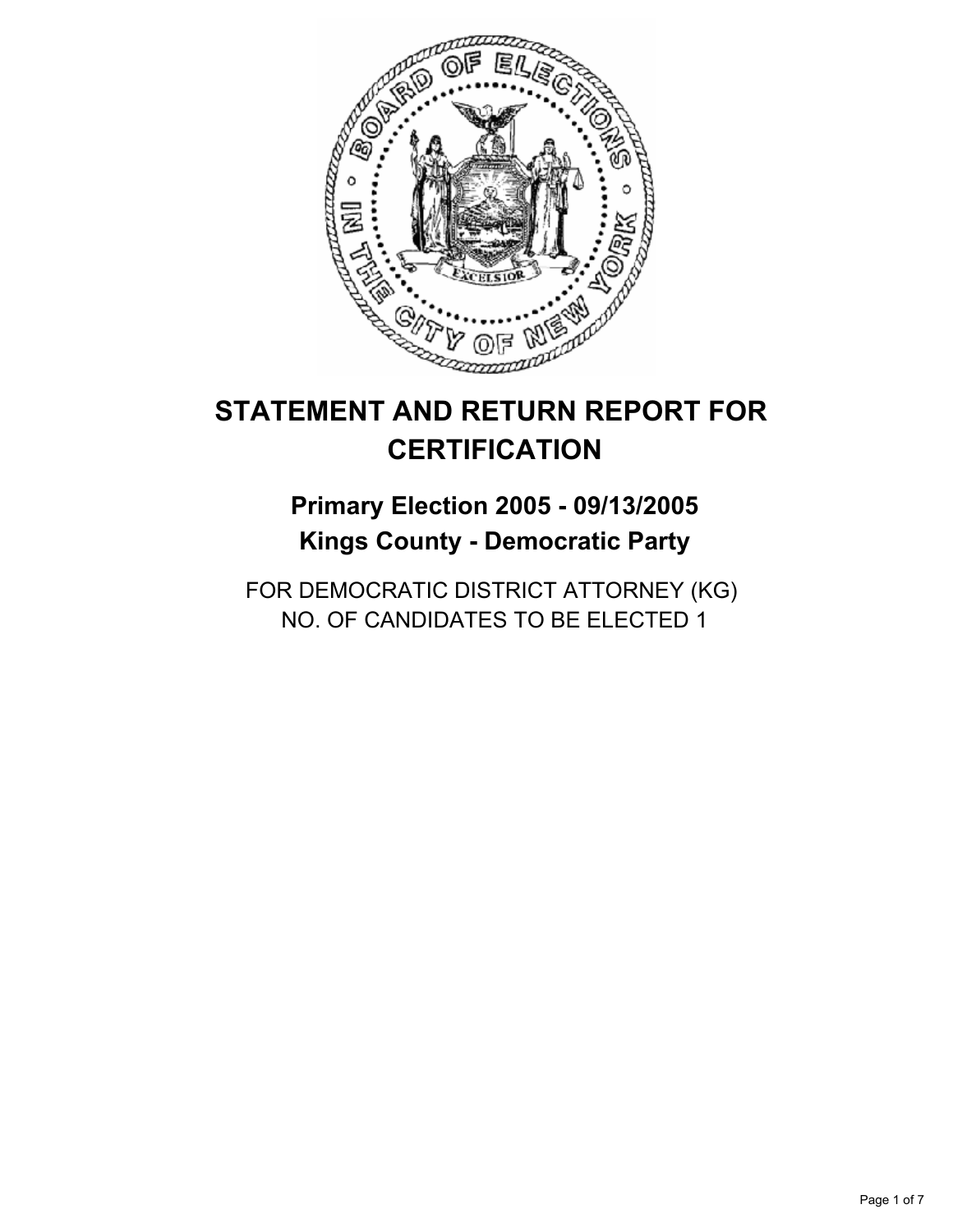

| <b>TOTAL VOTES</b>     | 7,463 |
|------------------------|-------|
| <b>JOHN L SAMPSON</b>  | 4,733 |
| <b>MARK G PETERS</b>   | 480   |
| ARNOLD N KRISS         | 213   |
| <b>CHARLES J HYNES</b> | 2,037 |
| AFFIDAVIT              | 74    |
| ABSENTEE/MILITARY      | 92    |
| <b>EMERGENCY</b>       | 13    |

#### **ASSEMBLY DISTRICT 41**

| <b>EMERGENCY</b>        | 57    |
|-------------------------|-------|
| ABSENTEE/MILITARY       | 177   |
| AFFIDAVIT               | 42    |
| <b>CHARLES J HYNES</b>  | 3,263 |
| ARNOLD N KRISS          | 400   |
| <b>MARK G PETERS</b>    | 787   |
| JOHN L SAMPSON          | 2,403 |
| MARK TREYGER (WRITE-IN) |       |
| <b>TOTAL VOTES</b>      | 6,854 |

## **ASSEMBLY DISTRICT 42**

| 6     |
|-------|
| 130   |
| 58    |
| 2,089 |
| 296   |
| 659   |
| 2,171 |
| 5,215 |
|       |

#### **ASSEMBLY DISTRICT 43**

| 18    |
|-------|
| 194   |
| 61    |
| 2,046 |
| 225   |
| 481   |
| 4,297 |
| 7,049 |
|       |

| <b>EMERGENCY</b>            | 12    |
|-----------------------------|-------|
| ABSENTEE/MILITARY           | 152   |
| AFFIDAVIT                   | 48    |
| CHARLES J HYNES             | 3,373 |
| ARNOLD N KRISS              | 525   |
| <b>MARK G PETERS</b>        | 2,009 |
| <b>JOHN L SAMPSON</b>       | 915   |
| MICHAEL GERSTEIN (WRITE-IN) |       |
| <b>TOTAL VOTES</b>          | 6,823 |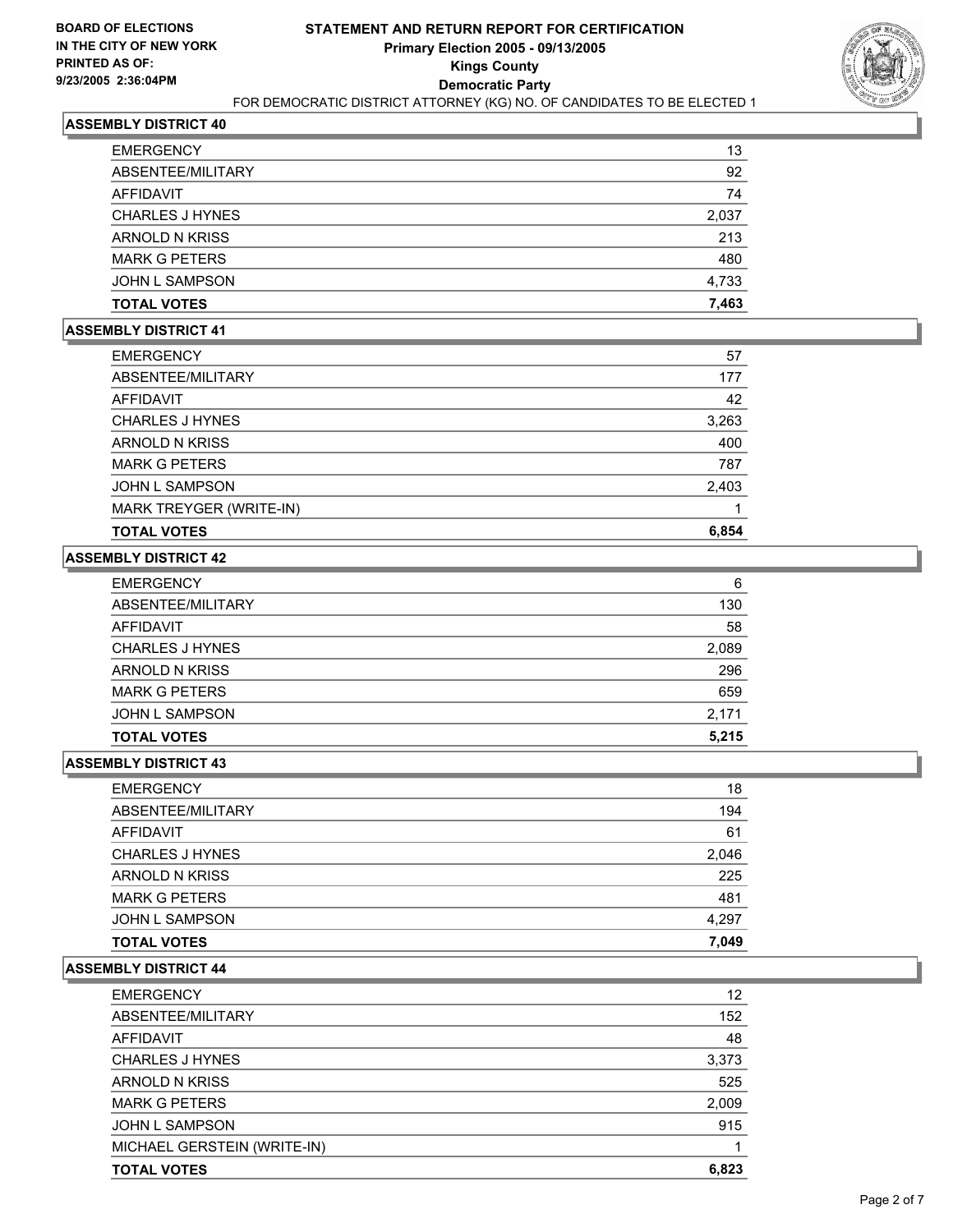

| <b>EMERGENCY</b>       | 2     |
|------------------------|-------|
| ABSENTEE/MILITARY      | 192   |
| AFFIDAVIT              | 23    |
| <b>CHARLES J HYNES</b> | 2,731 |
| ARNOLD N KRISS         | 521   |
| <b>MARK G PETERS</b>   | 752   |
| <b>JOHN L SAMPSON</b>  | 423   |
| <b>TOTAL VOTES</b>     | 4,427 |

## **ASSEMBLY DISTRICT 46**

| <b>EMERGENCY</b>      | 2     |
|-----------------------|-------|
| ABSENTEE/MILITARY     | 220   |
| AFFIDAVIT             | 41    |
| CHARLES J HYNES       | 2,454 |
| ARNOLD N KRISS        | 665   |
| <b>MARK G PETERS</b>  | 882   |
| <b>JOHN L SAMPSON</b> | 947   |
| <b>TOTAL VOTES</b>    | 4.948 |

## **ASSEMBLY DISTRICT 47**

| <b>EMERGENCY</b>       |       |
|------------------------|-------|
| ABSENTEE/MILITARY      | 167   |
| AFFIDAVIT              | 5     |
| <b>CHARLES J HYNES</b> | 1,474 |
| <b>ARNOLD N KRISS</b>  | 416   |
| <b>MARK G PETERS</b>   | 601   |
| <b>JOHN L SAMPSON</b>  | 336   |
| <b>TOTAL VOTES</b>     | 2,827 |

#### **ASSEMBLY DISTRICT 48**

| <b>TOTAL VOTES</b>     | 3,182 |
|------------------------|-------|
| <b>JOHN L SAMPSON</b>  | 916   |
| <b>MARK G PETERS</b>   | 391   |
| ARNOLD N KRISS         | 277   |
| <b>CHARLES J HYNES</b> | 1,598 |
| <b>AFFIDAVIT</b>       | 20    |
| ABSENTEE/MILITARY      | 132   |
| <b>EMERGENCY</b>       |       |

| <b>EMERGENCY</b>       | 16    |
|------------------------|-------|
| ABSENTEE/MILITARY      | 75    |
| AFFIDAVIT              | 9     |
| <b>CHARLES J HYNES</b> | 1,056 |
| ARNOLD N KRISS         | 242   |
| <b>MARK G PETERS</b>   | 258   |
| <b>JOHN L SAMPSON</b>  | 267   |
| <b>TOTAL VOTES</b>     | 1,823 |
|                        |       |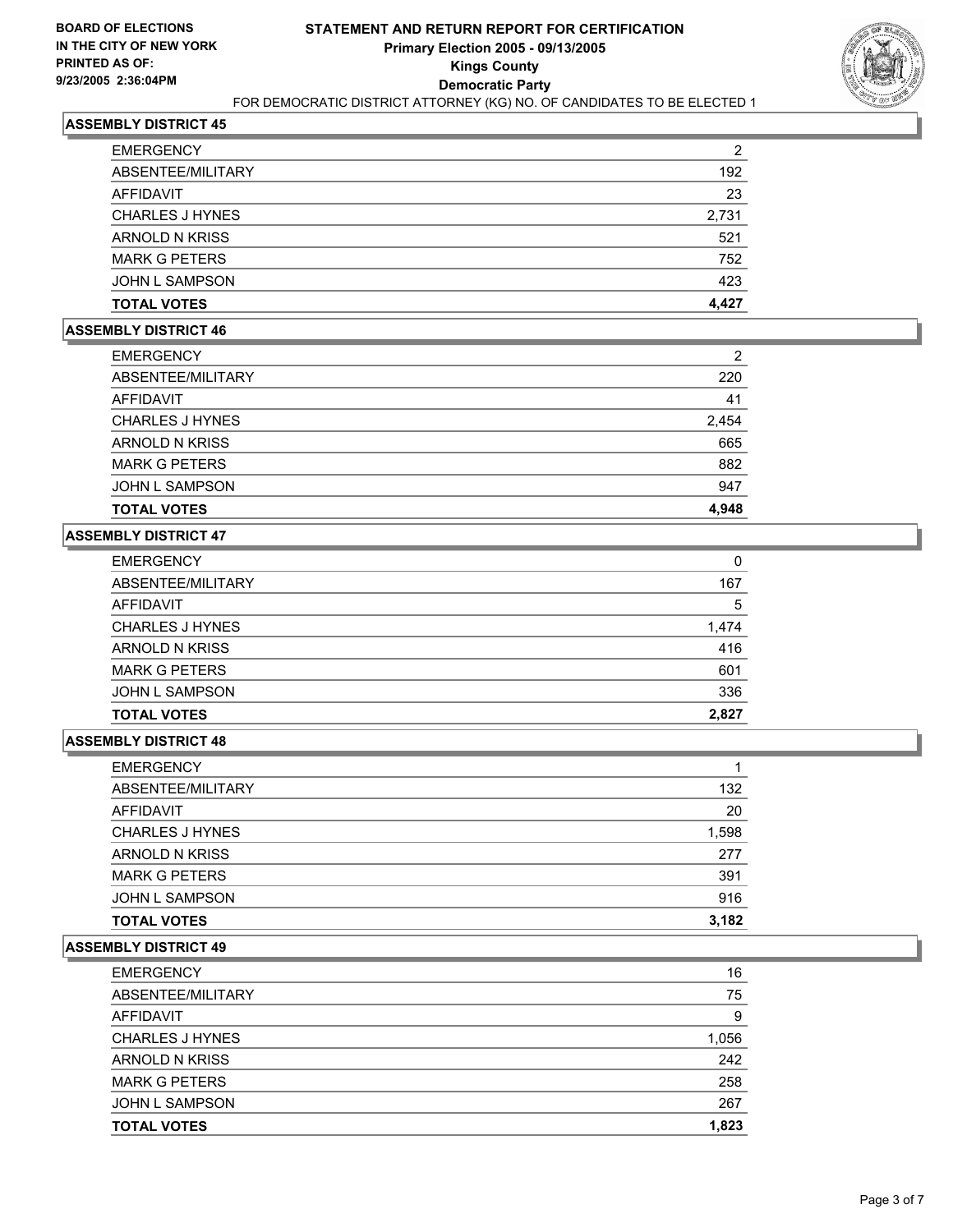

| <b>EMERGENCY</b>       | 23    |
|------------------------|-------|
| ABSENTEE/MILITARY      | 92    |
| <b>AFFIDAVIT</b>       | 41    |
| <b>CHARLES J HYNES</b> | 2,855 |
| ARNOLD N KRISS         | 284   |
| <b>MARK G PETERS</b>   | 720   |
| <b>JOHN L SAMPSON</b>  | 1,293 |
| <b>TOTAL VOTES</b>     | 5,152 |

#### **ASSEMBLY DISTRICT 51**

| <b>EMERGENCY</b>       | 9     |
|------------------------|-------|
| ABSENTEE/MILITARY      | 69    |
| AFFIDAVIT              | 60    |
| <b>CHARLES J HYNES</b> | 1,608 |
| ARNOLD N KRISS         | 344   |
| <b>MARK G PETERS</b>   | 874   |
| <b>JOHN L SAMPSON</b>  | 692   |
| <b>TOTAL VOTES</b>     | 3,518 |

## **ASSEMBLY DISTRICT 52**

| <b>EMERGENCY</b>                   | 6      |
|------------------------------------|--------|
| ABSENTEE/MILITARY                  | 255    |
| AFFIDAVIT                          | 92     |
| <b>CHARLES J HYNES</b>             | 5,084  |
| ARNOLD N KRISS                     | 1,073  |
| <b>MARK G PETERS</b>               | 3,596  |
| <b>JOHN L SAMPSON</b>              | 1,137  |
| KENNETH CHALIFAUX (WRITE-IN)       |        |
| ROBERT MORGENTHEN (WRITE-IN)       |        |
| WILLIAM C. THOMPSON JR. (WRITE-IN) |        |
| <b>TOTAL VOTES</b>                 | 10,893 |

| <b>EMERGENCY</b>       | 6     |
|------------------------|-------|
| ABSENTEE/MILITARY      | 82    |
| AFFIDAVIT              | 125   |
| <b>CHARLES J HYNES</b> | 2,493 |
| ARNOLD N KRISS         | 473   |
| <b>MARK G PETERS</b>   | 1,013 |
| <b>JOHN L SAMPSON</b>  | 1,646 |
| <b>TOTAL VOTES</b>     | 5,625 |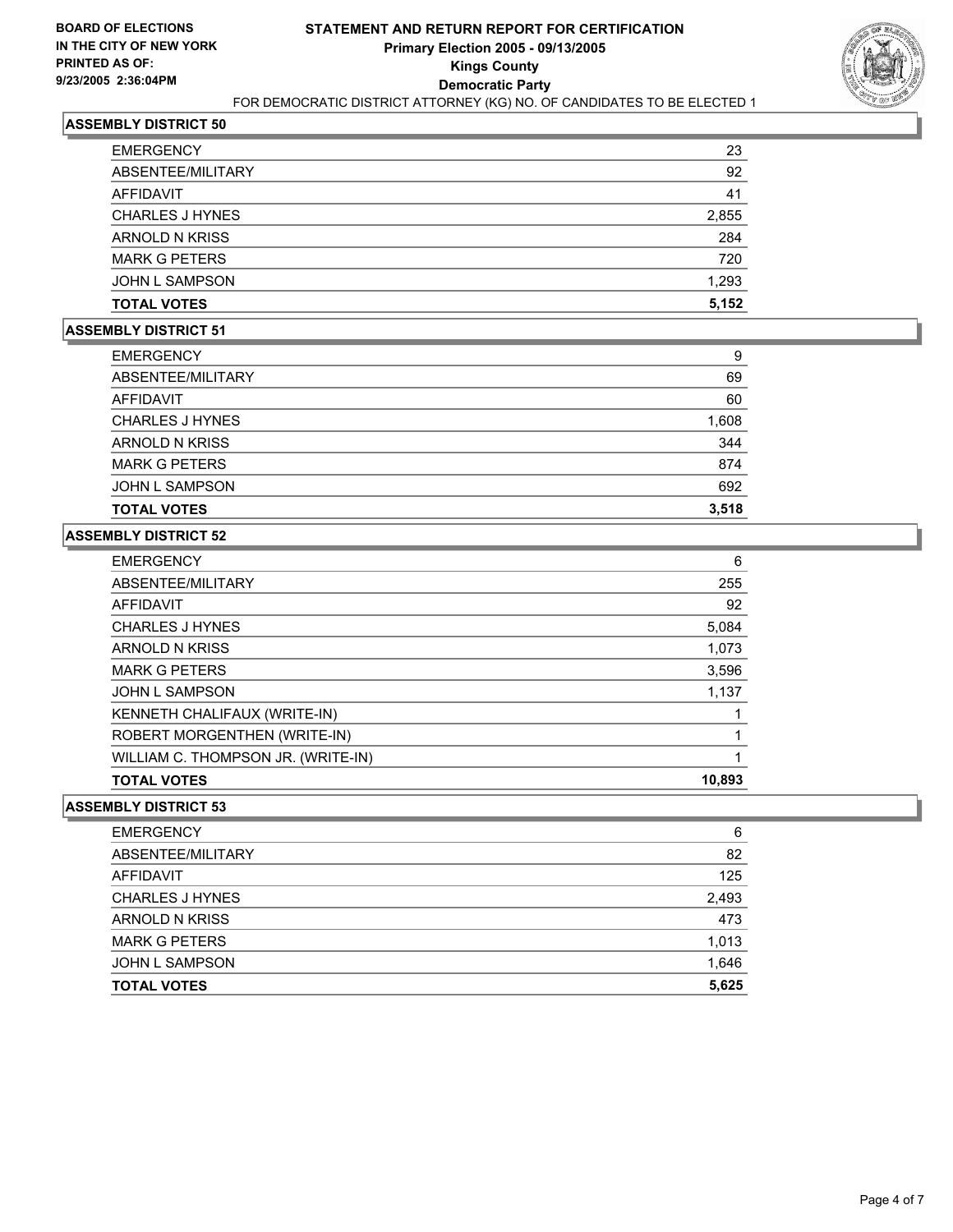

| <b>EMERGENCY</b><br>ABSENTEE/MILITARY | 27<br>43 |
|---------------------------------------|----------|
| AFFIDAVIT                             | 50       |
| <b>CHARLES J HYNES</b>                | 1,492    |
| ARNOLD N KRISS                        | 224      |
| <b>MARK G PETERS</b>                  | 470      |
| <b>JOHN L SAMPSON</b>                 | 1,675    |
| <b>TOTAL VOTES</b>                    | 3,861    |

## **ASSEMBLY DISTRICT 55**

| <b>EMERGENCY</b>      | 16    |
|-----------------------|-------|
| ABSENTEE/MILITARY     | 90    |
| AFFIDAVIT             | 102   |
| CHARLES J HYNES       | 1,910 |
| ARNOLD N KRISS        | 226   |
| <b>MARK G PETERS</b>  | 434   |
| <b>JOHN L SAMPSON</b> | 3,352 |
| <b>TOTAL VOTES</b>    | 5,922 |

## **ASSEMBLY DISTRICT 56**

| <b>EMERGENCY</b>       | 5     |
|------------------------|-------|
| ABSENTEE/MILITARY      | 135   |
| AFFIDAVIT              | 57    |
| <b>CHARLES J HYNES</b> | 2,217 |
| <b>ARNOLD N KRISS</b>  | 216   |
| <b>MARK G PETERS</b>   | 494   |
| JOHN L SAMPSON         | 3,629 |
| <b>TOTAL VOTES</b>     | 6,556 |

| <b>EMERGENCY</b>          | 26    |
|---------------------------|-------|
| ABSENTEE/MILITARY         | 200   |
| AFFIDAVIT                 | 67    |
| <b>CHARLES J HYNES</b>    | 2,693 |
| ARNOLD N KRISS            | 313   |
| <b>MARK G PETERS</b>      | 1,247 |
| <b>JOHN L SAMPSON</b>     | 3,828 |
| DARLENE MEALEY (WRITE-IN) |       |
| DREW AKASON (WRITE-IN)    |       |
| JANET MINTO (WRITE-IN)    |       |
| <b>TOTAL VOTES</b>        | 8,084 |
|                           |       |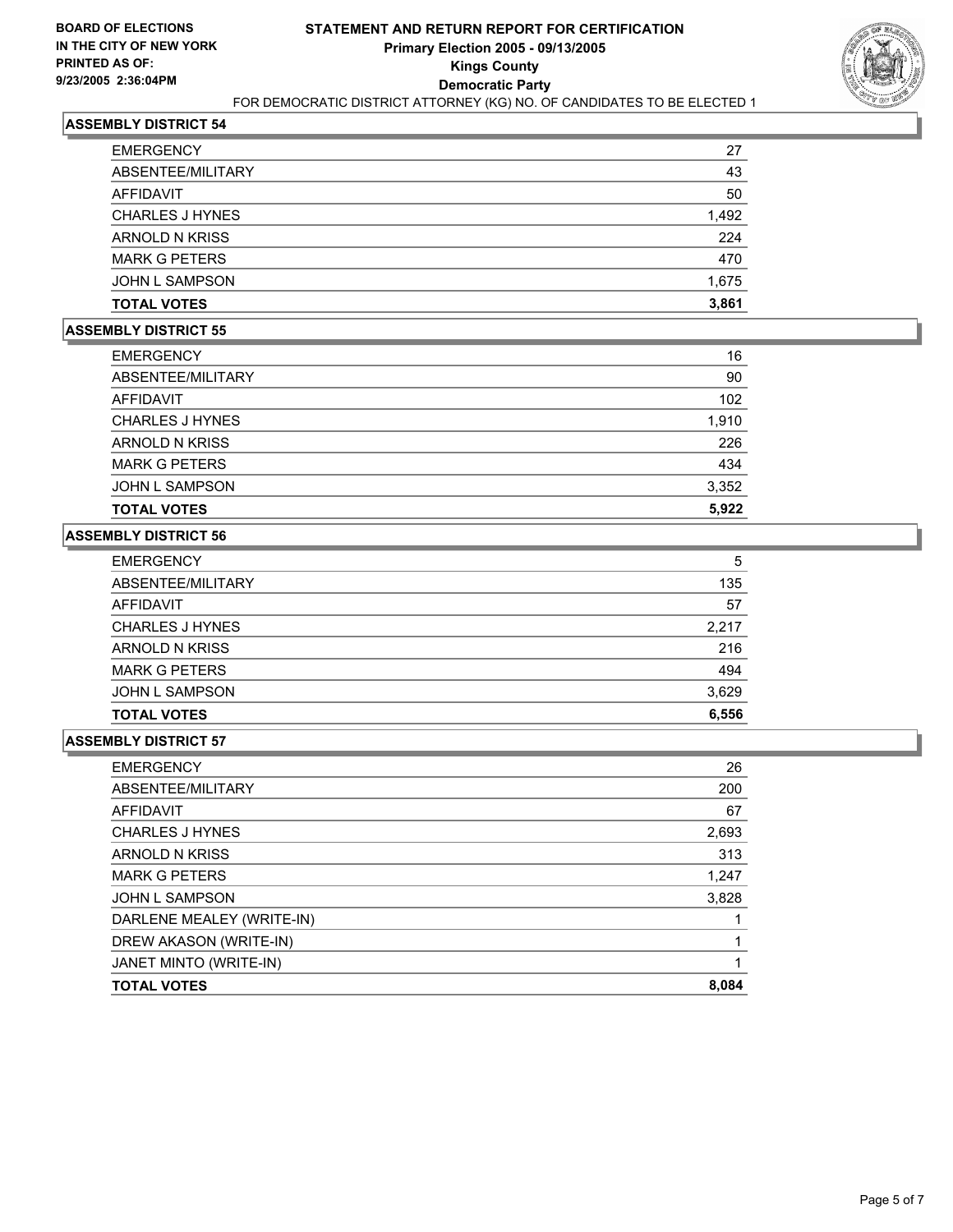

| <b>EMERGENCY</b>       | 3     |
|------------------------|-------|
| ABSENTEE/MILITARY      | 232   |
| AFFIDAVIT              | 46    |
| <b>CHARLES J HYNES</b> | 1,760 |
| ARNOLD N KRISS         | 179   |
| <b>MARK G PETERS</b>   | 406   |
| <b>JOHN L SAMPSON</b>  | 4,879 |
| <b>TOTAL VOTES</b>     | 7.224 |

## **ASSEMBLY DISTRICT 59**

| <b>EMERGENCY</b>      | 5     |
|-----------------------|-------|
| ABSENTEE/MILITARY     | 132   |
| AFFIDAVIT             | 49    |
| CHARLES J HYNES       | 2,720 |
| ARNOLD N KRISS        | 297   |
| <b>MARK G PETERS</b>  | 352   |
| <b>JOHN L SAMPSON</b> | 2,682 |
| <b>TOTAL VOTES</b>    | 6,051 |

| 38    |
|-------|
|       |
| 11    |
| 1,045 |
| 125   |
| 336   |
| 116   |
| 1,622 |
|       |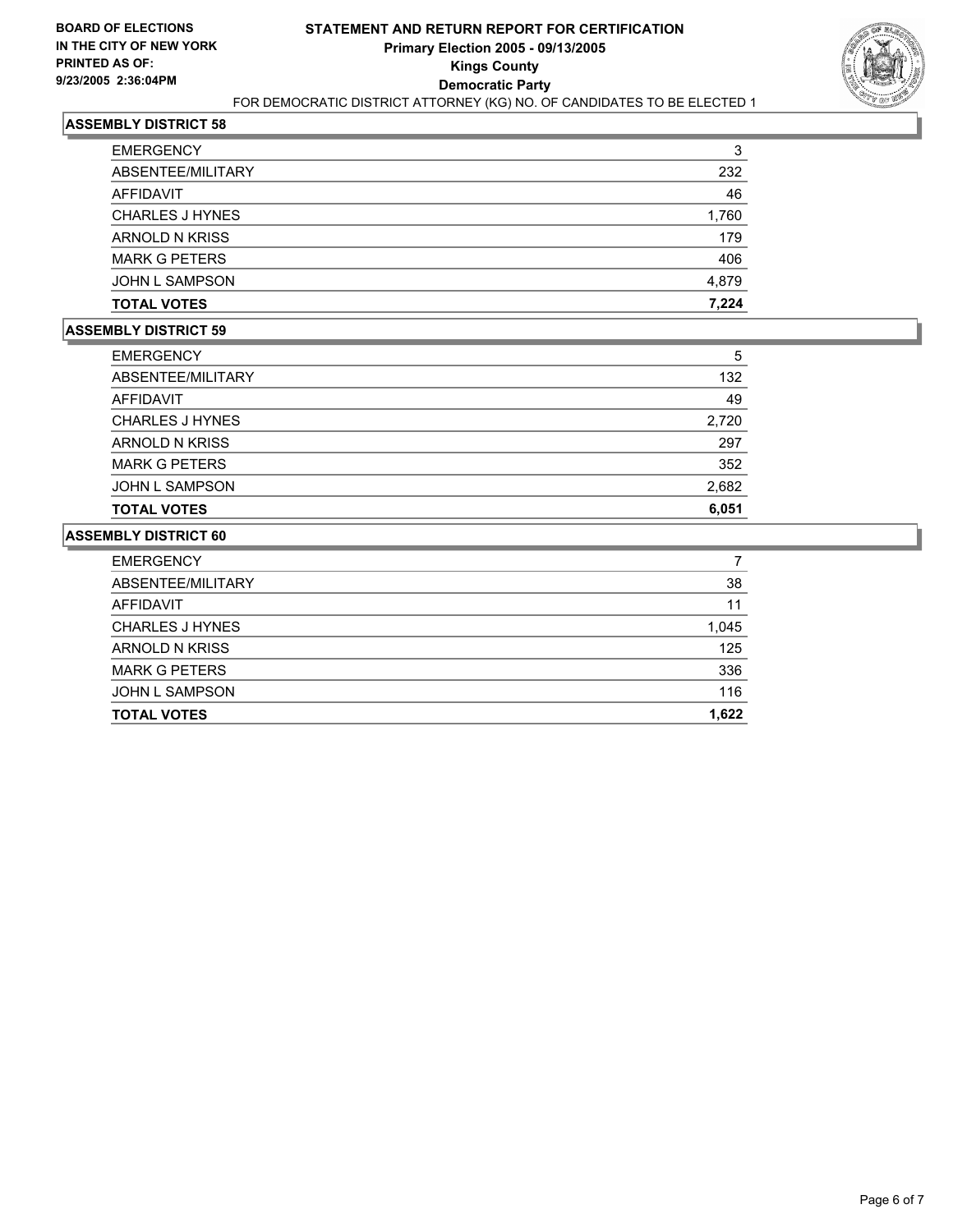## **STATEMENT AND RETURN REPORT FOR CERTIFICATION Primary Election 2005 - 09/13/2005 Kings County Democratic Party** FOR DEMOCRATIC DISTRICT ATTORNEY (KG) NO. OF CANDIDATES TO BE ELECTED 1



### **TOTAL FOR DEMOCRATIC DISTRICT ATTORNEY (KG) - Kings County**

| <b>EMERGENCY</b>                   | 260     |
|------------------------------------|---------|
| ABSENTEE/MILITARY                  | 2,899   |
| AFFIDAVIT                          | 1,081   |
| <b>CHARLES J HYNES</b>             | 47,998  |
| ARNOLD N KRISS                     | 7,534   |
| <b>MARK G PETERS</b>               | 17,242  |
| <b>JOHN L SAMPSON</b>              | 42,337  |
| DARLENE MEALEY (WRITE-IN)          |         |
| DREW AKASON (WRITE-IN)             |         |
| JANET MINTO (WRITE-IN)             |         |
| KENNETH CHALIFAUX (WRITE-IN)       |         |
| MARK TREYGER (WRITE-IN)            |         |
| MICHAEL GERSTEIN (WRITE-IN)        |         |
| ROBERT MORGENTHEN (WRITE-IN)       |         |
| WILLIAM C. THOMPSON JR. (WRITE-IN) |         |
| <b>TOTAL VOTES</b>                 | 115,119 |

We certify this statement to be correct, and have caused the same to be attested by the signatures of the members of the board, or a majority thereof, on

Date

Secretary **Chairman** 

Canvassing Board **Canvassing Board** Canvassing Board **Deputy Chief Clerk** 

Canvassing Board

Chief Clerk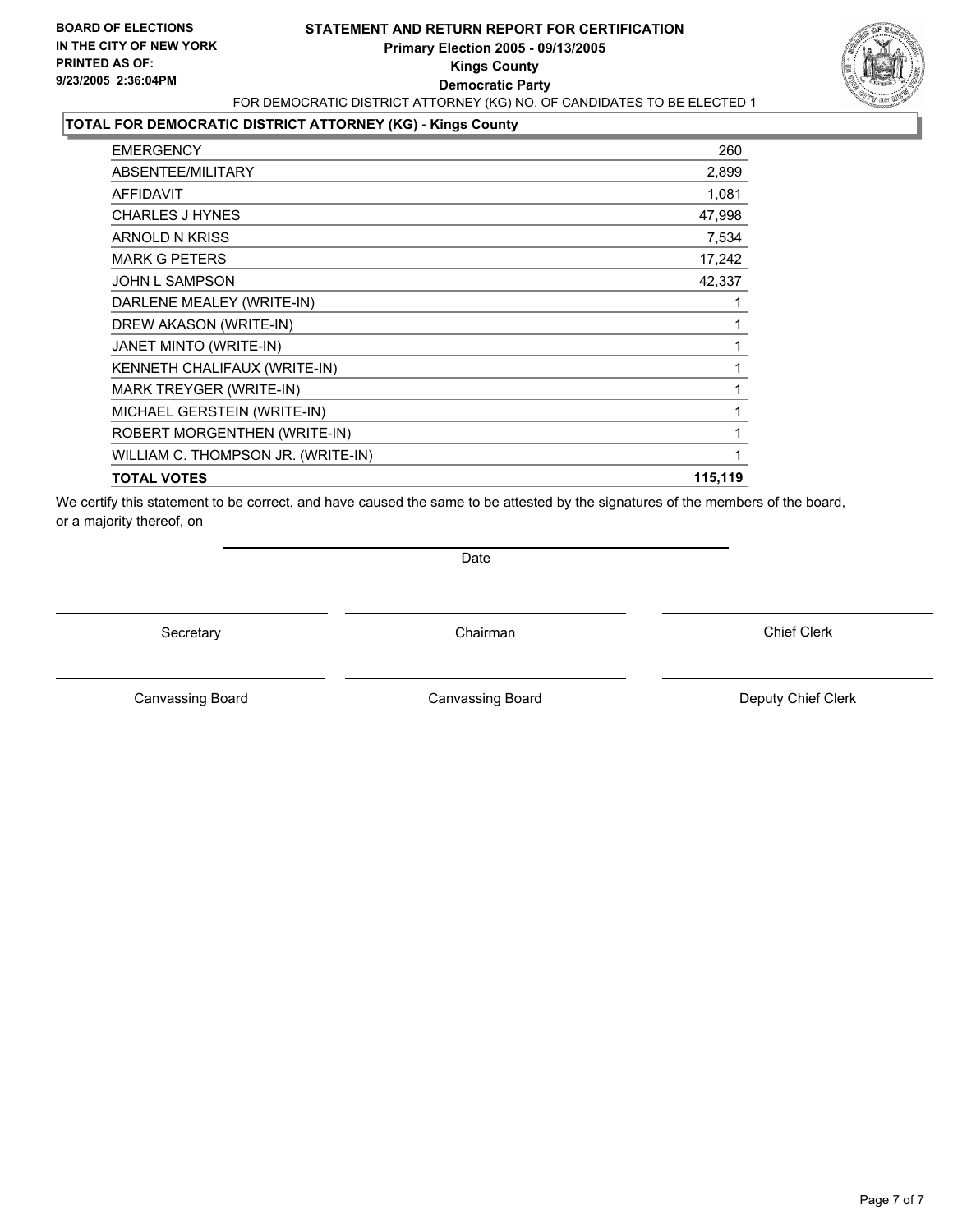

# **STATEMENT AND RETURN REPORT FOR CERTIFICATION**

## **Primary Election 2005 - 09/13/2005 Kings County - Democratic Party**

FOR DEMOCRATIC JUDGE OF THE CIVIL COURT - COUNTY (KG) NO. OF CANDIDATES TO BE ELECTED 1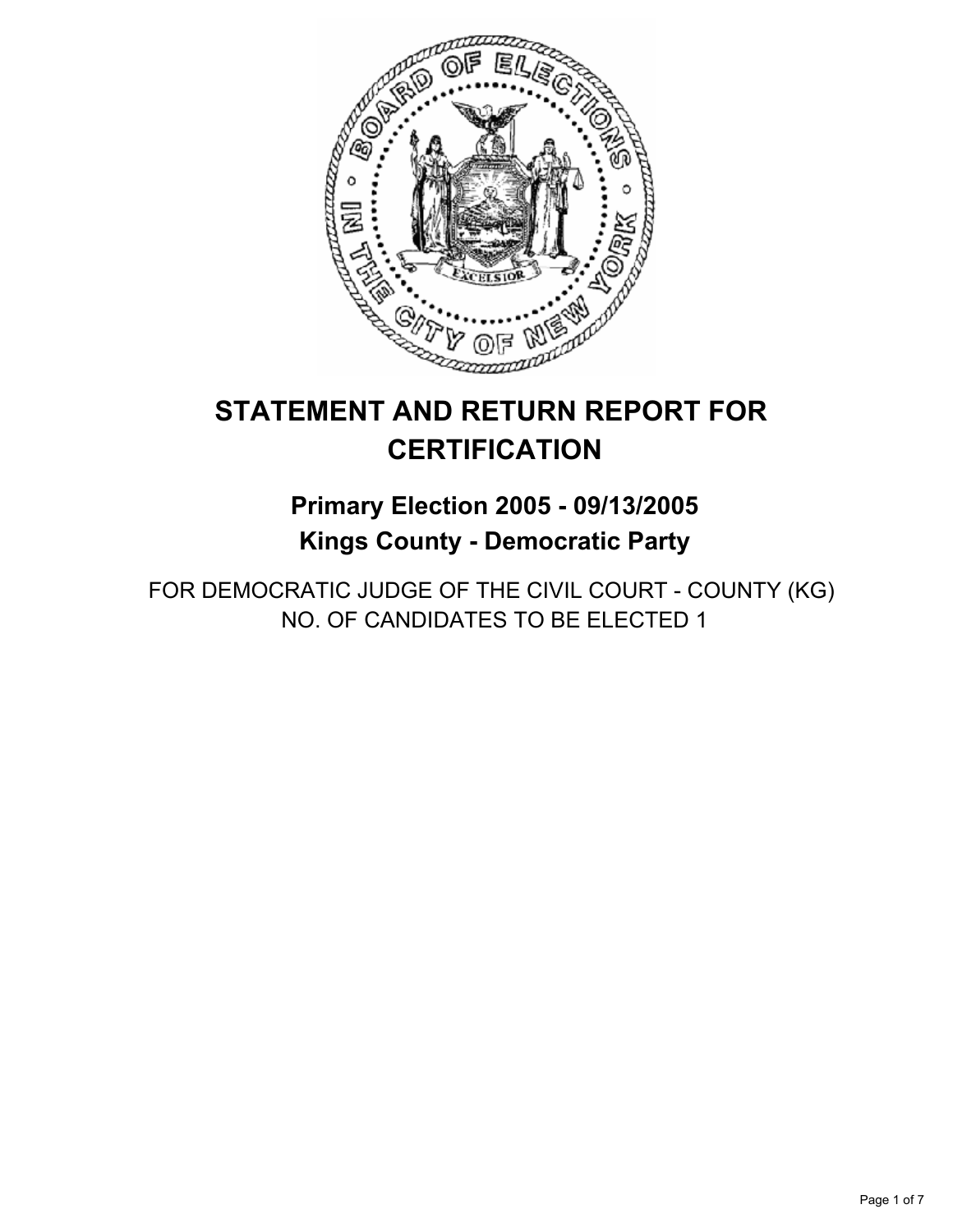

| <b>EMERGENCY</b>   | 13    |
|--------------------|-------|
| ABSENTEE/MILITARY  | 92    |
| AFFIDAVIT          | 74    |
| SYLVIA ASH         | 2,716 |
| NORMA J JENNINGS   | 2,643 |
| SANDRA ELENA ROPER | 1,148 |
| <b>TOTAL VOTES</b> | 6,507 |
|                    |       |

#### **ASSEMBLY DISTRICT 41**

| <b>EMERGENCY</b>   | 57    |
|--------------------|-------|
| ABSENTEE/MILITARY  | 177   |
| AFFIDAVIT          | 42    |
| SYLVIA ASH         | 2,878 |
| NORMA J JENNINGS   | 1,604 |
| SANDRA ELENA ROPER | 1,084 |
| <b>TOTAL VOTES</b> | 5,566 |

#### **ASSEMBLY DISTRICT 42**

| <b>EMERGENCY</b>          | 6     |
|---------------------------|-------|
| ABSENTEE/MILITARY         | 130   |
| AFFIDAVIT                 | 58    |
| <b>SYLVIA ASH</b>         | 2,458 |
| NORMA J JENNINGS          | 1,248 |
| SANDRA ELENA ROPER        | 697   |
| HENRY J. STERN (WRITE-IN) |       |
| <b>TOTAL VOTES</b>        | 4,404 |

#### **ASSEMBLY DISTRICT 43**

| <b>EMERGENCY</b>   | 18    |
|--------------------|-------|
| ABSENTEE/MILITARY  | 194   |
| AFFIDAVIT          | 61    |
| <b>SYLVIA ASH</b>  | 3,019 |
| NORMA J JENNINGS   | 2,165 |
| SANDRA ELENA ROPER | 1,040 |
| <b>TOTAL VOTES</b> | 6,224 |

| <b>EMERGENCY</b>   | 12    |
|--------------------|-------|
| ABSENTEE/MILITARY  | 152   |
| AFFIDAVIT          | 48    |
| SYLVIA ASH         | 2,737 |
| NORMA J JENNINGS   | 1,816 |
| SANDRA ELENA ROPER | 1,129 |
| <b>TOTAL VOTES</b> | 5,682 |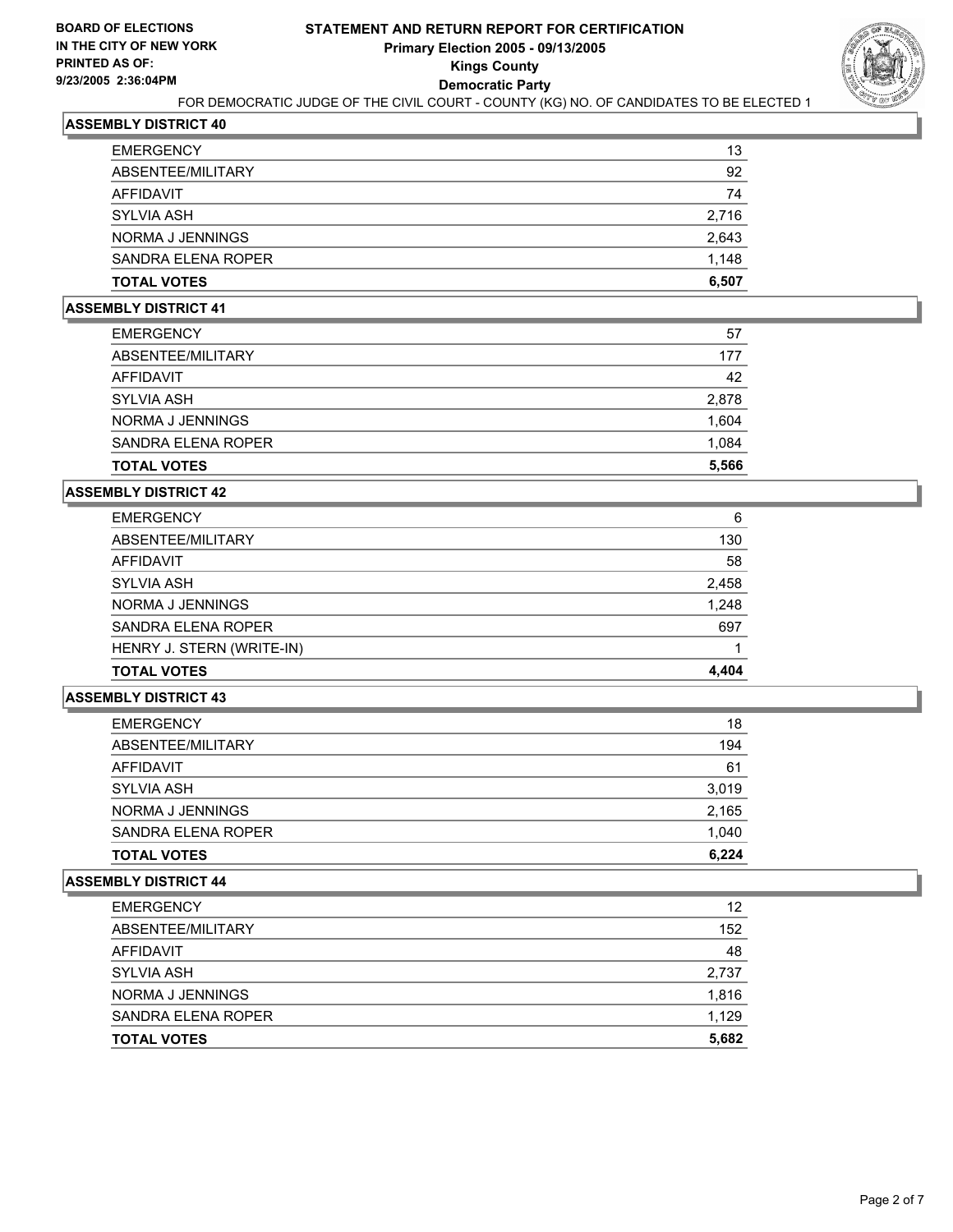

| <b>TOTAL VOTES</b> | 3,472 |
|--------------------|-------|
| SANDRA ELENA ROPER | 690   |
| NORMA J JENNINGS   | 785   |
| SYLVIA ASH         | 1,997 |
| <b>AFFIDAVIT</b>   | 23    |
| ABSENTEE/MILITARY  | 192   |
| <b>EMERGENCY</b>   | 2     |

#### **ASSEMBLY DISTRICT 46**

| <b>EMERGENCY</b>   | 2     |
|--------------------|-------|
| ABSENTEE/MILITARY  | 220   |
| AFFIDAVIT          | 41    |
| SYLVIA ASH         | 1,652 |
| NORMA J JENNINGS   | 1,520 |
| SANDRA ELENA ROPER | 948   |
| <b>TOTAL VOTES</b> | 4,120 |

#### **ASSEMBLY DISTRICT 47**

| <b>EMERGENCY</b>   | 0     |
|--------------------|-------|
| ABSENTEE/MILITARY  | 167   |
| AFFIDAVIT          | 5     |
| <b>SYLVIA ASH</b>  | 928   |
| NORMA J JENNINGS   | 697   |
| SANDRA ELENA ROPER | 644   |
| <b>TOTAL VOTES</b> | 2,269 |

### **ASSEMBLY DISTRICT 48**

| <b>EMERGENCY</b>   |       |
|--------------------|-------|
| ABSENTEE/MILITARY  | 132   |
| AFFIDAVIT          | 20    |
| <b>SYLVIA ASH</b>  | 1,723 |
| NORMA J JENNINGS   | 478   |
| SANDRA ELENA ROPER | 447   |
| <b>TOTAL VOTES</b> | 2,648 |

| <b>EMERGENCY</b>   | 16    |
|--------------------|-------|
| ABSENTEE/MILITARY  | 75    |
| AFFIDAVIT          | 9     |
| <b>SYLVIA ASH</b>  | 535   |
| NORMA J JENNINGS   | 531   |
| SANDRA ELENA ROPER | 410   |
| <b>TOTAL VOTES</b> | 1,476 |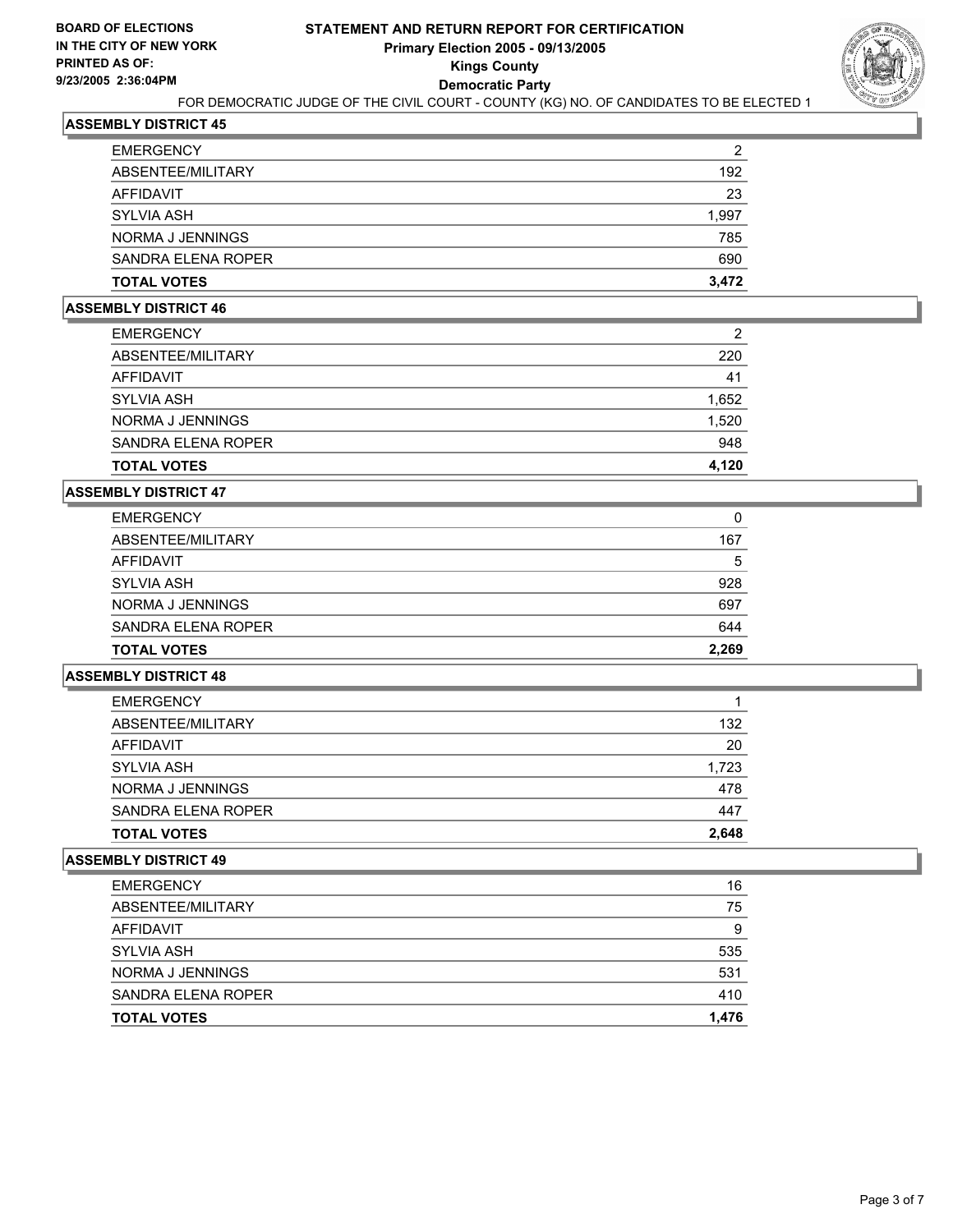

| <b>TOTAL VOTES</b> | 4,307 |
|--------------------|-------|
| SANDRA ELENA ROPER | 930   |
| NORMA J JENNINGS   | 1,326 |
| SYLVIA ASH         | 2,051 |
| AFFIDAVIT          | 41    |
| ABSENTEE/MILITARY  | 92    |
| <b>EMERGENCY</b>   | 23    |

#### **ASSEMBLY DISTRICT 51**

| <b>EMERGENCY</b>   | 9     |
|--------------------|-------|
| ABSENTEE/MILITARY  | 69    |
| AFFIDAVIT          | 60    |
| <b>SYLVIA ASH</b>  | 681   |
| NORMA J JENNINGS   | 1,301 |
| SANDRA ELENA ROPER | 1,096 |
| <b>TOTAL VOTES</b> | 3,078 |

### **ASSEMBLY DISTRICT 52**

| <b>EMERGENCY</b>                  | 6     |
|-----------------------------------|-------|
| ABSENTEE/MILITARY                 | 255   |
| AFFIDAVIT                         | 92    |
| <b>SYLVIA ASH</b>                 | 3,664 |
| NORMA J JENNINGS                  | 3,370 |
| SANDRA ELENA ROPER                | 1,934 |
| APRIL NEWHAUER (WRITE-IN)         |       |
| BARBARA ZAHLER-GRINGER (WRITE-IN) |       |
| INGRID JOSEPH (WRITE-IN)          |       |
| JOANNE CHALIFAUX (WRITE-IN)       |       |
| <b>TOTAL VOTES</b>                | 8.972 |

## **ASSEMBLY DISTRICT 53**

| <b>EMERGENCY</b>   | 6     |
|--------------------|-------|
| ABSENTEE/MILITARY  | 82    |
| AFFIDAVIT          | 125   |
| SYLVIA ASH         | 1,149 |
| NORMA J JENNINGS   | 1,826 |
| SANDRA ELENA ROPER | 1,618 |
| <b>TOTAL VOTES</b> | 4,593 |

| <b>EMERGENCY</b>   | 27    |
|--------------------|-------|
| ABSENTEE/MILITARY  | 43    |
| AFFIDAVIT          | 50    |
| SYLVIA ASH         | 1,045 |
| NORMA J JENNINGS   | 1,421 |
| SANDRA ELENA ROPER | 1,092 |
| <b>TOTAL VOTES</b> | 3,558 |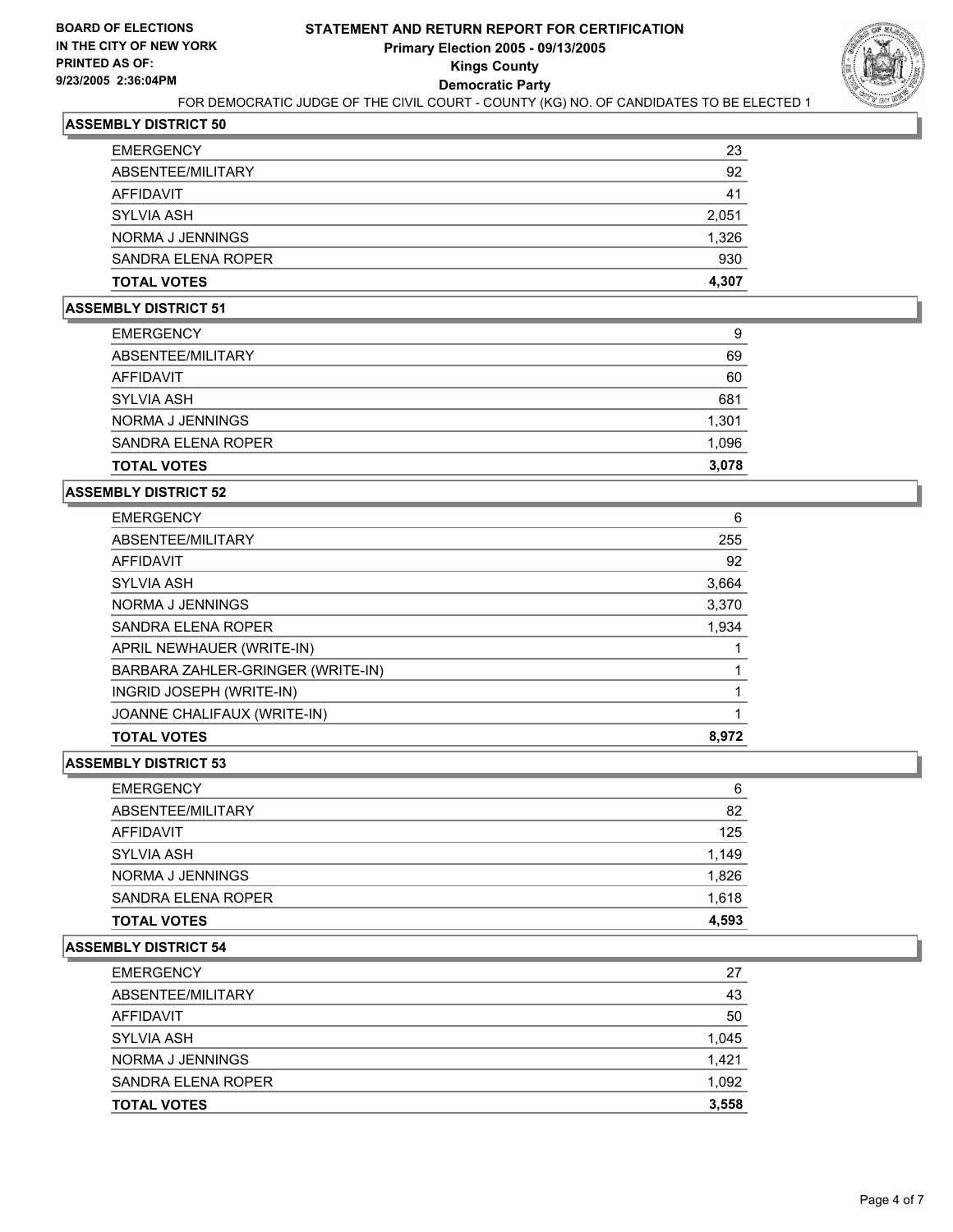

| 102<br>1,637 |
|--------------|
| 2,059        |
| 993          |
| 4,689        |
|              |

#### **ASSEMBLY DISTRICT 56**

| <b>EMERGENCY</b>   | 5     |
|--------------------|-------|
| ABSENTEE/MILITARY  | 135   |
| AFFIDAVIT          | 57    |
| <b>SYLVIA ASH</b>  | 1,897 |
| NORMA J JENNINGS   | 2,264 |
| SANDRA ELENA ROPER | 1,271 |
| <b>TOTAL VOTES</b> | 5,432 |

#### **ASSEMBLY DISTRICT 57**

| <b>EMERGENCY</b>   | 26    |
|--------------------|-------|
| ABSENTEE/MILITARY  | 200   |
| AFFIDAVIT          | 67    |
| <b>SYLVIA ASH</b>  | 2,921 |
| NORMA J JENNINGS   | 2,990 |
| SANDRA ELENA ROPER | 1,113 |
| <b>TOTAL VOTES</b> | 7,024 |

## **ASSEMBLY DISTRICT 58**

| <b>EMERGENCY</b>   | 3     |
|--------------------|-------|
| ABSENTEE/MILITARY  | 232   |
| AFFIDAVIT          | 46    |
| <b>SYLVIA ASH</b>  | 3,080 |
| NORMA J JENNINGS   | 2,127 |
| SANDRA ELENA ROPER | 899   |
| <b>TOTAL VOTES</b> | 6,106 |

| <b>EMERGENCY</b>   | 5     |
|--------------------|-------|
| ABSENTEE/MILITARY  | 132   |
| AFFIDAVIT          | 49    |
| <b>SYLVIA ASH</b>  | 2,454 |
| NORMA J JENNINGS   | 1,440 |
| SANDRA ELENA ROPER | 993   |
| <b>TOTAL VOTES</b> | 4,887 |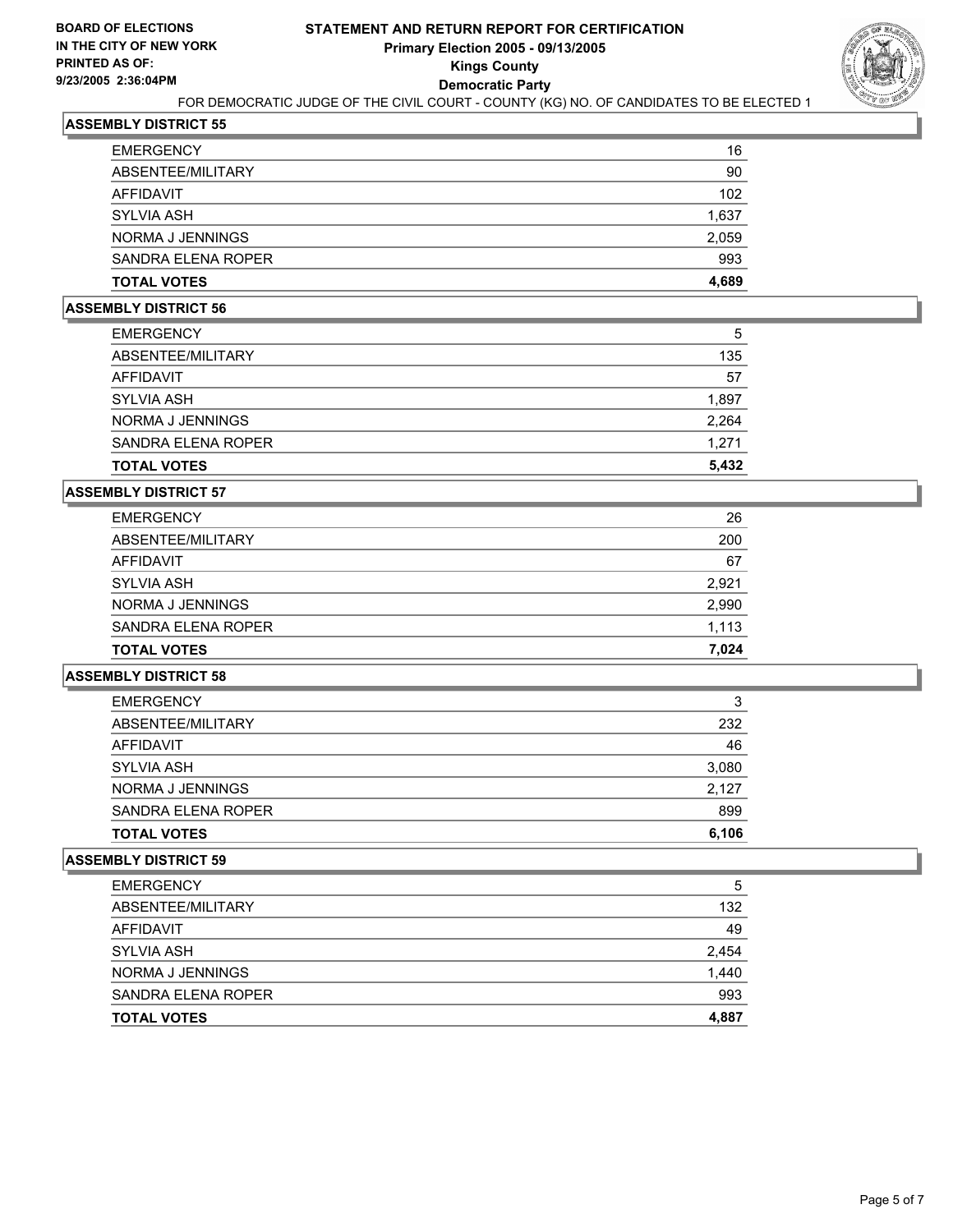

| <b>EMERGENCY</b>   |       |
|--------------------|-------|
| ABSENTEE/MILITARY  | 38    |
| AFFIDAVIT          | 11    |
| <b>SYLVIA ASH</b>  | 372   |
| NORMA J JENNINGS   | 441   |
| SANDRA ELENA ROPER | 363   |
| <b>TOTAL VOTES</b> | 1,176 |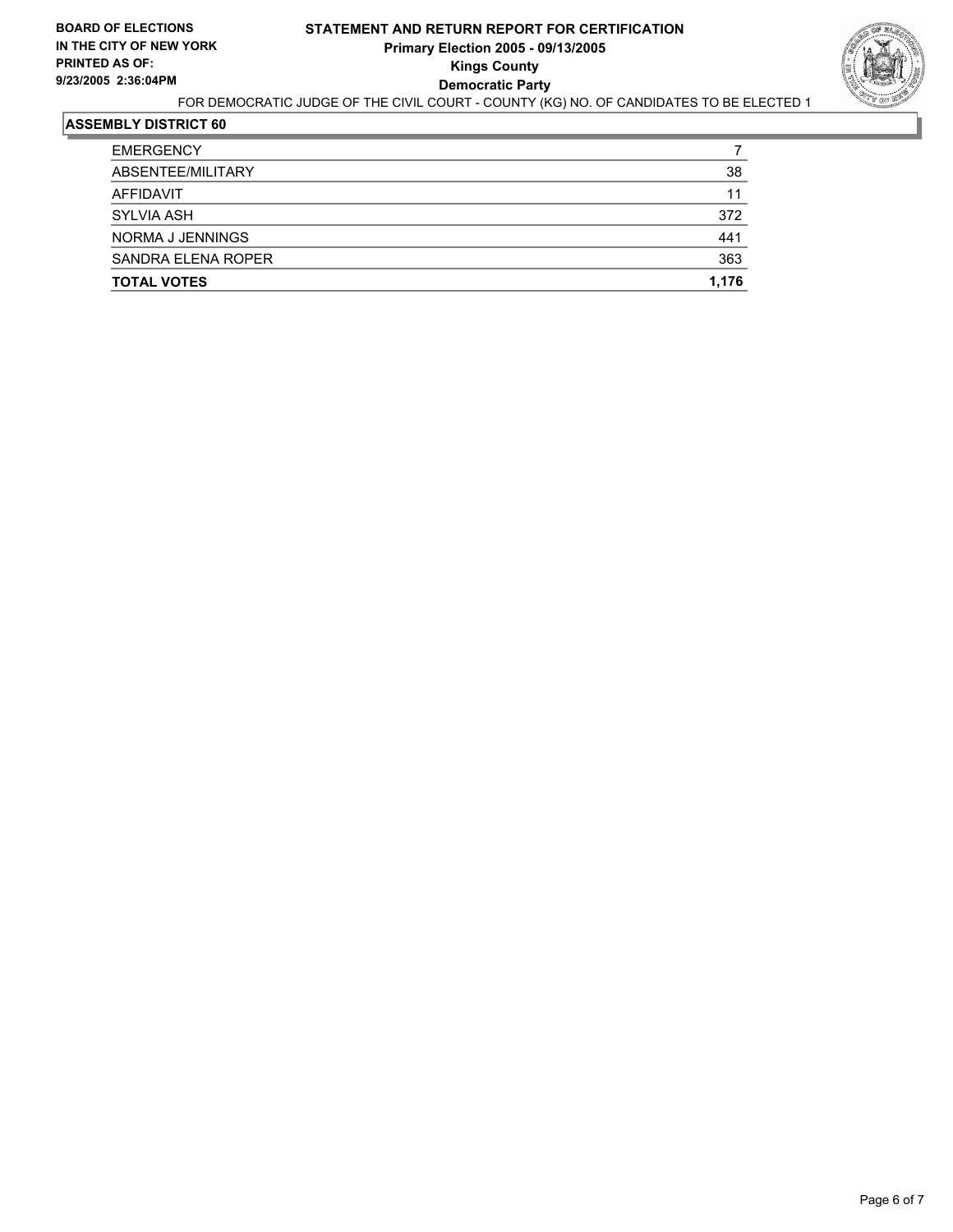## **STATEMENT AND RETURN REPORT FOR CERTIFICATION Primary Election 2005 - 09/13/2005 Kings County Democratic Party** FOR DEMOCRATIC JUDGE OF THE CIVIL COURT - COUNTY (KG) NO. OF CANDIDATES TO BE ELECTED 1



## **TOTAL FOR DEMOCRATIC JUDGE OF THE CIVIL COURT - COUNTY (KG) - Kings County**

| <b>EMERGENCY</b>                  | 260    |
|-----------------------------------|--------|
| ABSENTEE/MILITARY                 | 2,899  |
| AFFIDAVIT                         | 1,081  |
| <b>SYLVIA ASH</b>                 | 41,594 |
| NORMA J JENNINGS                  | 34,052 |
| SANDRA ELENA ROPER                | 20,539 |
| APRIL NEWHAUER (WRITE-IN)         |        |
| BARBARA ZAHLER-GRINGER (WRITE-IN) |        |
| HENRY J. STERN (WRITE-IN)         |        |
| INGRID JOSEPH (WRITE-IN)          |        |
| JOANNE CHALIFAUX (WRITE-IN)       |        |
| <b>TOTAL VOTES</b>                | 96.190 |
|                                   |        |

We certify this statement to be correct, and have caused the same to be attested by the signatures of the members of the board, or a majority thereof, on

Secretary **Chairman** 

Date

Canvassing Board **Canvassing Board** Canvassing Board **Deputy Chief Clerk** 

Canvassing Board

Chief Clerk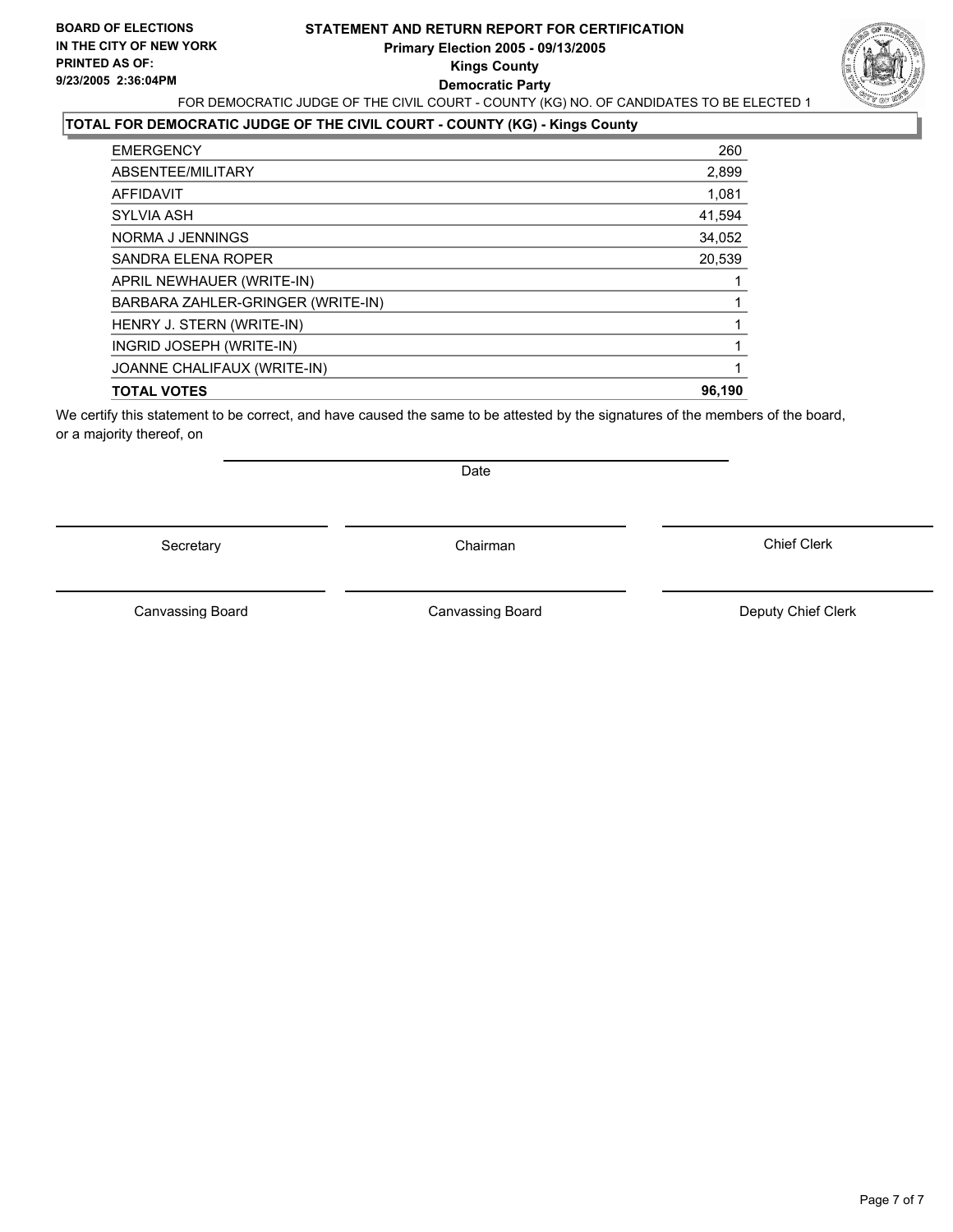

# **STATEMENT AND RETURN REPORT FOR CERTIFICATION**

## **Primary Election 2005 - 09/13/2005 Kings County - Democratic Party**

FOR DEMOCRATIC MEMBER OF THE CITY COUNCIL (34) NO. OF CANDIDATES TO BE ELECTED 1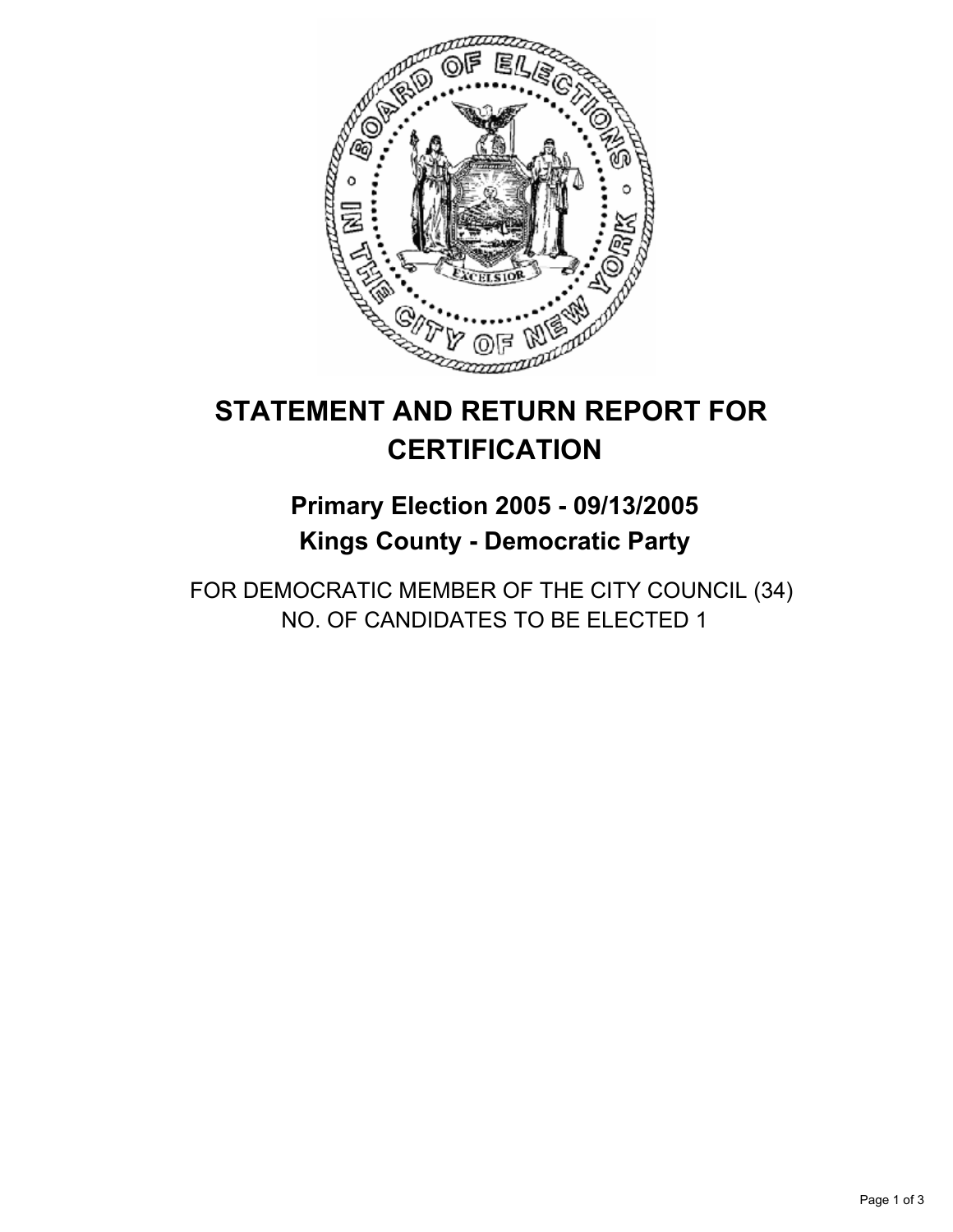

| <b>EMERGENCY</b>     | g   |
|----------------------|-----|
| ABSENTEE/MILITARY    | 12  |
| AFFIDAVIT            | 6   |
| DIANA REYNA          | 592 |
| <b>GEORGE RIVERA</b> | 91  |
| <b>TOTAL VOTES</b>   | 683 |

## **ASSEMBLY DISTRICT 53**

| <b>TOTAL VOTES</b>   | 6,207 |
|----------------------|-------|
| <b>GEORGE RIVERA</b> | 1,332 |
| DIANA REYNA          | 4,875 |
| AFFIDAVIT            | 107   |
| ABSENTEE/MILITARY    | 64    |
| <b>EMERGENCY</b>     | 6     |

#### **ASSEMBLY DISTRICT 54**

| 0   |
|-----|
|     |
| 6   |
| 396 |
| 111 |
| 507 |
|     |

| <b>EMERGENCY</b>     | u   |
|----------------------|-----|
| ABSENTEE/MILITARY    |     |
| AFFIDAVIT            |     |
| <b>DIANA REYNA</b>   | 179 |
| <b>GEORGE RIVERA</b> | 30  |
| <b>TOTAL VOTES</b>   | 209 |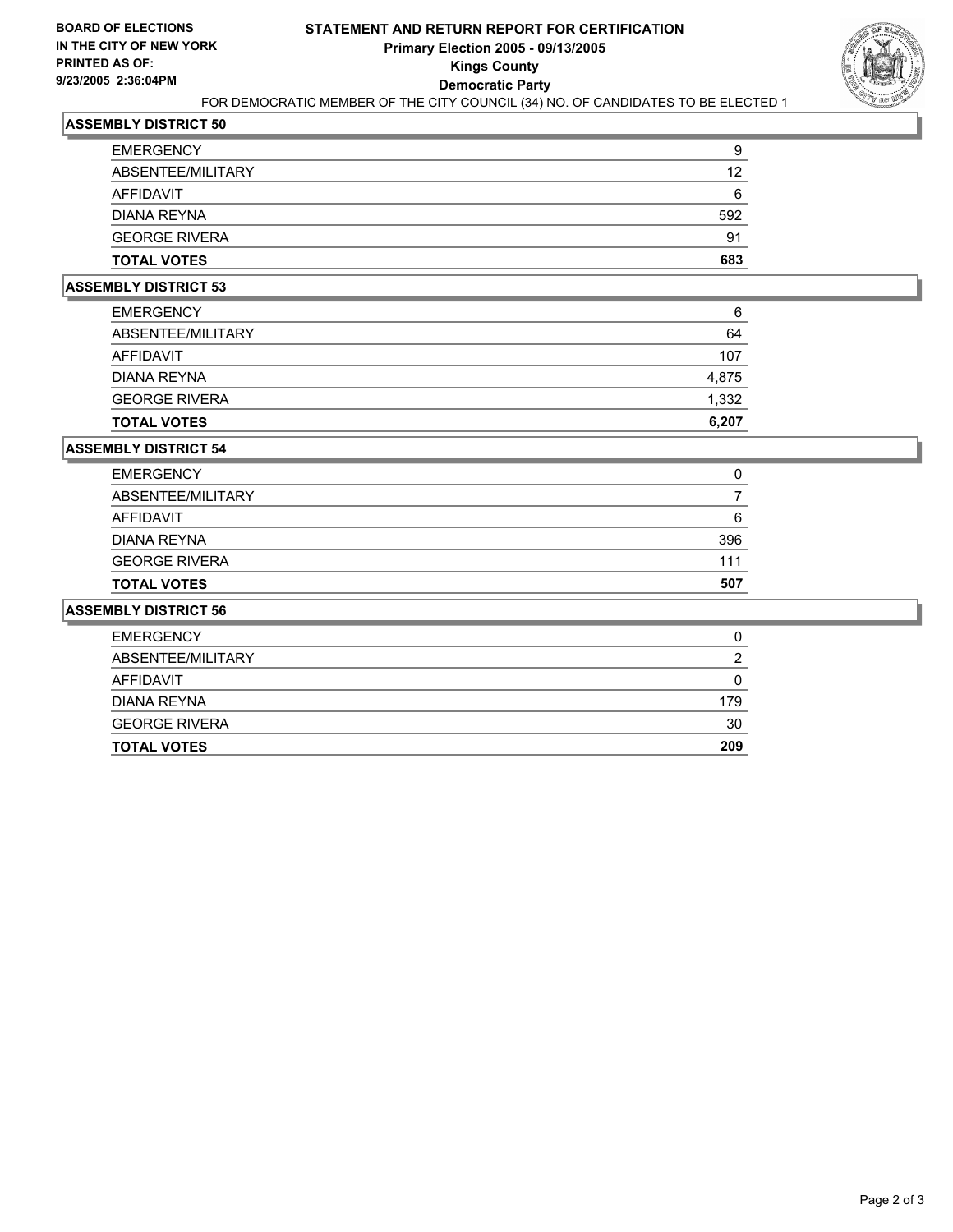## **STATEMENT AND RETURN REPORT FOR CERTIFICATION Primary Election 2005 - 09/13/2005 Kings County Democratic Party** FOR DEMOCRATIC MEMBER OF THE CITY COUNCIL (34) NO. OF CANDIDATES TO BE ELECTED 1



## **TOTAL FOR DEMOCRATIC MEMBER OF THE CITY COUNCIL (34) - Kings County**

| <b>TOTAL VOTES</b>   | 7,606 |
|----------------------|-------|
| <b>GEORGE RIVERA</b> | 1,564 |
| DIANA REYNA          | 6,042 |
| AFFIDAVIT            | 119   |
| ABSENTEE/MILITARY    | 85    |
| <b>EMERGENCY</b>     | 15    |

We certify this statement to be correct, and have caused the same to be attested by the signatures of the members of the board, or a majority thereof, on

Date

Secretary Chairman

Canvassing Board **Canvassing Board** Canvassing Board **Deputy Chief Clerk** 

Canvassing Board

Chief Clerk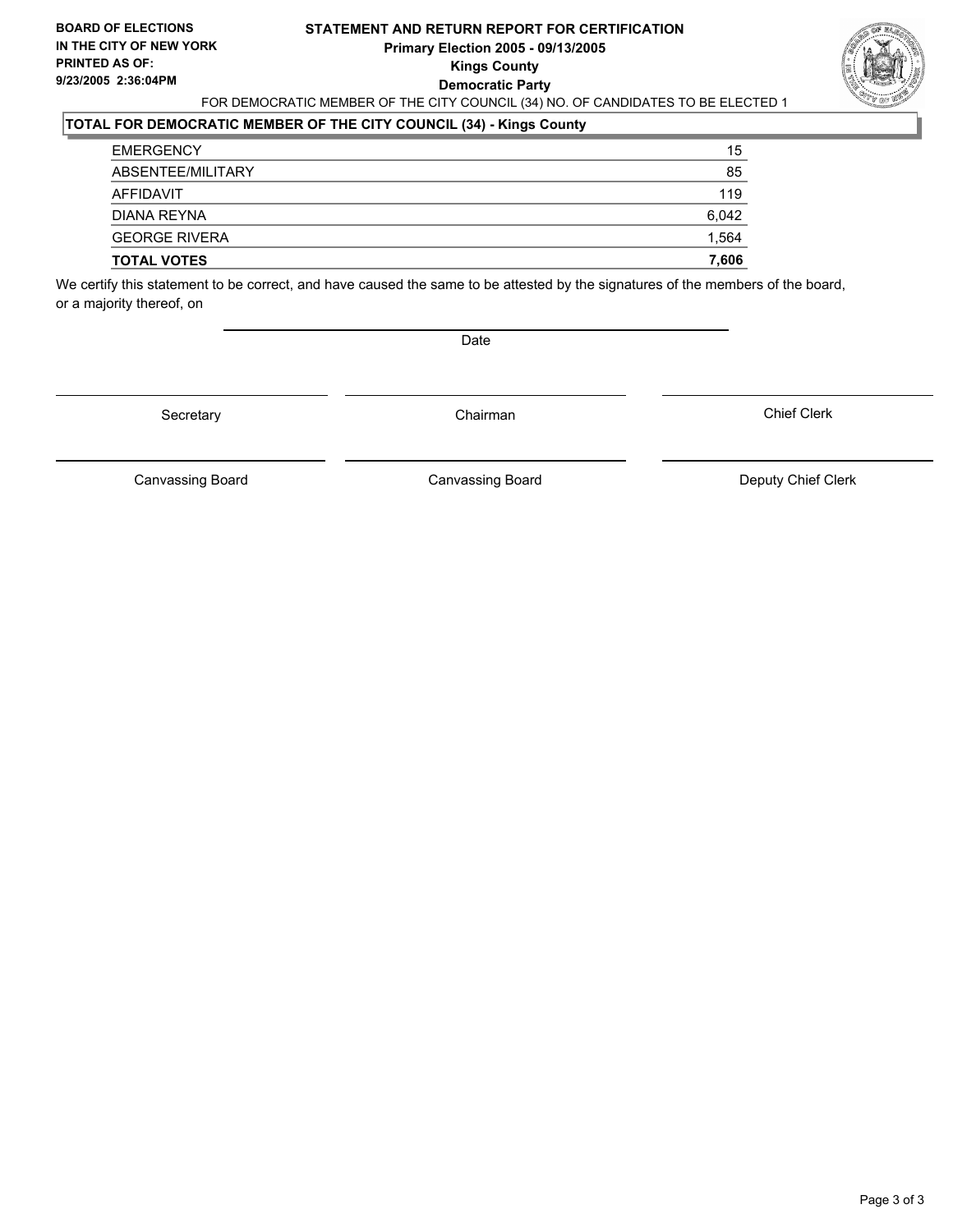

# **STATEMENT AND RETURN REPORT FOR CERTIFICATION**

## **Primary Election 2005 - 09/13/2005 Kings County - Democratic Party**

FOR DEMOCRATIC MEMBER OF THE CITY COUNCIL (35) NO. OF CANDIDATES TO BE ELECTED 1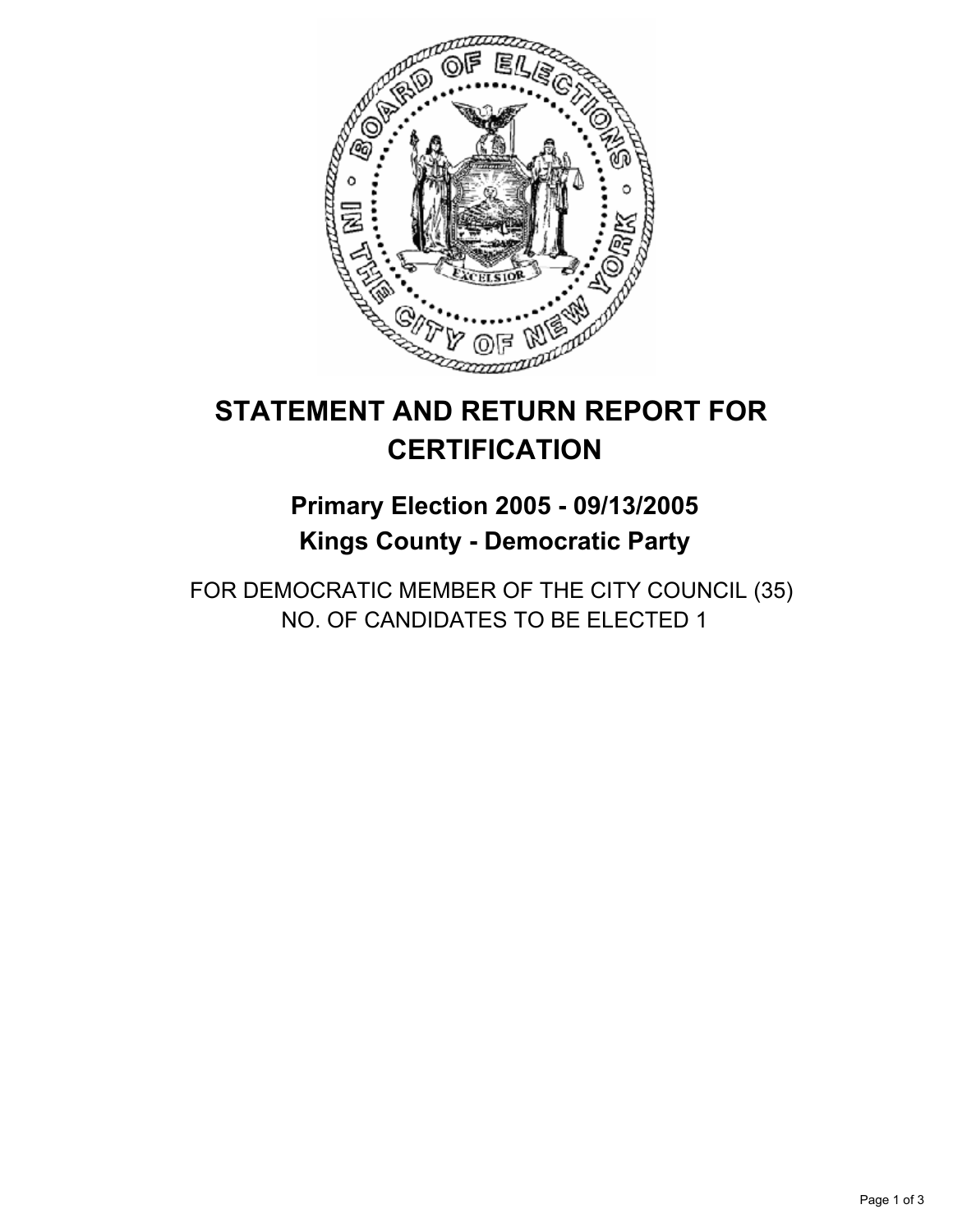

| <b>EMERGENCY</b>      |       |
|-----------------------|-------|
| ABSENTEE/MILITARY     | 24    |
| AFFIDAVIT             | 13    |
| SAMUEL ERIC BLACKWELL | 206   |
| LETITIA JAMES         | 1,523 |
| <b>TOTAL VOTES</b>    | 1,729 |

## **ASSEMBLY DISTRICT 50**

| <b>TOTAL VOTES</b>    | 1,416 |
|-----------------------|-------|
| <b>LETITIA JAMES</b>  | 1,082 |
| SAMUEL ERIC BLACKWELL | 334   |
| AFFIDAVIT             | 9     |
| ABSENTEE/MILITARY     | 28    |
| <b>EMERGENCY</b>      | 0     |

#### **ASSEMBLY DISTRICT 52**

| <b>TOTAL VOTES</b>    | 493 |
|-----------------------|-----|
| LETITIA JAMES         | 441 |
| SAMUEL ERIC BLACKWELL | 52  |
| <b>AFFIDAVIT</b>      | ີ   |
| ABSENTEE/MILITARY     |     |
| <b>EMERGENCY</b>      |     |

## **ASSEMBLY DISTRICT 56**

| <b>EMERGENCY</b>      |     |
|-----------------------|-----|
| ABSENTEE/MILITARY     | ◠   |
| AFFIDAVIT             |     |
| SAMUEL ERIC BLACKWELL | 22  |
| <b>LETITIA JAMES</b>  | 90  |
| <b>TOTAL VOTES</b>    | 112 |

| <b>EMERGENCY</b>      | 25    |
|-----------------------|-------|
| ABSENTEE/MILITARY     | 179   |
| AFFIDAVIT             | 53    |
| SAMUEL ERIC BLACKWELL | 925   |
| LETITIA JAMES         | 5,531 |
| <b>TOTAL VOTES</b>    | 6,456 |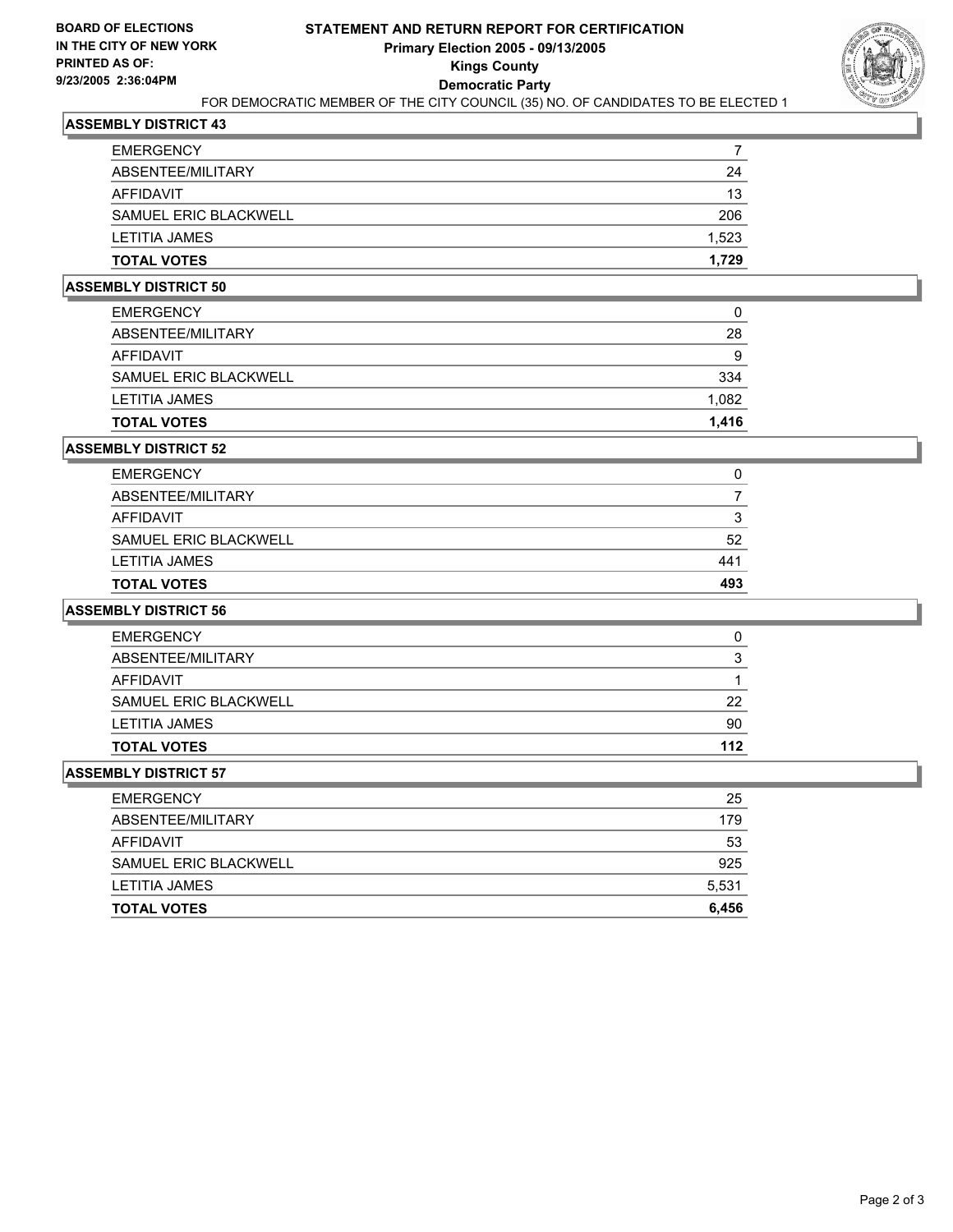### **STATEMENT AND RETURN REPORT FOR CERTIFICATION Primary Election 2005 - 09/13/2005 Kings County Democratic Party** FOR DEMOCRATIC MEMBER OF THE CITY COUNCIL (35) NO. OF CANDIDATES TO BE ELECTED 1



## **TOTAL FOR DEMOCRATIC MEMBER OF THE CITY COUNCIL (35) - Kings County**

| <b>TOTAL VOTES</b>    | 10,206 |
|-----------------------|--------|
| LETITIA JAMES         | 8,667  |
| SAMUEL ERIC BLACKWELL | 1,539  |
| AFFIDAVIT             | 79     |
| ABSENTEE/MILITARY     | 241    |
| <b>EMERGENCY</b>      | 32     |

We certify this statement to be correct, and have caused the same to be attested by the signatures of the members of the board, or a majority thereof, on

Date

Secretary Chairman

Canvassing Board **Canvassing Board** Canvassing Board **Deputy Chief Clerk** 

Chief Clerk

Canvassing Board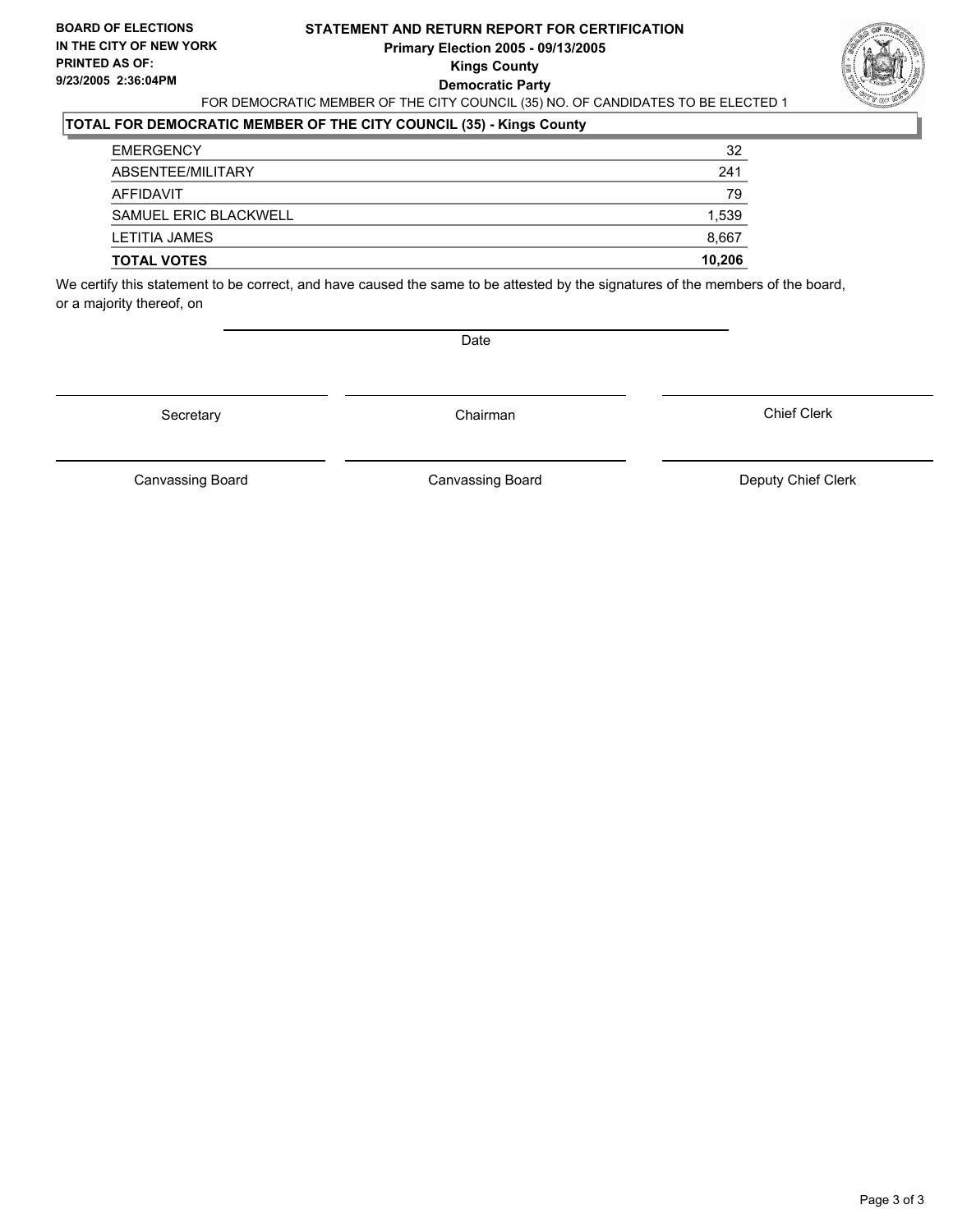

## **Primary Election 2005 - 09/13/2005 Kings County - Democratic Party**

FOR DEMOCRATIC MEMBER OF THE CITY COUNCIL (36) NO. OF CANDIDATES TO BE ELECTED 1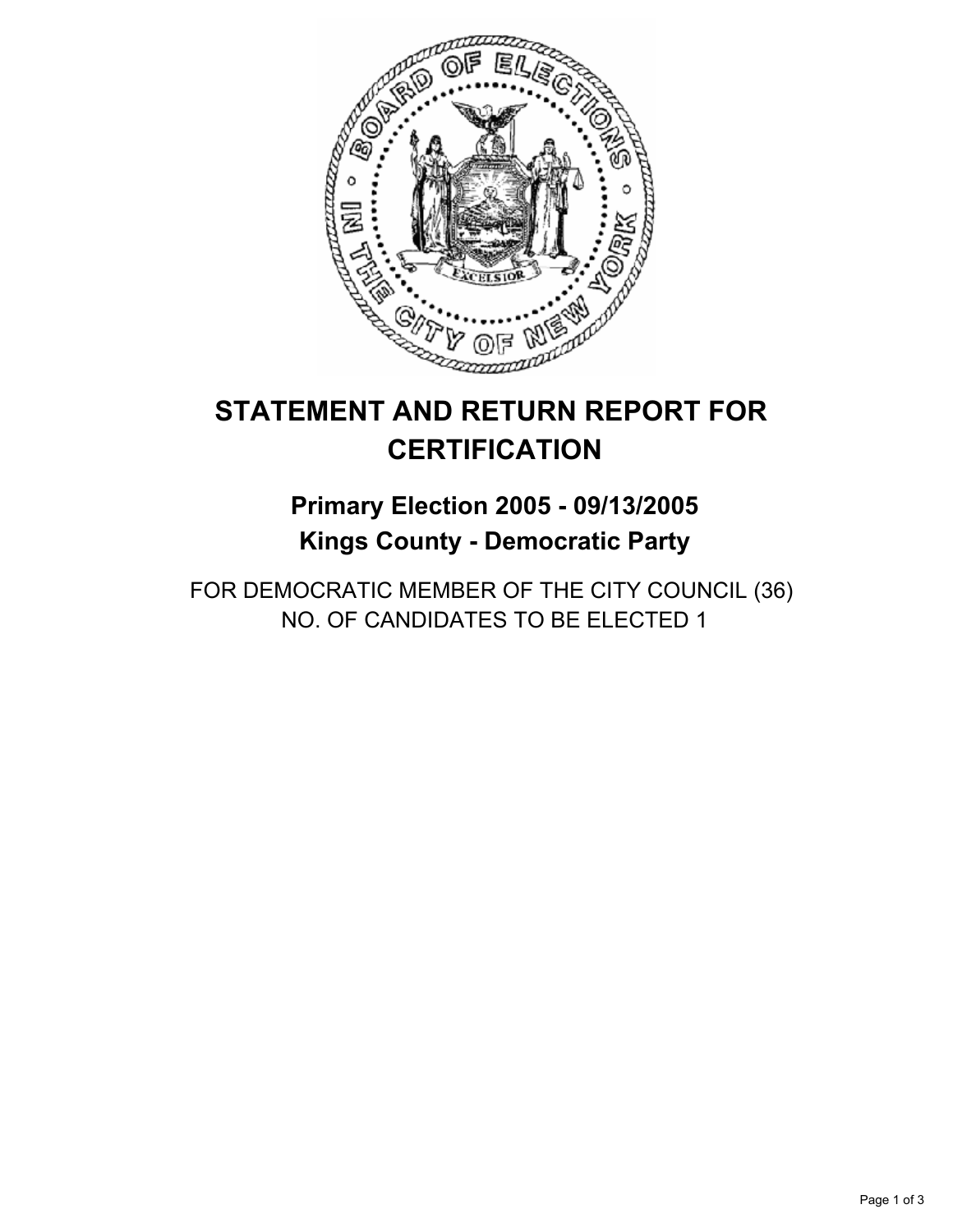

| <b>EMERGENCY</b>      | 10  |
|-----------------------|-----|
| ABSENTEE/MILITARY     | 51  |
| AFFIDAVIT             |     |
| <b>RICHARD TAYLOR</b> | 276 |
| ALBERT VANN           | 661 |
| <b>TOTAL VOTES</b>    | 937 |

### **ASSEMBLY DISTRICT 50**

| <b>EMERGENCY</b>  |  |
|-------------------|--|
| ABSENTEE/MILITARY |  |
| <b>AFFIDAVIT</b>  |  |

### **ASSEMBLY DISTRICT 53**

| <b>TOTAL VOTES</b>    | 64 |
|-----------------------|----|
| ALBERT VANN           | 29 |
| <b>RICHARD TAYLOR</b> | 35 |
| AFFIDAVIT             |    |
| ABSENTEE/MILITARY     |    |
| <b>EMERGENCY</b>      |    |

### **ASSEMBLY DISTRICT 54**

| <b>TOTAL VOTES</b>    | 1,034 |
|-----------------------|-------|
| ALBERT VANN           | 605   |
| <b>RICHARD TAYLOR</b> | 429   |
| AFFIDAVIT             | 10    |
| ABSENTEE/MILITARY     | 20    |
| <b>EMERGENCY</b>      | 20    |

### **ASSEMBLY DISTRICT 56**

| <b>EMERGENCY</b>      | 3     |
|-----------------------|-------|
| ABSENTEE/MILITARY     | 105   |
| AFFIDAVIT             | 35    |
| <b>RICHARD TAYLOR</b> | 1,242 |
| ALBERT VANN           | 2,839 |
| <b>TOTAL VOTES</b>    | 4,081 |

| <b>TOTAL VOTES</b>    | 963 |
|-----------------------|-----|
| <b>ALBERT VANN</b>    | 660 |
| <b>RICHARD TAYLOR</b> | 303 |
| AFFIDAVIT             | 10  |
| ABSENTEE/MILITARY     | 14  |
| <b>EMERGENCY</b>      | 0   |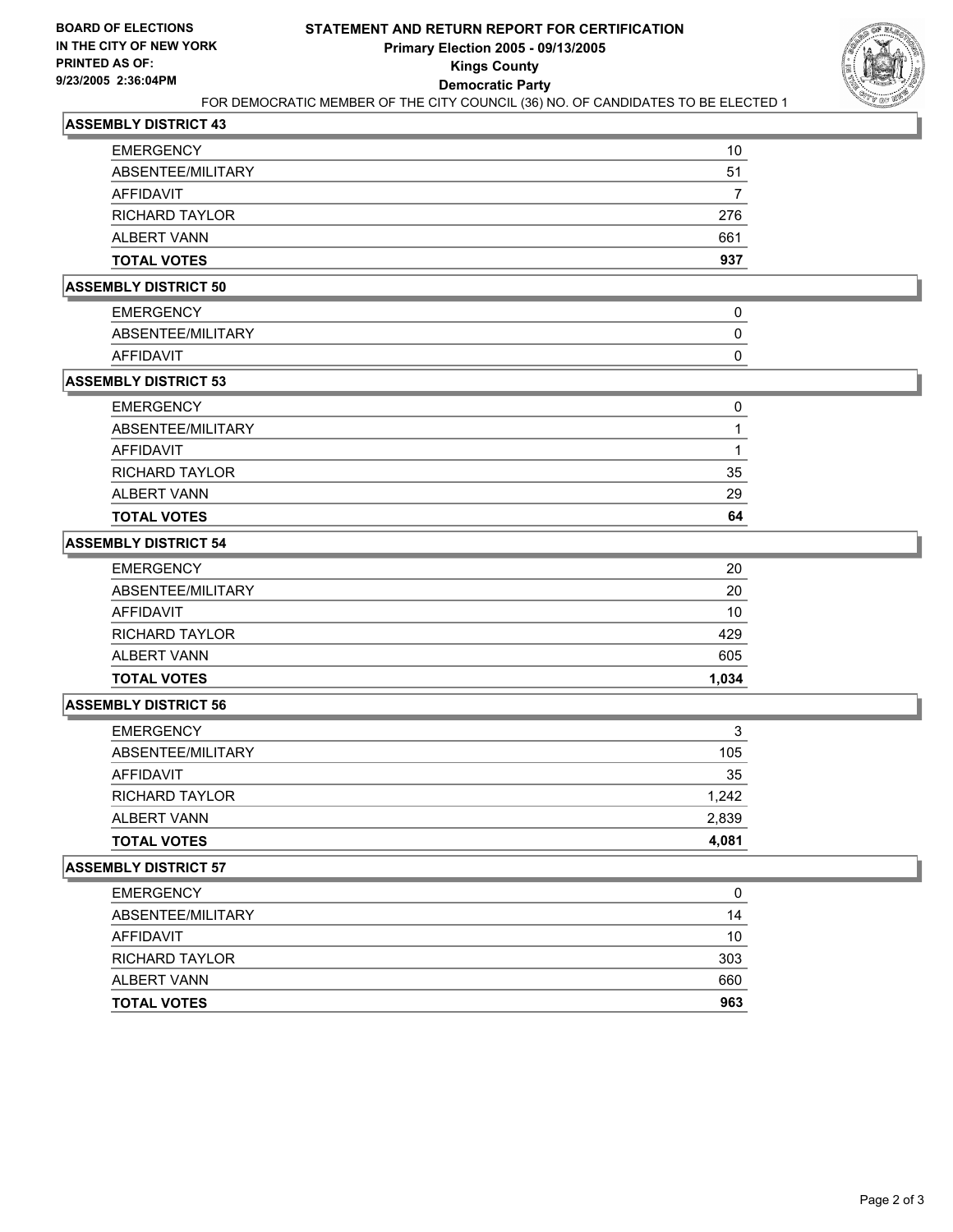### **STATEMENT AND RETURN REPORT FOR CERTIFICATION Primary Election 2005 - 09/13/2005 Kings County Democratic Party** FOR DEMOCRATIC MEMBER OF THE CITY COUNCIL (36) NO. OF CANDIDATES TO BE ELECTED 1



## **TOTAL FOR DEMOCRATIC MEMBER OF THE CITY COUNCIL (36) - Kings County**

| <b>EMERGENCY</b>      | 33    |
|-----------------------|-------|
| ABSENTEE/MILITARY     | 191   |
| AFFIDAVIT             | 63    |
| <b>RICHARD TAYLOR</b> | 2,285 |
| ALBERT VANN           | 4.794 |
| <b>TOTAL VOTES</b>    | 7,079 |

We certify this statement to be correct, and have caused the same to be attested by the signatures of the members of the board, or a majority thereof, on

Date

Secretary Chairman

Canvassing Board **Canvassing Board** Canvassing Board **Deputy Chief Clerk** 

Canvassing Board

Chief Clerk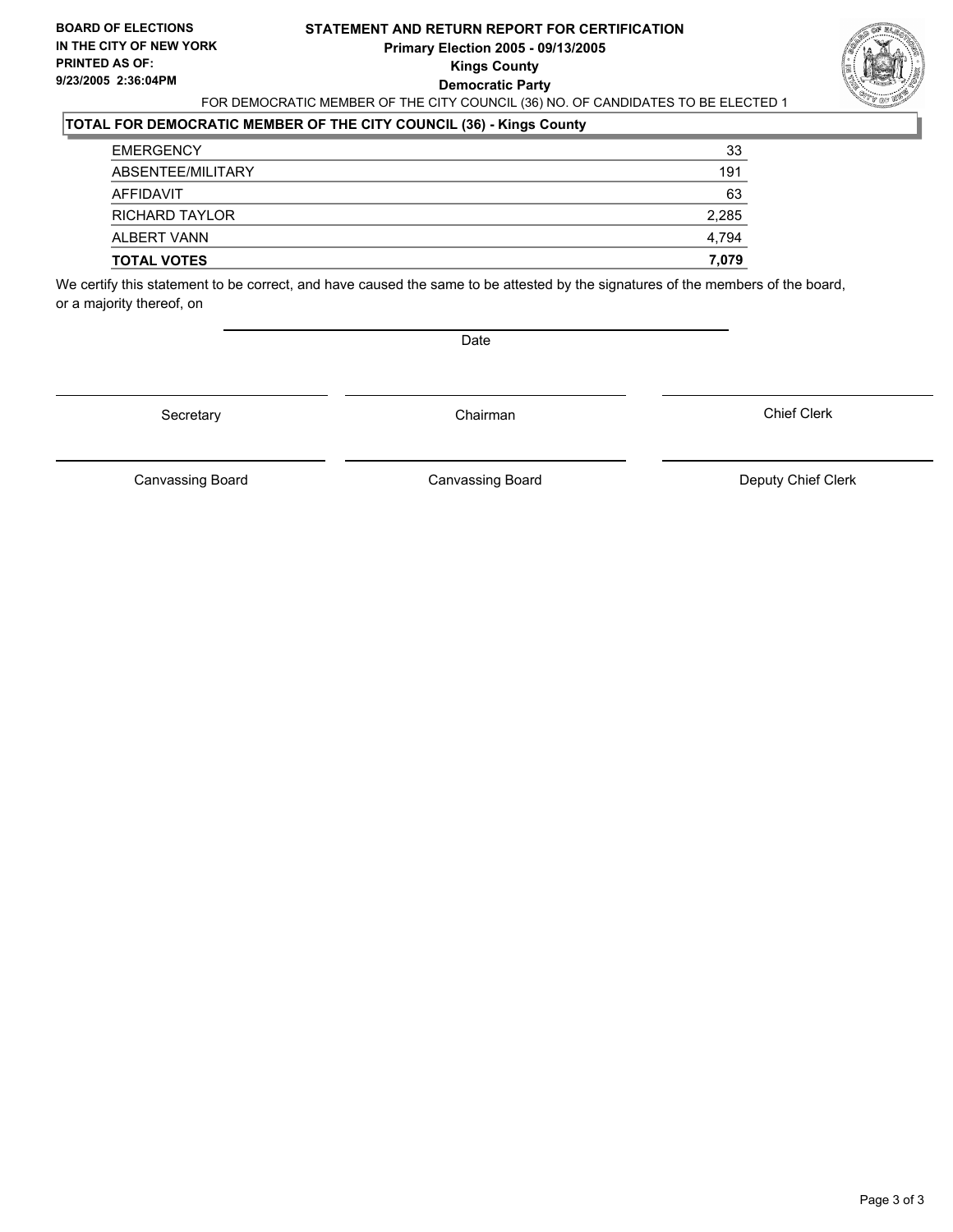

## **Primary Election 2005 - 09/13/2005 Kings County - Democratic Party**

FOR DEMOCRATIC MEMBER OF THE CITY COUNCIL (38) NO. OF CANDIDATES TO BE ELECTED 1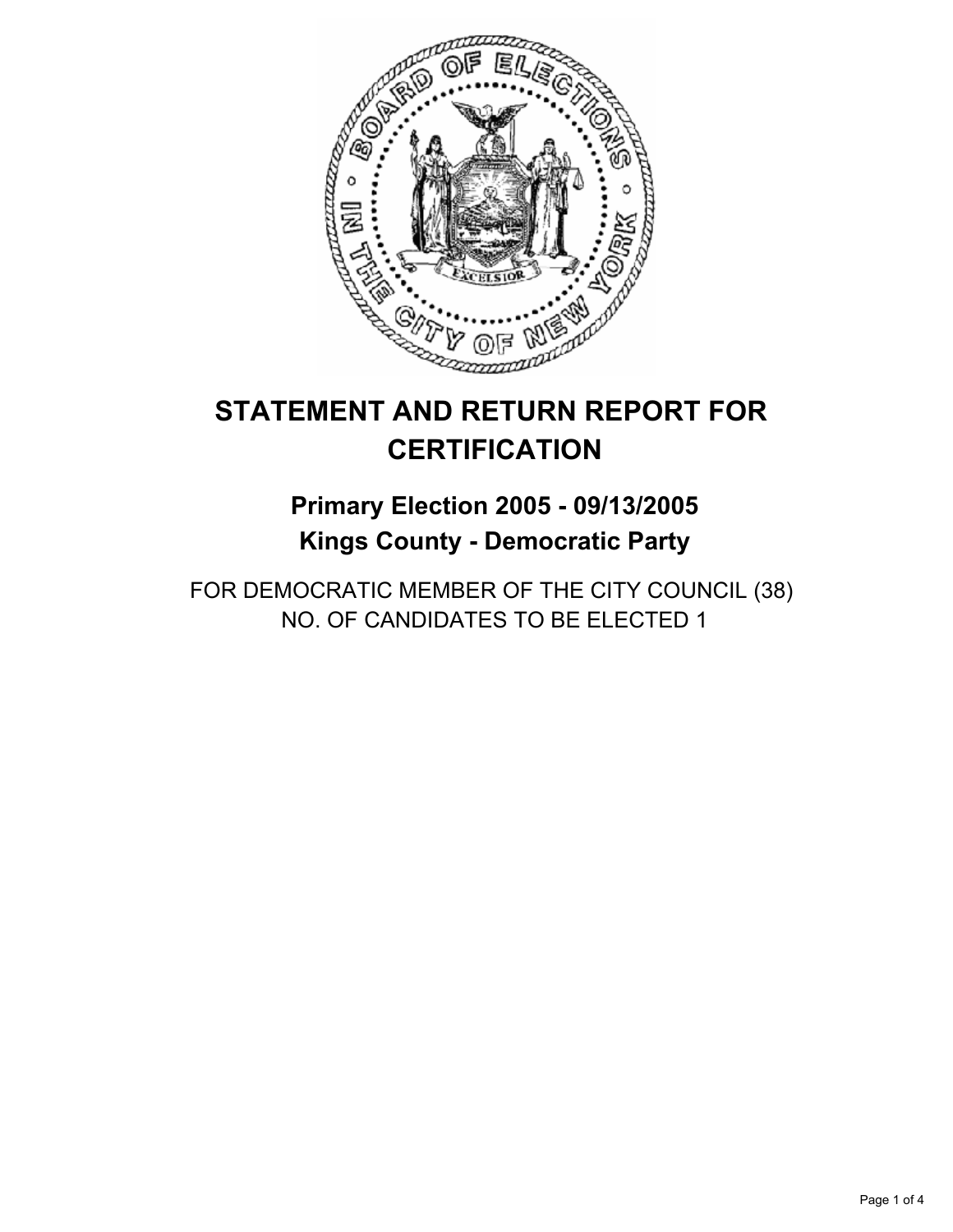

| <b>TOTAL VOTES</b> | 249 |
|--------------------|-----|
| EDWARD RODRIGUEZ   | 93  |
| SARA M GONZALEZ    | 94  |
| DAVID GALARZA      | 62  |
| AFFIDAVIT          | າ   |
| ABSENTEE/MILITARY  |     |
| <b>EMERGENCY</b>   | ◠   |

### **ASSEMBLY DISTRICT 48**

| <b>EMERGENCY</b>   | 0   |
|--------------------|-----|
| ABSENTEE/MILITARY  | 4   |
| AFFIDAVIT          | 4   |
| DAVID GALARZA      | 54  |
| SARA M GONZALEZ    | 141 |
| EDWARD RODRIGUEZ   | 48  |
| <b>TOTAL VOTES</b> | 243 |

#### **ASSEMBLY DISTRICT 49**

| <b>EMERGENCY</b>   |    |
|--------------------|----|
| ABSENTEE/MILITARY  |    |
| AFFIDAVIT          |    |
| DAVID GALARZA      | 18 |
| SARA M GONZALEZ    | 26 |
| EDWARD RODRIGUEZ   | 16 |
| <b>TOTAL VOTES</b> | 60 |

### **ASSEMBLY DISTRICT 51**

| <b>TOTAL VOTES</b> | 4,179 |
|--------------------|-------|
| EDWARD RODRIGUEZ   | 1,395 |
| SARA M GONZALEZ    | 1,846 |
| DAVID GALARZA      | 938   |
| AFFIDAVIT          | 58    |
| ABSENTEE/MILITARY  | 64    |
| <b>EMERGENCY</b>   | 8     |

| <b>EMERGENCY</b>   |     |
|--------------------|-----|
| ABSENTEE/MILITARY  | b   |
| <b>AFFIDAVIT</b>   | 5   |
| DAVID GALARZA      | 55  |
| SARA M GONZALEZ    | 101 |
| EDWARD RODRIGUEZ   | 108 |
| <b>TOTAL VOTES</b> | 264 |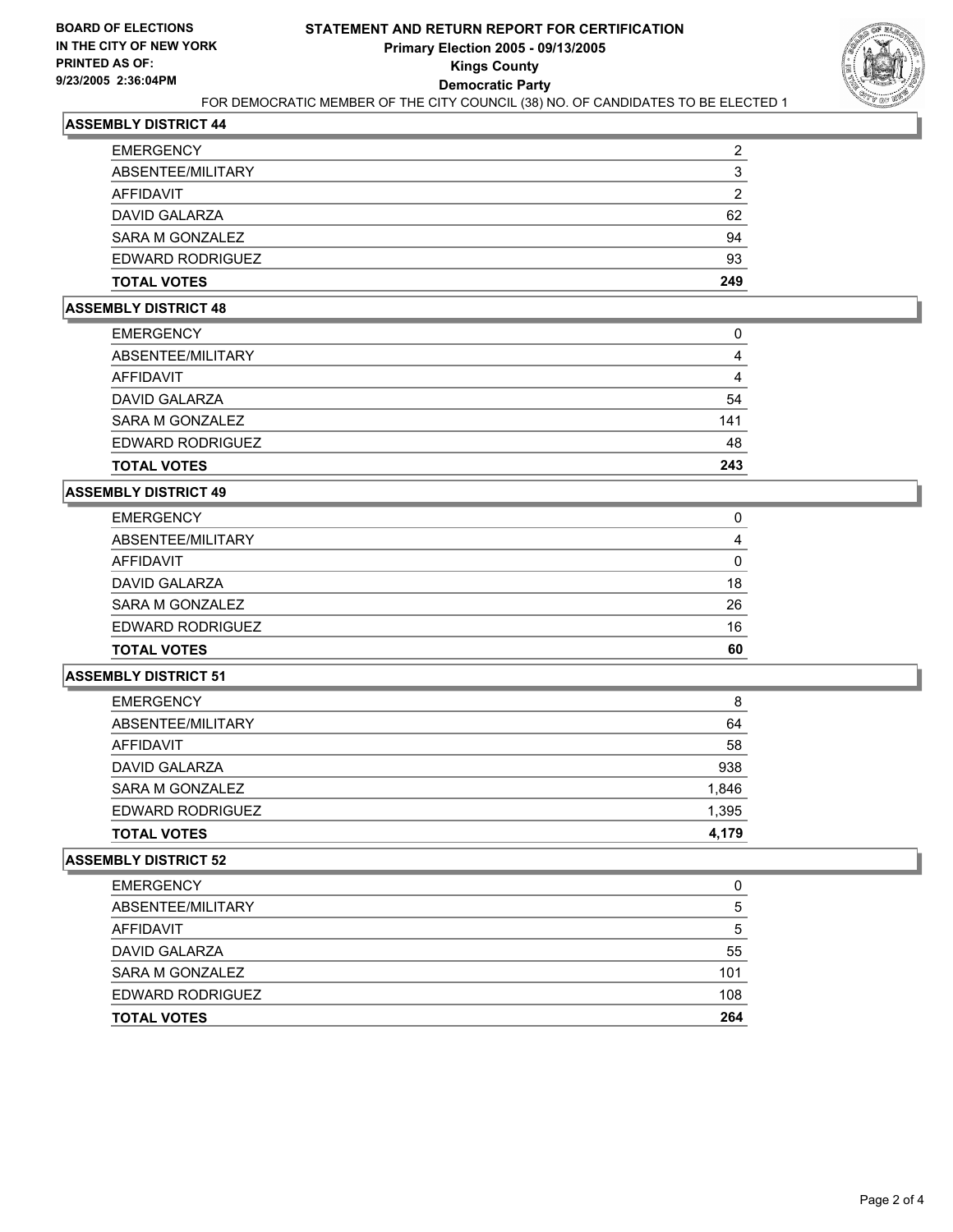

| <b>EMERGENCY</b>   | C   |
|--------------------|-----|
| ABSENTEE/MILITARY  |     |
| AFFIDAVIT          |     |
| DAVID GALARZA      | 27  |
| SARA M GONZALEZ    | 65  |
| EDWARD RODRIGUEZ   | 62  |
| <b>TOTAL VOTES</b> | 154 |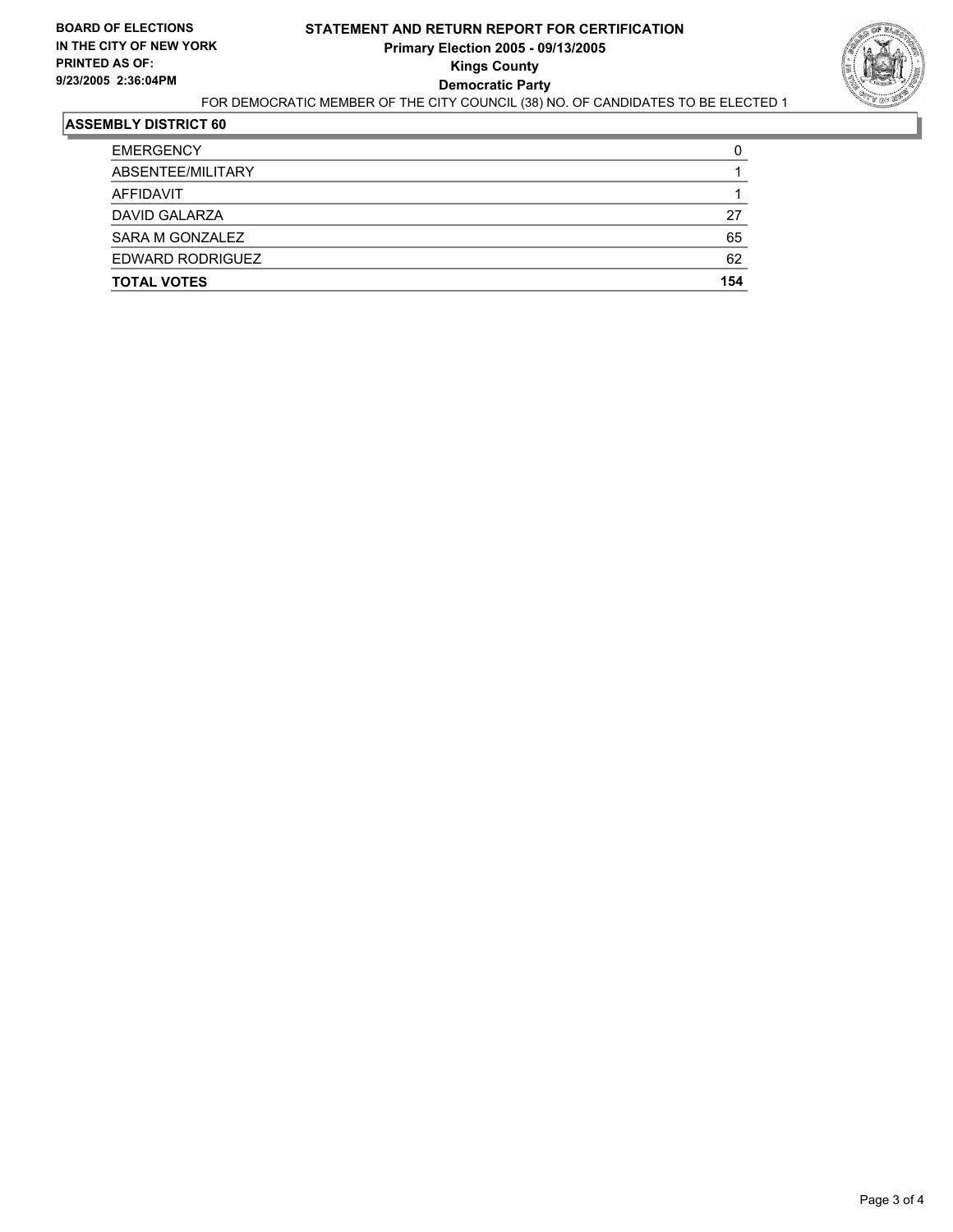### **STATEMENT AND RETURN REPORT FOR CERTIFICATION Primary Election 2005 - 09/13/2005 Kings County Democratic Party** FOR DEMOCRATIC MEMBER OF THE CITY COUNCIL (38) NO. OF CANDIDATES TO BE ELECTED 1



## **TOTAL FOR DEMOCRATIC MEMBER OF THE CITY COUNCIL (38) - Kings County**

| <b>EMERGENCY</b>   | 10    |
|--------------------|-------|
| ABSENTEE/MILITARY  | 81    |
| AFFIDAVIT          | 70    |
| DAVID GALARZA      | 1,154 |
| SARA M GONZALEZ    | 2,273 |
| EDWARD RODRIGUEZ   | 1,722 |
| <b>TOTAL VOTES</b> | 5,149 |

We certify this statement to be correct, and have caused the same to be attested by the signatures of the members of the board, or a majority thereof, on

Date

Secretary **Chairman** 

Chief Clerk

Canvassing Board **Canvassing Board** Canvassing Board **Deputy Chief Clerk** 

Canvassing Board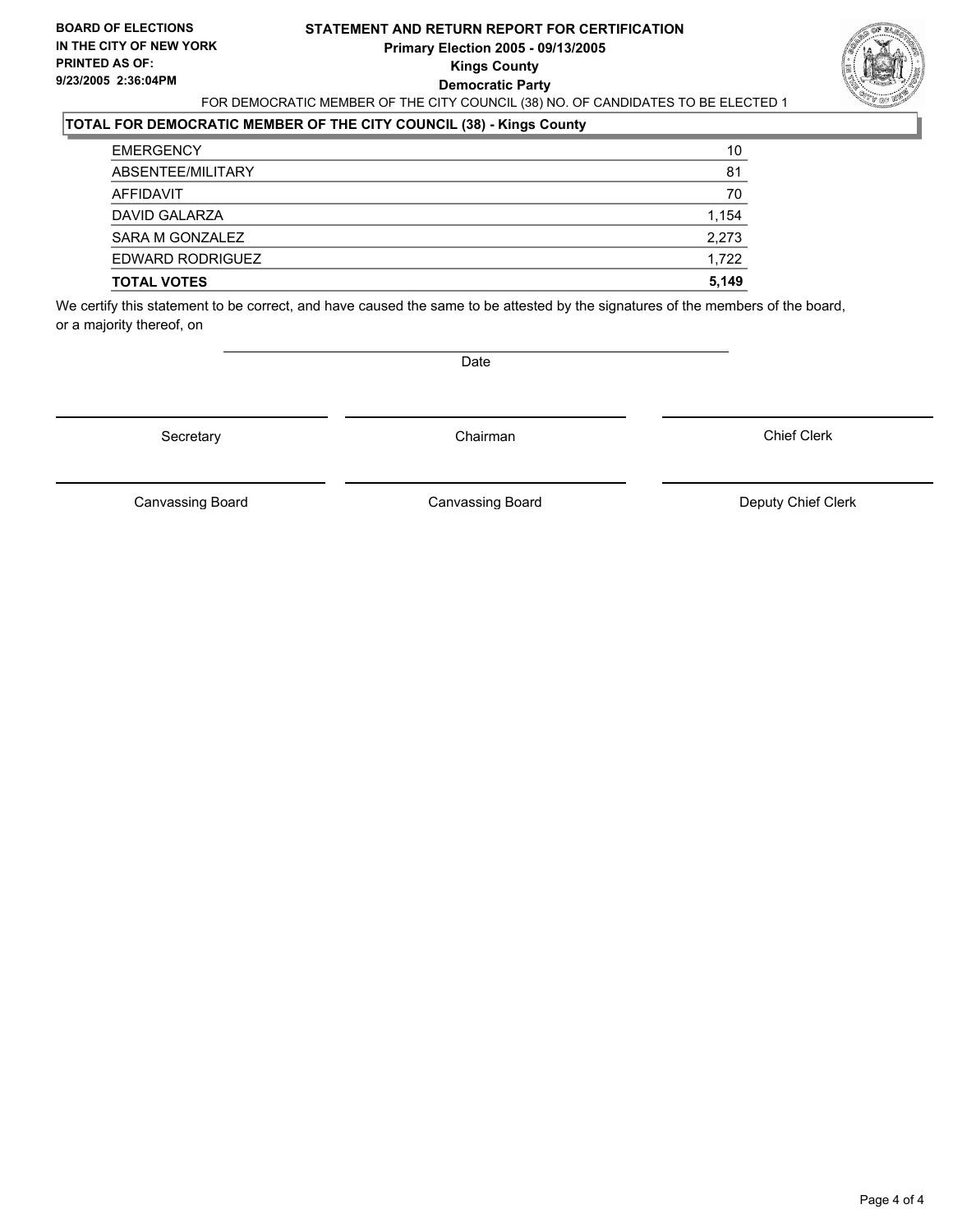

## **Primary Election 2005 - 09/13/2005 Kings County - Democratic Party**

FOR DEMOCRATIC MEMBER OF THE CITY COUNCIL (40) NO. OF CANDIDATES TO BE ELECTED 1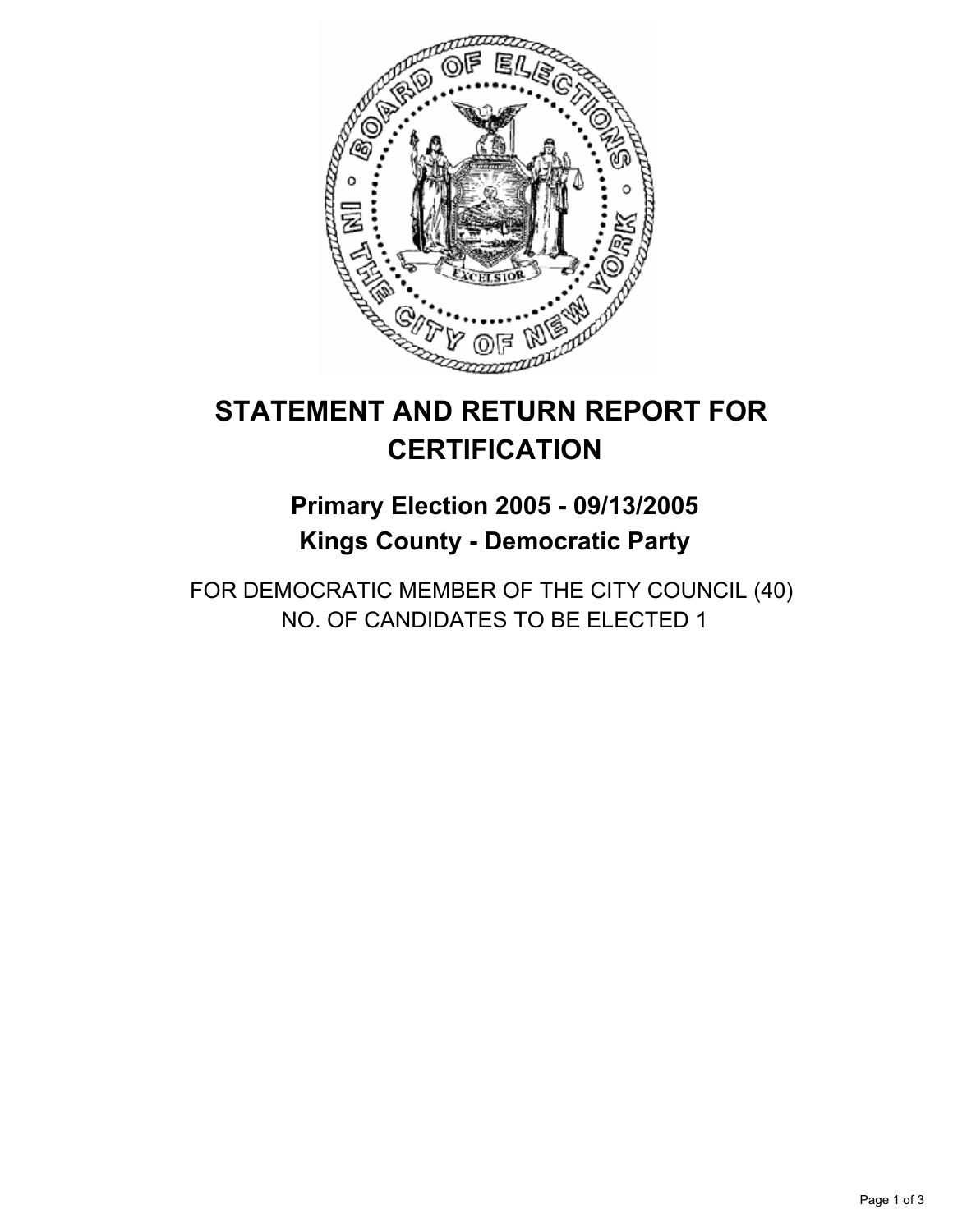

| 6     |
|-------|
| 80    |
| 33    |
| 1,809 |
| 639   |
|       |
| 2,449 |
|       |

#### **ASSEMBLY DISTRICT 43**

| <b>EMERGENCY</b>       |       |
|------------------------|-------|
| ABSENTEE/MILITARY      | 84    |
| AFFIDAVIT              | 33    |
| YVETTE D CLARKE        | 2,361 |
| <b>ZENOBIA MCNALLY</b> | 524   |
| <b>TOTAL VOTES</b>     | 2,885 |

### **ASSEMBLY DISTRICT 44**

| <b>TOTAL VOTES</b>     | 1,026 |
|------------------------|-------|
| <b>ZENOBIA MCNALLY</b> | 287   |
| YVETTE D CLARKE        | 739   |
| AFFIDAVIT              | 6     |
| ABSENTEE/MILITARY      | 23    |
| <b>EMERGENCY</b>       |       |

### **ASSEMBLY DISTRICT 57**

| <b>EMERGENCY</b>       |     |
|------------------------|-----|
| ABSENTEE/MILITARY      | 6   |
| AFFIDAVIT              | 2   |
| YVETTE D CLARKE        | 316 |
| <b>ZENOBIA MCNALLY</b> | 56  |
| <b>TOTAL VOTES</b>     | 372 |

| <b>TOTAL VOTES</b>     | 35 |
|------------------------|----|
| <b>ZENOBIA MCNALLY</b> |    |
| YVETTE D CLARKE        | 31 |
| AFFIDAVIT              |    |
| ABSENTEE/MILITARY      |    |
| <b>EMERGENCY</b>       |    |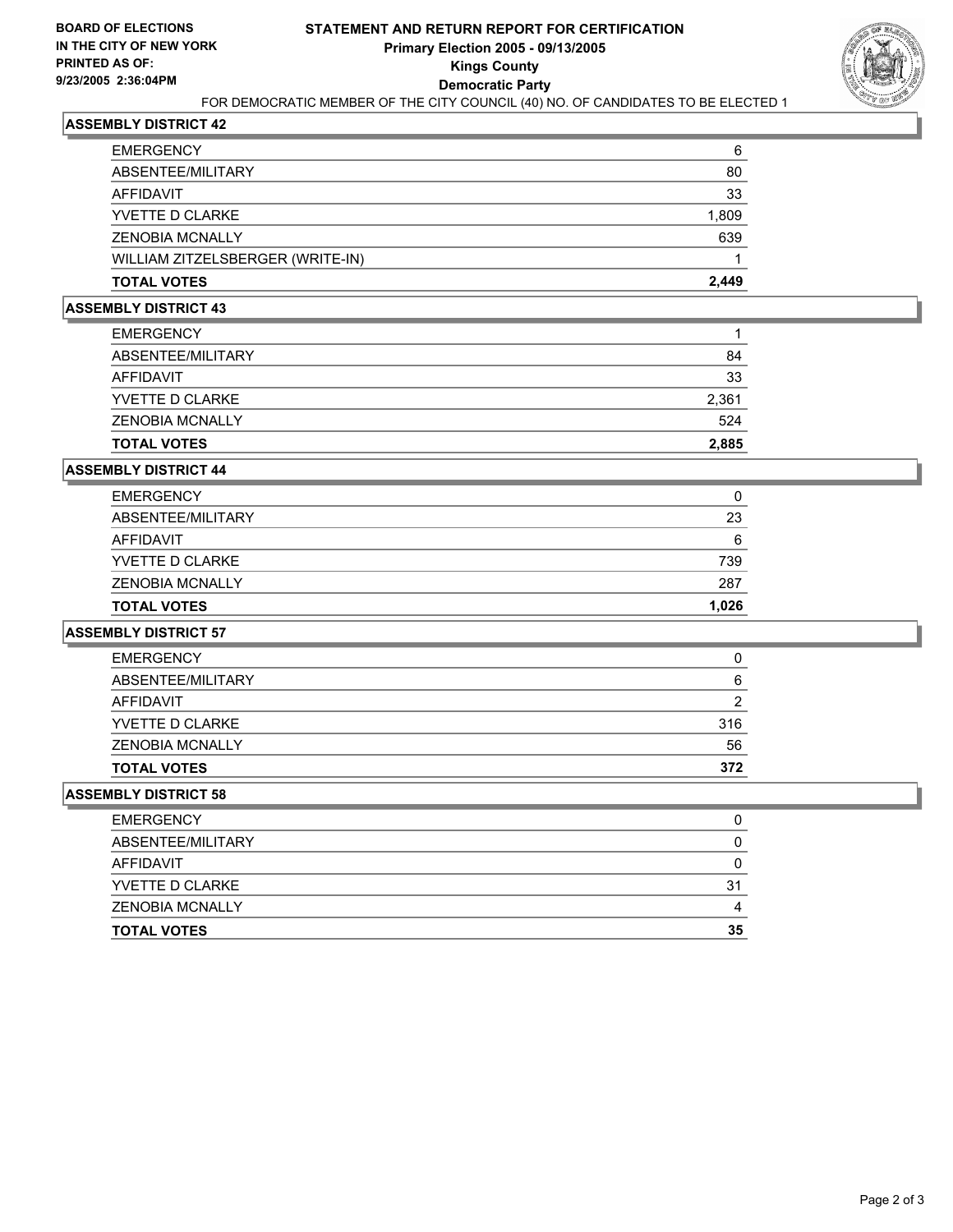### **STATEMENT AND RETURN REPORT FOR CERTIFICATION Primary Election 2005 - 09/13/2005 Kings County Democratic Party** FOR DEMOCRATIC MEMBER OF THE CITY COUNCIL (40) NO. OF CANDIDATES TO BE ELECTED 1



### **TOTAL FOR DEMOCRATIC MEMBER OF THE CITY COUNCIL (40) - Kings County**

| <b>EMERGENCY</b>                 |       |
|----------------------------------|-------|
| ABSENTEE/MILITARY                | 193   |
| AFFIDAVIT                        | 74    |
| YVETTE D CLARKE                  | 5,256 |
| <b>ZENOBIA MCNALLY</b>           | 1,510 |
| WILLIAM ZITZELSBERGER (WRITE-IN) |       |
| <b>TOTAL VOTES</b>               | 6,767 |

We certify this statement to be correct, and have caused the same to be attested by the signatures of the members of the board, or a majority thereof, on

Date

Secretary **Chairman** 

Chief Clerk

Canvassing Board **Canvassing Board** Canvassing Board **Deputy Chief Clerk** 

Canvassing Board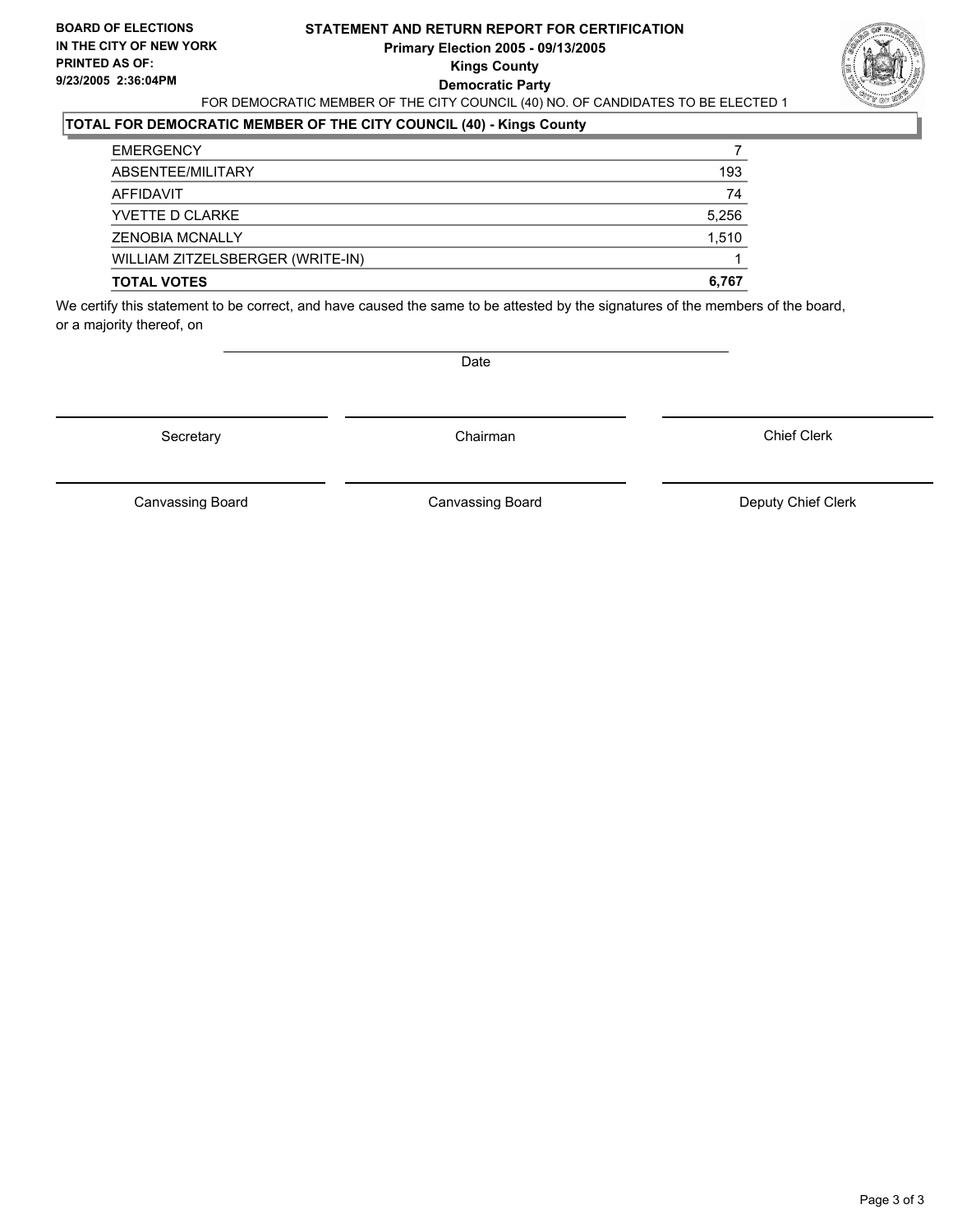

## **Primary Election 2005 - 09/13/2005 Kings County - Democratic Party**

FOR DEMOCRATIC MEMBER OF THE CITY COUNCIL (41) NO. OF CANDIDATES TO BE ELECTED 1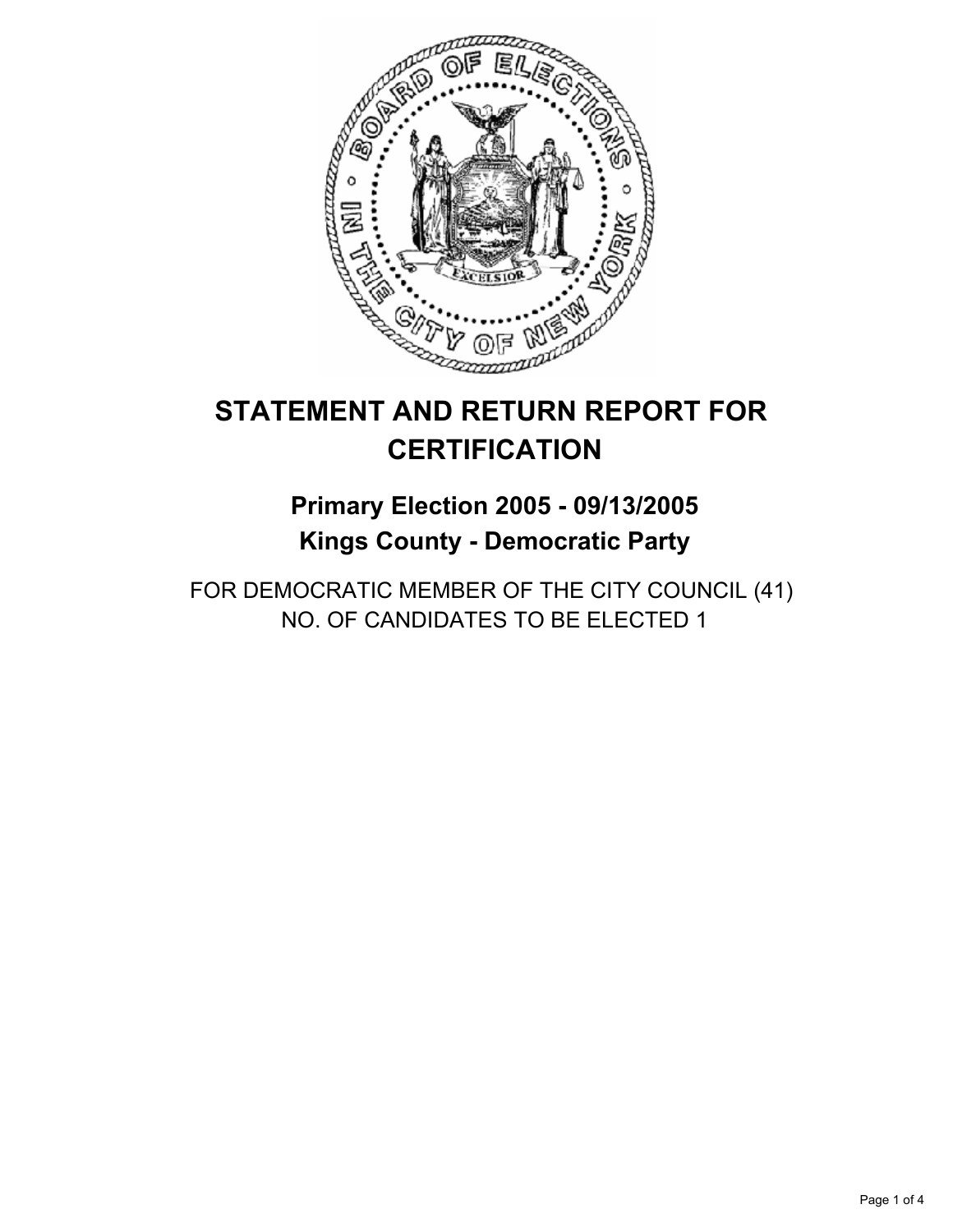

| <b>EMERGENCY</b>         | 0     |  |
|--------------------------|-------|--|
| ABSENTEE/MILITARY        | 35    |  |
| AFFIDAVIT                | 8     |  |
| ALICKA AMPRY-SAMUEL      | 34    |  |
| <b>ROYSTON P ANTOINE</b> | 72    |  |
| <b>WILLIAM F BOYLAND</b> | 223   |  |
| <b>ESSIE M DUGGAN</b>    | 25    |  |
| PAMELA M JUNIOR          | 22    |  |
| <b>STANLEY KINARD</b>    | 26    |  |
| DANNY KING               | 103   |  |
| <b>DARLENE MEALY</b>     | 646   |  |
| DAVID R MILLER           | 51    |  |
| MARYAM A SAMAD           | 10    |  |
| <b>TOTAL VOTES</b>       | 1,212 |  |

**ASSEMBLY DISTRICT 54**

| <b>EMERGENCY</b>         | 0           |
|--------------------------|-------------|
| ABSENTEE/MILITARY        | 4           |
| AFFIDAVIT                | 0           |
| ALICKA AMPRY-SAMUEL      |             |
| <b>ROYSTON P ANTOINE</b> |             |
| <b>WILLIAM F BOYLAND</b> | 2           |
| <b>ESSIE M DUGGAN</b>    | 0           |
| PAMELA M JUNIOR          |             |
| <b>STANLEY KINARD</b>    | 0           |
| <b>DANNY KING</b>        |             |
| <b>DARLENE MEALY</b>     | 4           |
| DAVID R MILLER           | $\mathbf 0$ |
| <b>MARYAM A SAMAD</b>    | 0           |
| <b>TOTAL VOTES</b>       | 10          |

| <b>EMERGENCY</b>         | 8     |
|--------------------------|-------|
| ABSENTEE/MILITARY        | 55    |
| <b>AFFIDAVIT</b>         | 78    |
| ALICKA AMPRY-SAMUEL      | 210   |
| ROYSTON P ANTOINE        | 340   |
| <b>WILLIAM F BOYLAND</b> | 1,093 |
| <b>ESSIE M DUGGAN</b>    | 193   |
| PAMELA M JUNIOR          | 181   |
| <b>STANLEY KINARD</b>    | 337   |
| DANNY KING               | 574   |
| <b>DARLENE MEALY</b>     | 2,149 |
| DAVID R MILLER           | 203   |
| <b>MARYAM A SAMAD</b>    | 87    |
| <b>TOTAL VOTES</b>       | 5,367 |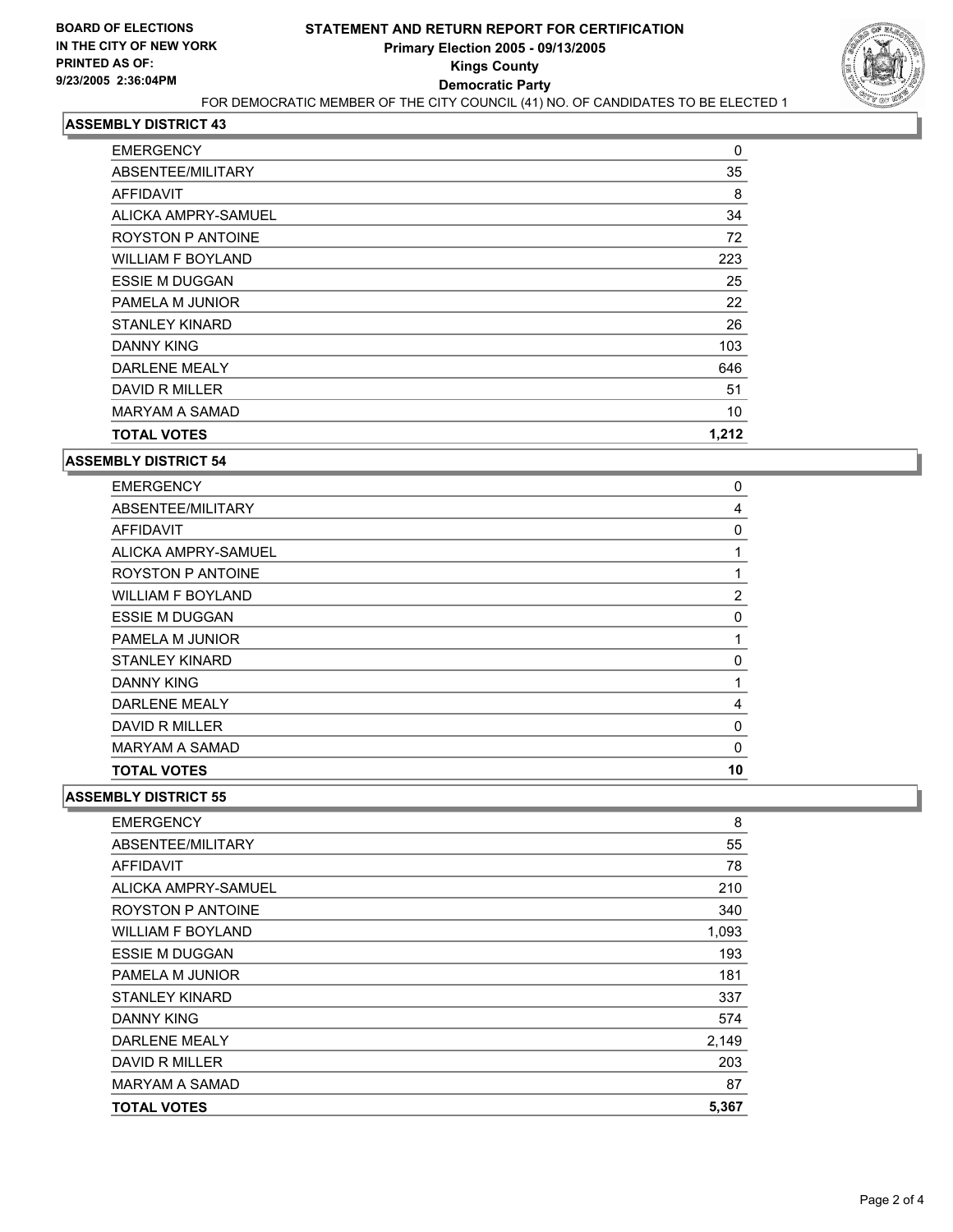

| <b>EMERGENCY</b>         | 2     |
|--------------------------|-------|
| ABSENTEE/MILITARY        | 24    |
| <b>AFFIDAVIT</b>         | 21    |
| ALICKA AMPRY-SAMUEL      | 35    |
| <b>ROYSTON P ANTOINE</b> | 85    |
| <b>WILLIAM F BOYLAND</b> | 244   |
| <b>ESSIE M DUGGAN</b>    | 39    |
| PAMELA M JUNIOR          | 64    |
| <b>STANLEY KINARD</b>    | 92    |
| <b>DANNY KING</b>        | 100   |
| <b>DARLENE MEALY</b>     | 874   |
| DAVID R MILLER           | 42    |
| <b>MARYAM A SAMAD</b>    | 38    |
| <b>TOTAL VOTES</b>       | 1,613 |

| <b>EMERGENCY</b>         | 0     |
|--------------------------|-------|
| ABSENTEE/MILITARY        | 18    |
| <b>AFFIDAVIT</b>         | 5     |
| ALICKA AMPRY-SAMUEL      | 29    |
| <b>ROYSTON P ANTOINE</b> | 75    |
| <b>WILLIAM F BOYLAND</b> | 244   |
| <b>ESSIE M DUGGAN</b>    | 19    |
| PAMELA M JUNIOR          | 26    |
| STANLEY KINARD           | 34    |
| <b>DANNY KING</b>        | 90    |
| <b>DARLENE MEALY</b>     | 807   |
| DAVID R MILLER           | 39    |
| <b>MARYAM A SAMAD</b>    | 14    |
| <b>TOTAL VOTES</b>       | 1,377 |
|                          |       |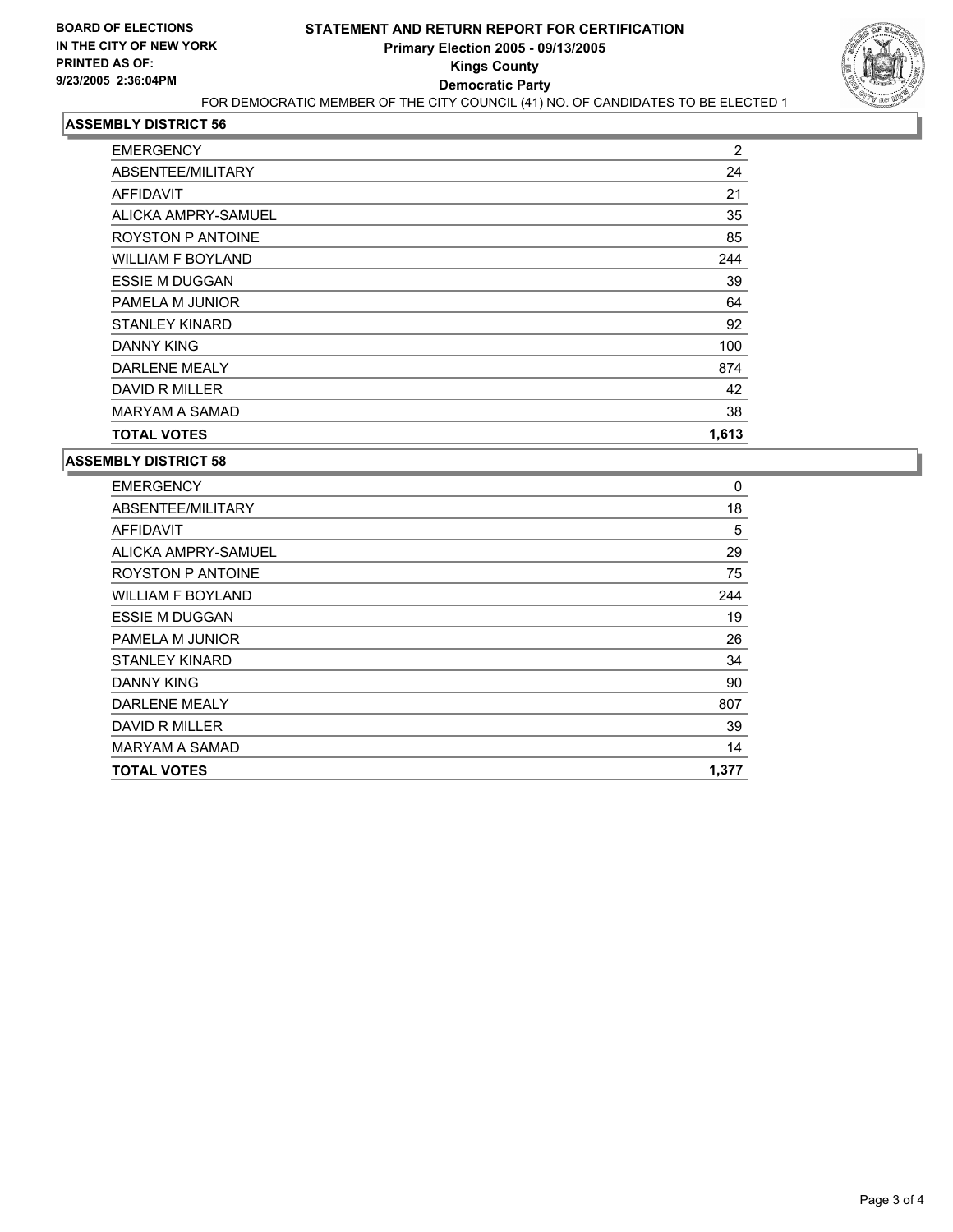### **STATEMENT AND RETURN REPORT FOR CERTIFICATION Primary Election 2005 - 09/13/2005 Kings County Democratic Party** FOR DEMOCRATIC MEMBER OF THE CITY COUNCIL (41) NO. OF CANDIDATES TO BE ELECTED 1



### **TOTAL FOR DEMOCRATIC MEMBER OF THE CITY COUNCIL (41) - Kings County**

| <b>TOTAL VOTES</b>       | 9,579 |
|--------------------------|-------|
| <b>MARYAM A SAMAD</b>    | 149   |
| DAVID R MILLER           | 335   |
| <b>DARLENE MEALY</b>     | 4,480 |
| DANNY KING               | 868   |
| <b>STANLEY KINARD</b>    | 489   |
| PAMELA M JUNIOR          | 294   |
| <b>ESSIE M DUGGAN</b>    | 276   |
| <b>WILLIAM F BOYLAND</b> | 1,806 |
| ROYSTON P ANTOINE        | 573   |
| ALICKA AMPRY-SAMUEL      | 309   |
| AFFIDAVIT                | 112   |
| ABSENTEE/MILITARY        | 136   |
| <b>EMERGENCY</b>         | 10    |

We certify this statement to be correct, and have caused the same to be attested by the signatures of the members of the board, or a majority thereof, on

Secretary **Chairman** 

Date

Canvassing Board **Canvassing Board** Canvassing Board **Deputy Chief Clerk** 

Canvassing Board

Chief Clerk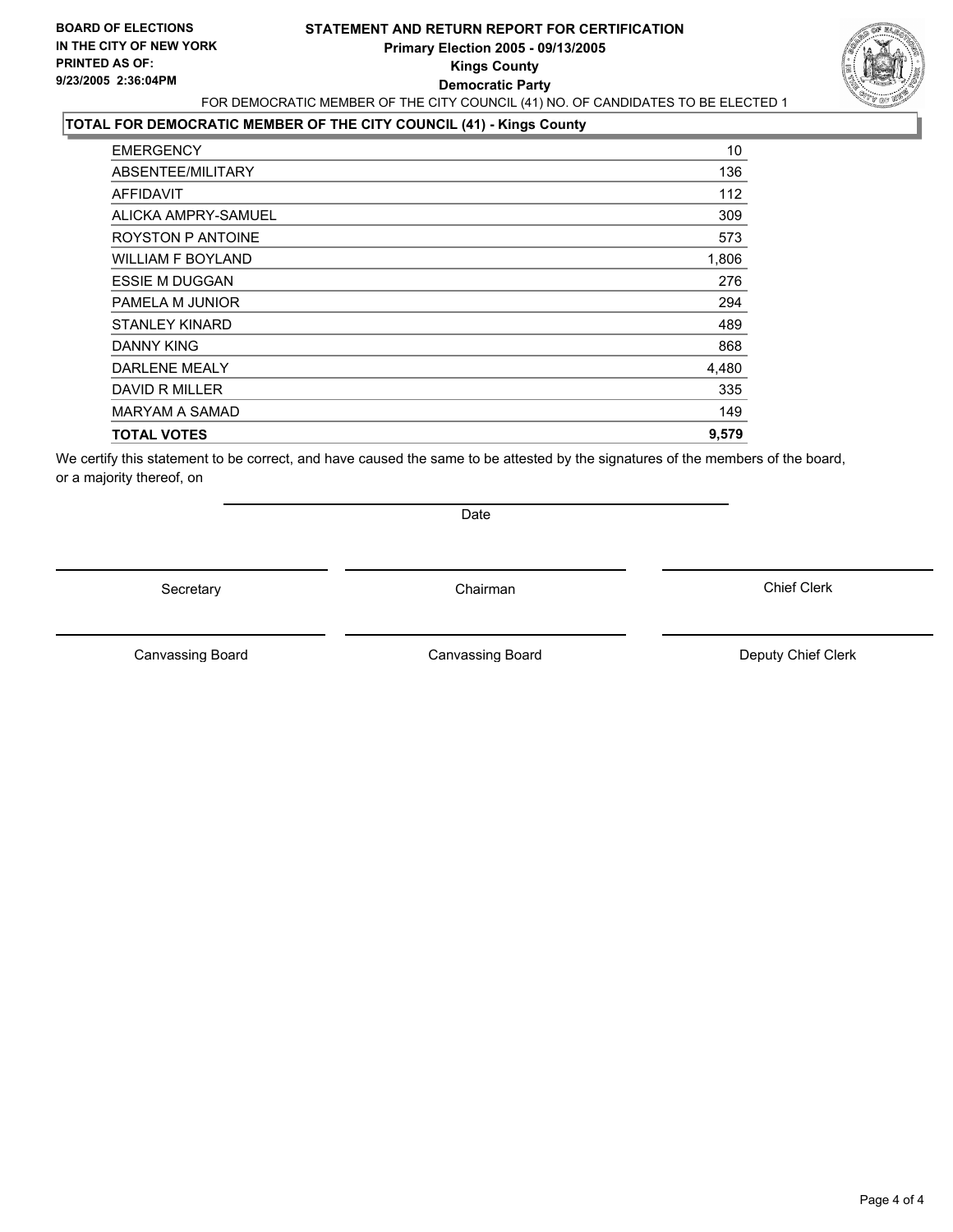

## **Primary Election 2005 - 09/13/2005 Kings County - Democratic Party**

FOR DEMOCRATIC MEMBER OF THE CITY COUNCIL (42) NO. OF CANDIDATES TO BE ELECTED 1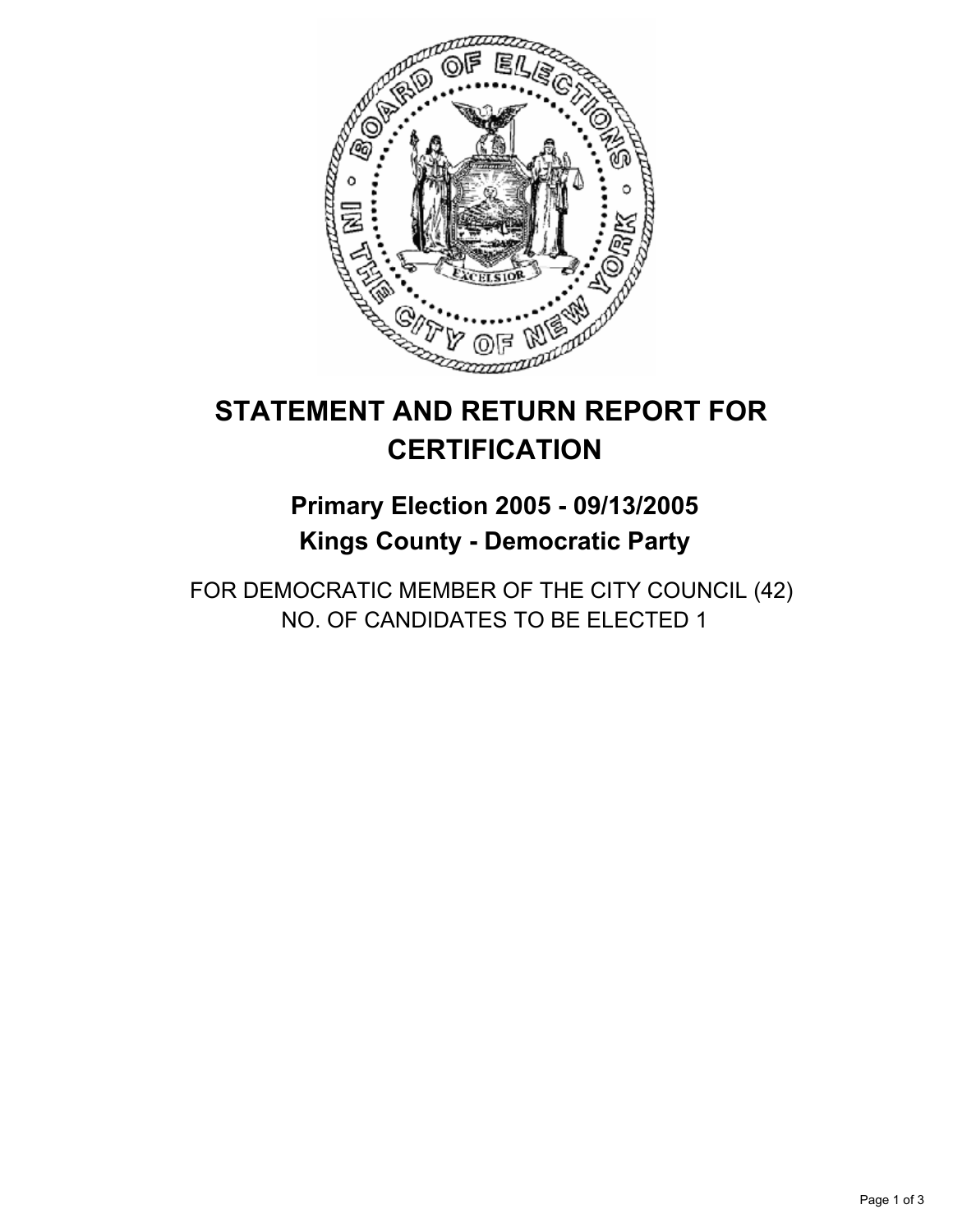

| <b>EMERGENCY</b>      | 13    |
|-----------------------|-------|
| ABSENTEE/MILITARY     | 89    |
| AFFIDAVIT             | 72    |
| <b>CHARLES BARRON</b> | 5,486 |
| JOHN C WHITEHEAD      | 1,029 |
| <b>TOTAL VOTES</b>    | 6,515 |

### **ASSEMBLY DISTRICT 54**

| <b>TOTAL VOTES</b>    | 42 |
|-----------------------|----|
| JOHN C WHITEHEAD      |    |
| <b>CHARLES BARRON</b> | 37 |
| AFFIDAVIT             |    |
| ABSENTEE/MILITARY     |    |
| <b>EMERGENCY</b>      |    |

### **ASSEMBLY DISTRICT 55**

| <b>TOTAL VOTES</b>    | 324 |
|-----------------------|-----|
| JOHN C WHITEHEAD      | 45  |
| <b>CHARLES BARRON</b> | 279 |
| AFFIDAVIT             | 6   |
| ABSENTEE/MILITARY     | 8   |
| <b>EMERGENCY</b>      | 0   |

### **ASSEMBLY DISTRICT 58**

| ີ<br>J |
|--------|
| 166    |
| 11     |
| 1,395  |
| 285    |
| 1,680  |
|        |

| <b>EMERGENCY</b>      | 0   |
|-----------------------|-----|
| ABSENTEE/MILITARY     | 10  |
| AFFIDAVIT             |     |
| <b>CHARLES BARRON</b> | 188 |
| JOHN C WHITEHEAD      | 58  |
| <b>TOTAL VOTES</b>    | 246 |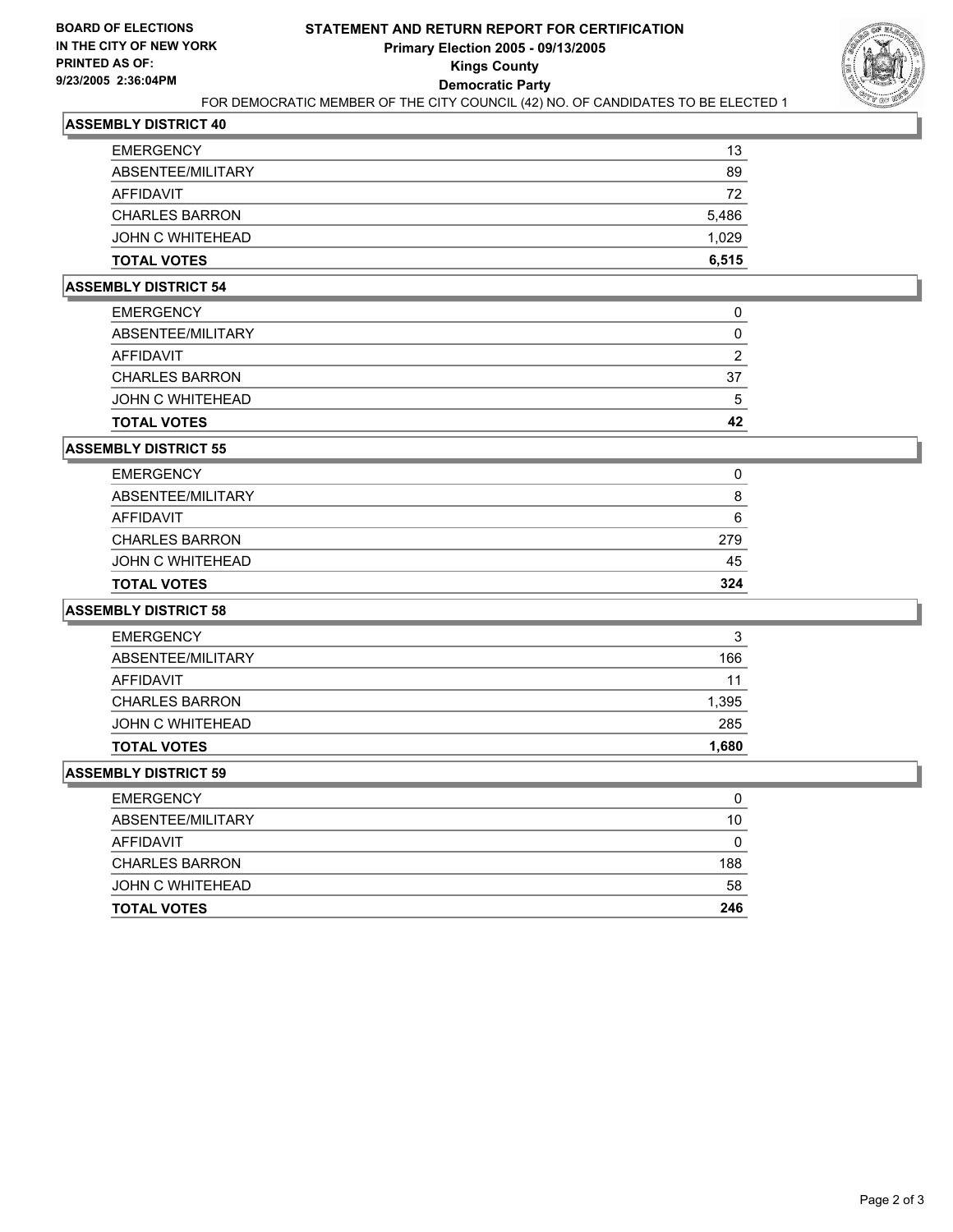### **STATEMENT AND RETURN REPORT FOR CERTIFICATION Primary Election 2005 - 09/13/2005 Kings County Democratic Party** FOR DEMOCRATIC MEMBER OF THE CITY COUNCIL (42) NO. OF CANDIDATES TO BE ELECTED 1



## **TOTAL FOR DEMOCRATIC MEMBER OF THE CITY COUNCIL (42) - Kings County**

| <b>TOTAL VOTES</b>    | 8,807 |
|-----------------------|-------|
| JOHN C WHITEHEAD      | 1.422 |
| <b>CHARLES BARRON</b> | 7,385 |
| AFFIDAVIT             | 91    |
| ABSENTEE/MILITARY     | 273   |
| <b>EMERGENCY</b>      | 16    |

We certify this statement to be correct, and have caused the same to be attested by the signatures of the members of the board, or a majority thereof, on

Date

Secretary Chairman

Canvassing Board **Canvassing Board** Canvassing Board **Deputy Chief Clerk** 

Canvassing Board

Chief Clerk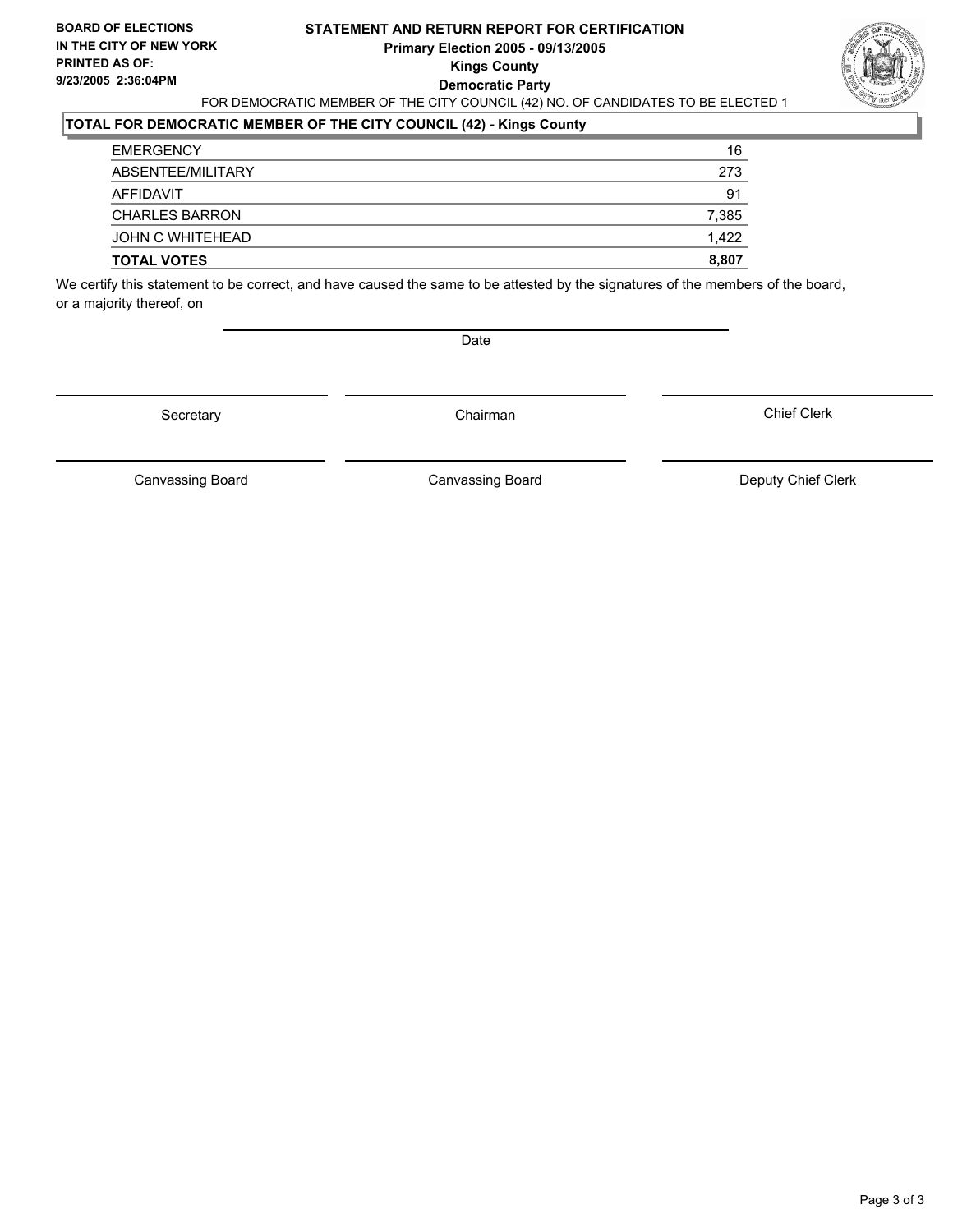

## **Primary Election 2005 - 09/13/2005 Kings County - Democratic Party**

FOR DEMOCRATIC MEMBER OF THE CITY COUNCIL (45) NO. OF CANDIDATES TO BE ELECTED 1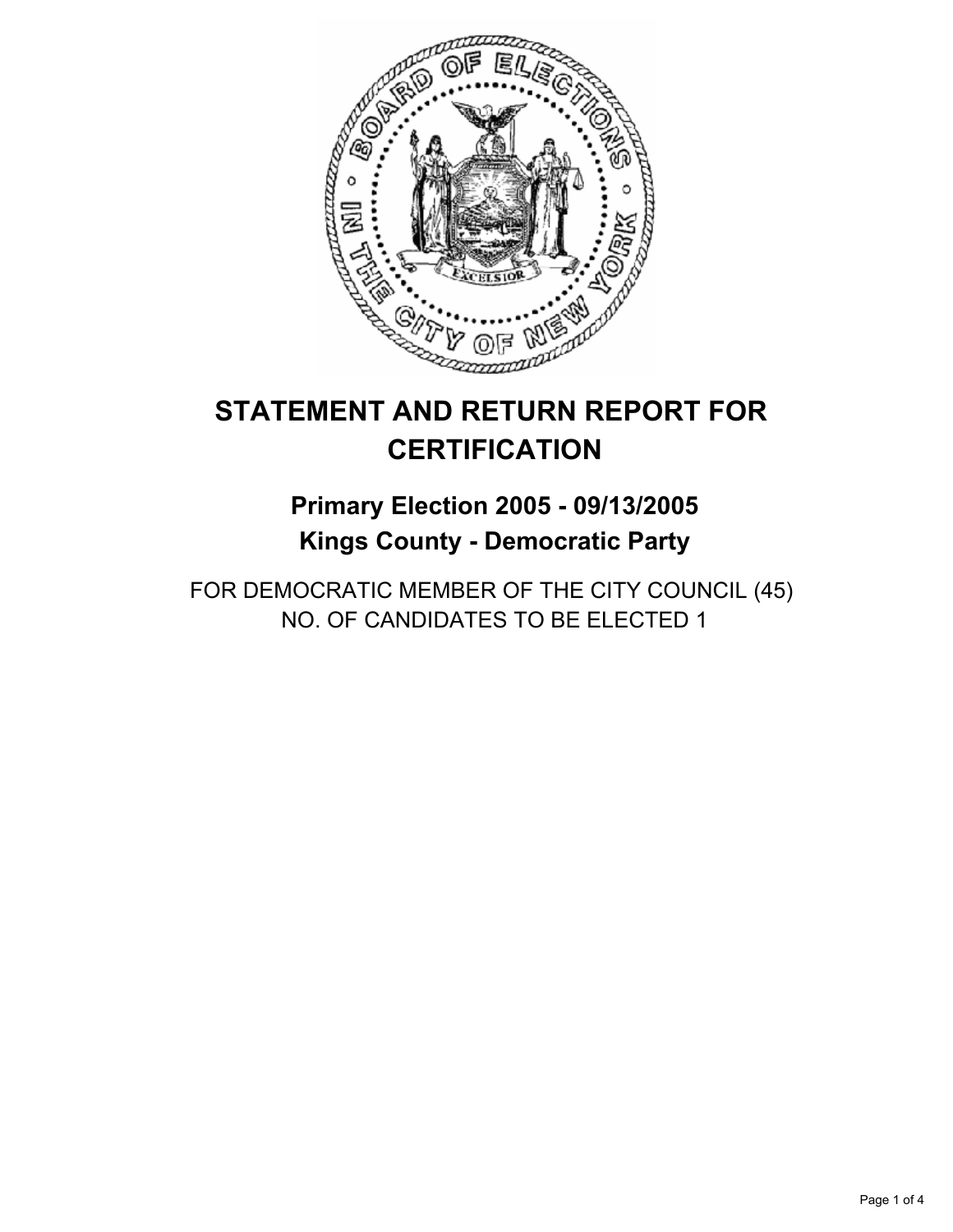

| <b>TOTAL VOTES</b>     | 2,554 |
|------------------------|-------|
| <b>SAMUEL TAITT</b>    | 1,166 |
| <b>KENDALL STEWART</b> | 1,388 |
| AFFIDAVIT              | 23    |
| ABSENTEE/MILITARY      | 30    |
| <b>EMERGENCY</b>       |       |

### **ASSEMBLY DISTRICT 42**

| <b>TOTAL VOTES</b>     | 2,042 |
|------------------------|-------|
| <b>SAMUEL TAITT</b>    | 910   |
| <b>KENDALL STEWART</b> | 1,132 |
| AFFIDAVIT              | 22    |
| ABSENTEE/MILITARY      | 30    |
| <b>EMERGENCY</b>       | 0     |

### **ASSEMBLY DISTRICT 43**

| <b>TOTAL VOTES</b>     | 50 |
|------------------------|----|
| SAMUEL TAITT           | 19 |
| <b>KENDALL STEWART</b> | 31 |
| AFFIDAVIT              |    |
| ABSENTEE/MILITARY      |    |
| <b>EMERGENCY</b>       |    |

### **ASSEMBLY DISTRICT 44**

| <b>EMERGENCY</b>       |     |
|------------------------|-----|
| ABSENTEE/MILITARY      | 6   |
| AFFIDAVIT              |     |
| <b>KENDALL STEWART</b> | 128 |
| <b>SAMUEL TAITT</b>    | 82  |
| <b>TOTAL VOTES</b>     | 210 |

### **ASSEMBLY DISTRICT 48**

| <b>EMERGENCY</b>   |  |
|--------------------|--|
| ABSENTEE/MILITARY  |  |
| AFFIDAVIT          |  |
| KENDALL STEWART    |  |
| SAMUEL TAITT       |  |
| <b>TOTAL VOTES</b> |  |

| <b>EMERGENCY</b>       | O     |
|------------------------|-------|
| ABSENTEE/MILITARY      | 45    |
| AFFIDAVIT              | 28    |
| <b>KENDALL STEWART</b> | 1,940 |
| <b>SAMUEL TAITT</b>    | 1,620 |
| <b>TOTAL VOTES</b>     | 3,560 |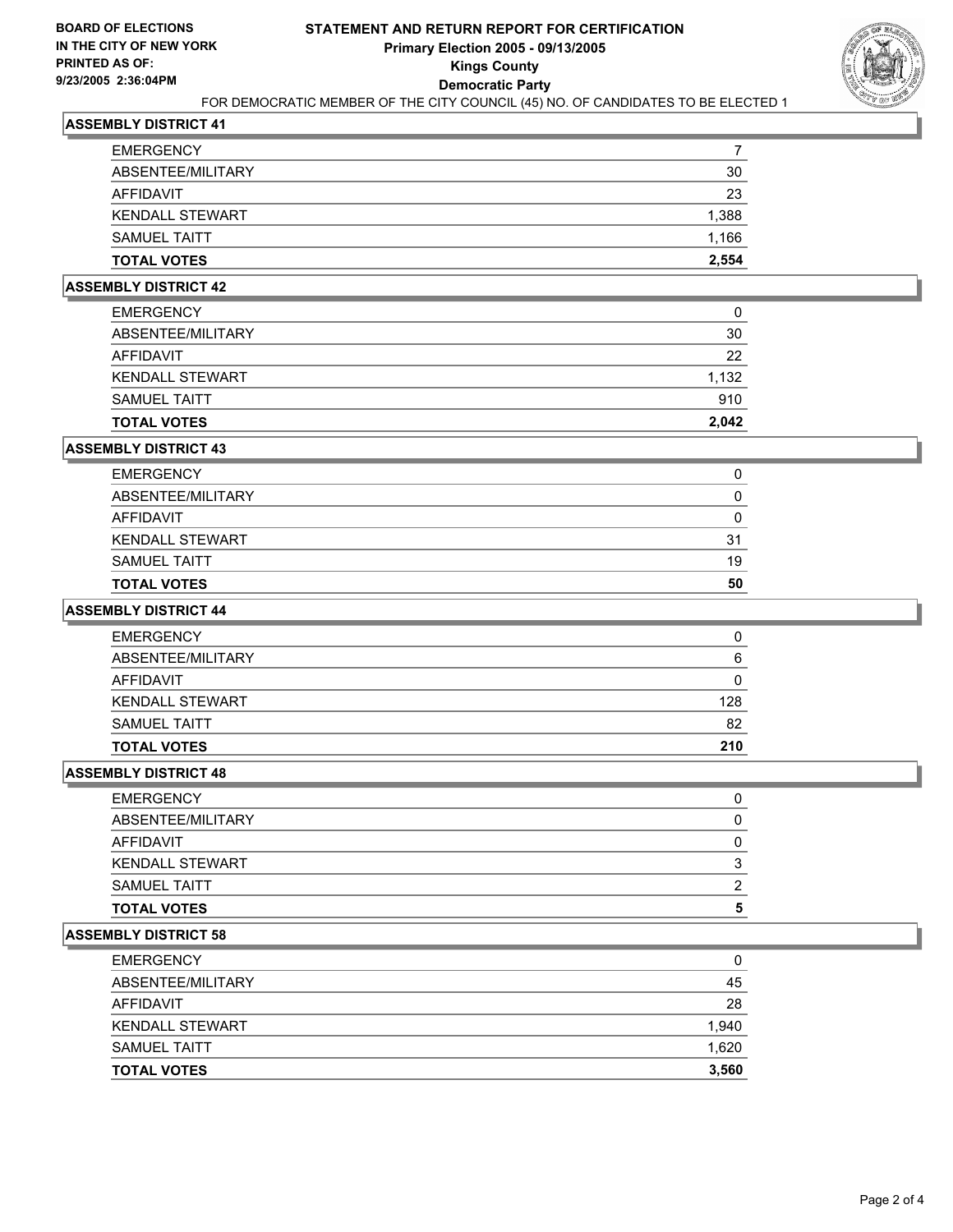

| <b>TOTAL VOTES</b>     | 65 |
|------------------------|----|
| <b>SAMUEL TAITT</b>    | 30 |
| <b>KENDALL STEWART</b> | 35 |
| AFFIDAVIT              |    |
| ABSENTEE/MILITARY      |    |
| <b>EMERGENCY</b>       |    |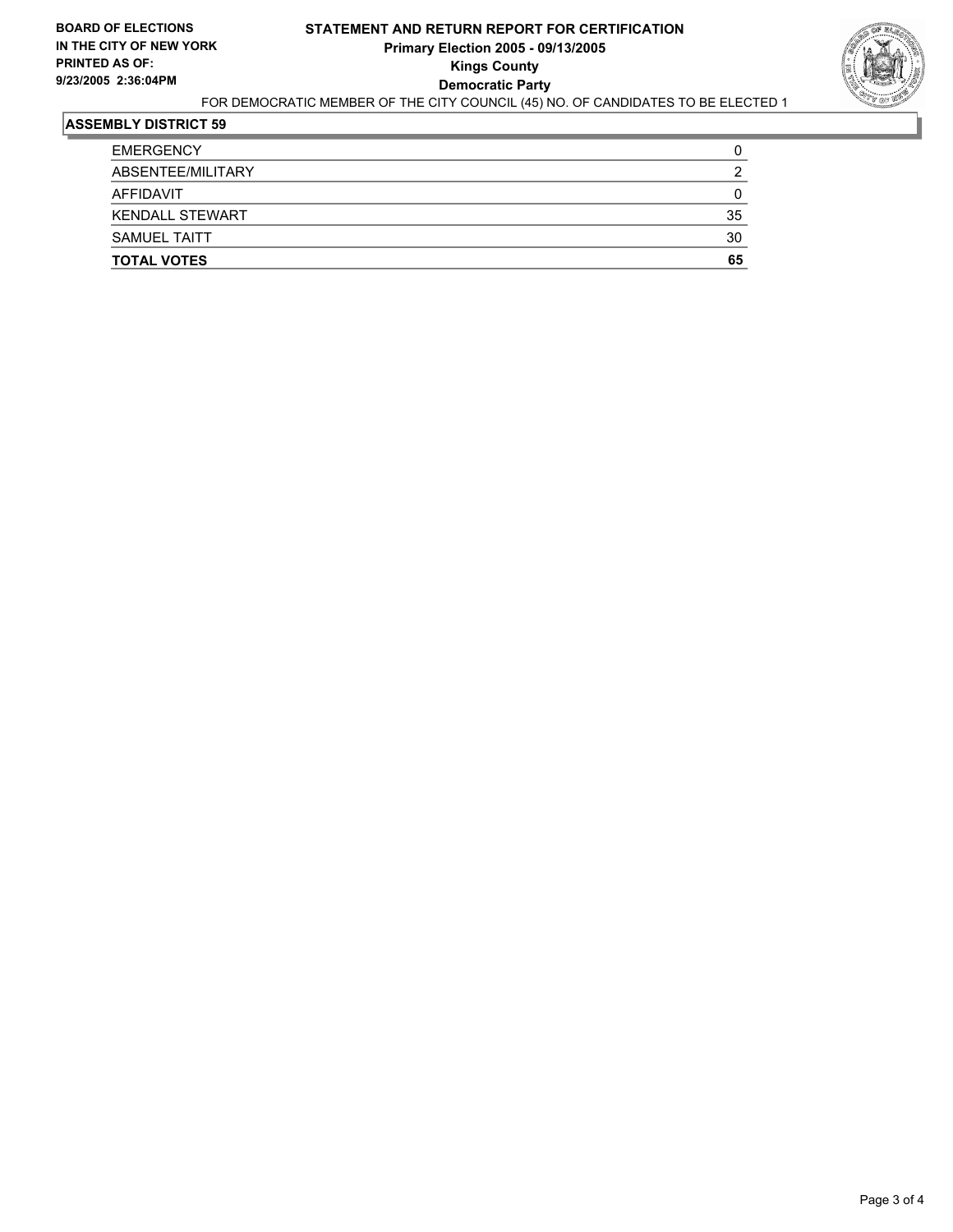### **STATEMENT AND RETURN REPORT FOR CERTIFICATION Primary Election 2005 - 09/13/2005 Kings County Democratic Party** FOR DEMOCRATIC MEMBER OF THE CITY COUNCIL (45) NO. OF CANDIDATES TO BE ELECTED 1



### **TOTAL FOR DEMOCRATIC MEMBER OF THE CITY COUNCIL (45) - Kings County**

| <b>TOTAL VOTES</b>     | 8,486 |
|------------------------|-------|
| <b>SAMUEL TAITT</b>    | 3,829 |
| <b>KENDALL STEWART</b> | 4,657 |
| AFFIDAVIT              | 73    |
| ABSENTEE/MILITARY      | 113   |
| <b>EMERGENCY</b>       |       |

We certify this statement to be correct, and have caused the same to be attested by the signatures of the members of the board, or a majority thereof, on

Date

Secretary Chairman

Canvassing Board **Canvassing Board** Canvassing Board **Deputy Chief Clerk** 

Canvassing Board

Chief Clerk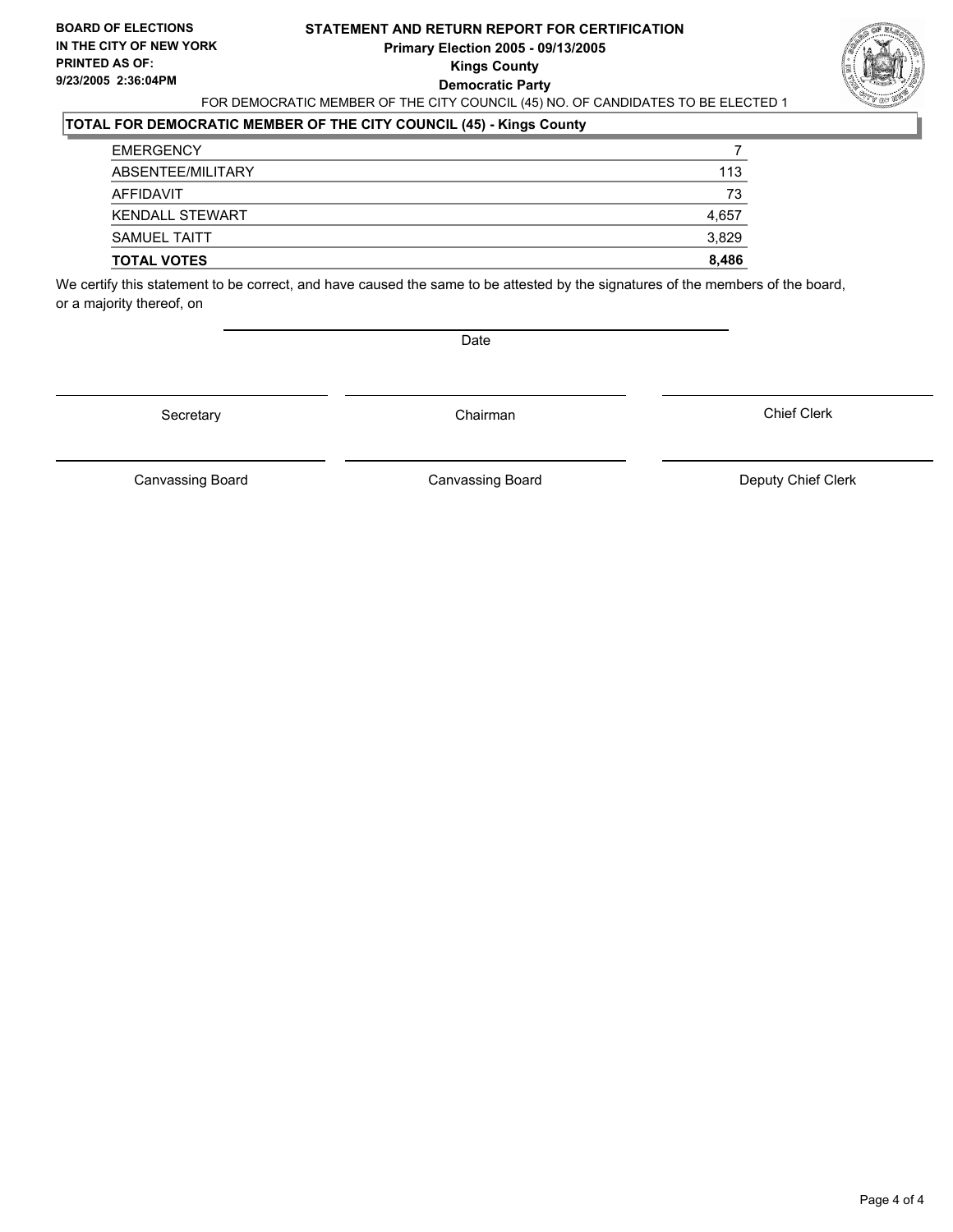

## **Primary Election 2005 - 09/13/2005 Kings County - Democratic Party**

FOR DEMOCRATIC MEMBER OF THE CITY COUNCIL (46) NO. OF CANDIDATES TO BE ELECTED 1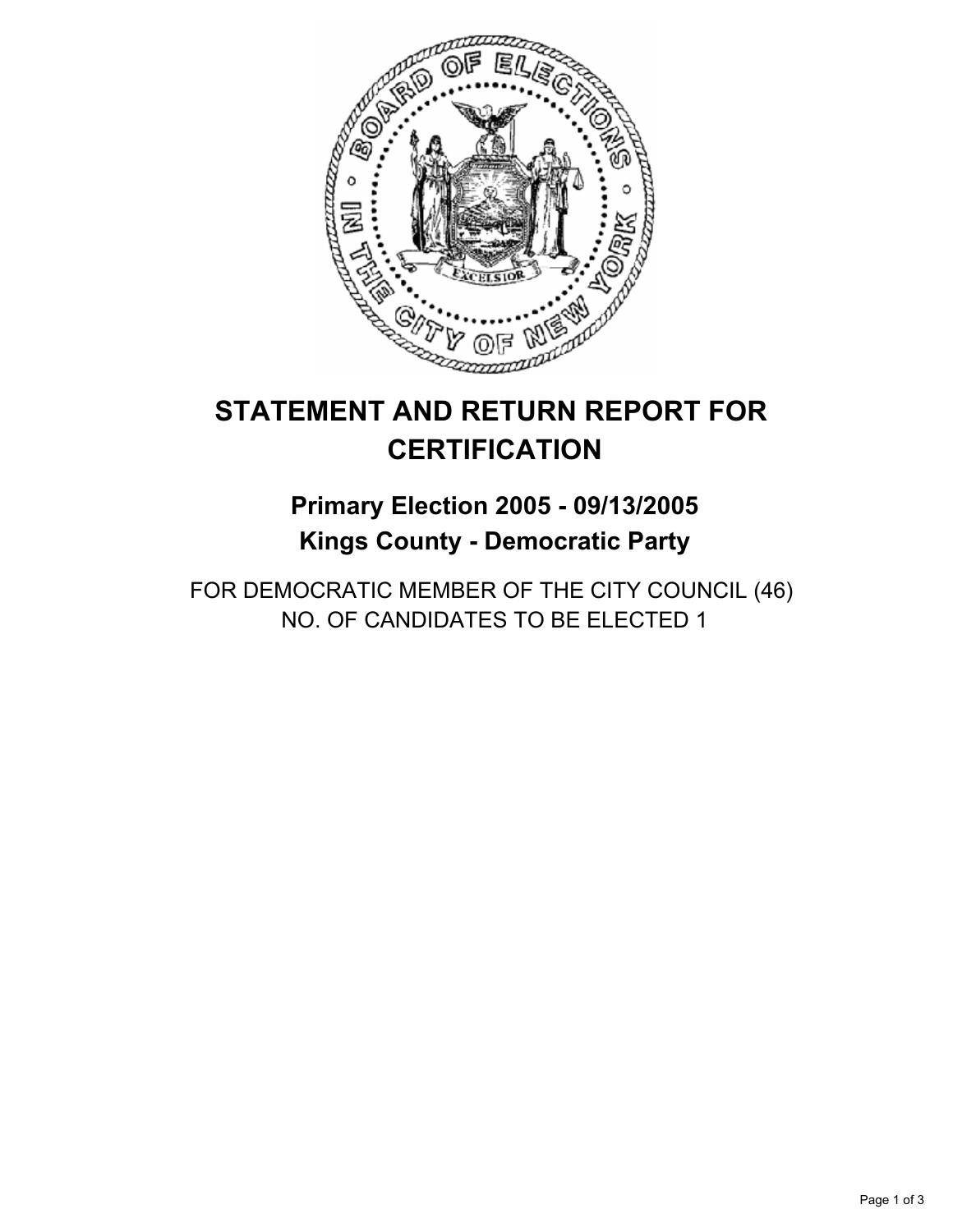

| ELIAS J WEIR           |    |
|------------------------|----|
| <b>TAMARA GRANDOIT</b> | 24 |
| LEWIS A FIDLER         | 59 |
| <b>AFFIDAVIT</b>       |    |
| ABSENTEE/MILITARY      |    |
| <b>EMERGENCY</b>       |    |

#### **ASSEMBLY DISTRICT 41**

| <b>TOTAL VOTES</b>     | 2,512 |
|------------------------|-------|
| <b>ELIAS J WEIR</b>    | 174   |
| <b>TAMARA GRANDOIT</b> | 306   |
| LEWIS A FIDLER         | 2,032 |
| AFFIDAVIT              | 10    |
| ABSENTEE/MILITARY      | 98    |
| <b>EMERGENCY</b>       | 0     |

#### **ASSEMBLY DISTRICT 45**

| <b>EMERGENCY</b>       |  |
|------------------------|--|
| ABSENTEE/MILITARY      |  |
| AFFIDAVIT              |  |
| LEWIS A FIDLER         |  |
| <b>TAMARA GRANDOIT</b> |  |
| <b>ELIAS J WEIR</b>    |  |
| <b>TOTAL VOTES</b>     |  |

### **ASSEMBLY DISTRICT 58**

| <b>EMERGENCY</b>       |     |
|------------------------|-----|
| ABSENTEE/MILITARY      |     |
| AFFIDAVIT              |     |
| LEWIS A FIDLER         | 98  |
| <b>TAMARA GRANDOIT</b> | 53  |
| ELIAS J WEIR           | 15  |
| <b>TOTAL VOTES</b>     | 166 |

| <b>EMERGENCY</b>       | 5     |
|------------------------|-------|
| ABSENTEE/MILITARY      | 120   |
| AFFIDAVIT              | 49    |
| LEWIS A FIDLER         | 4,293 |
| <b>TAMARA GRANDOIT</b> | 863   |
| <b>ELIAS J WEIR</b>    | 342   |
| <b>TOTAL VOTES</b>     | 5,498 |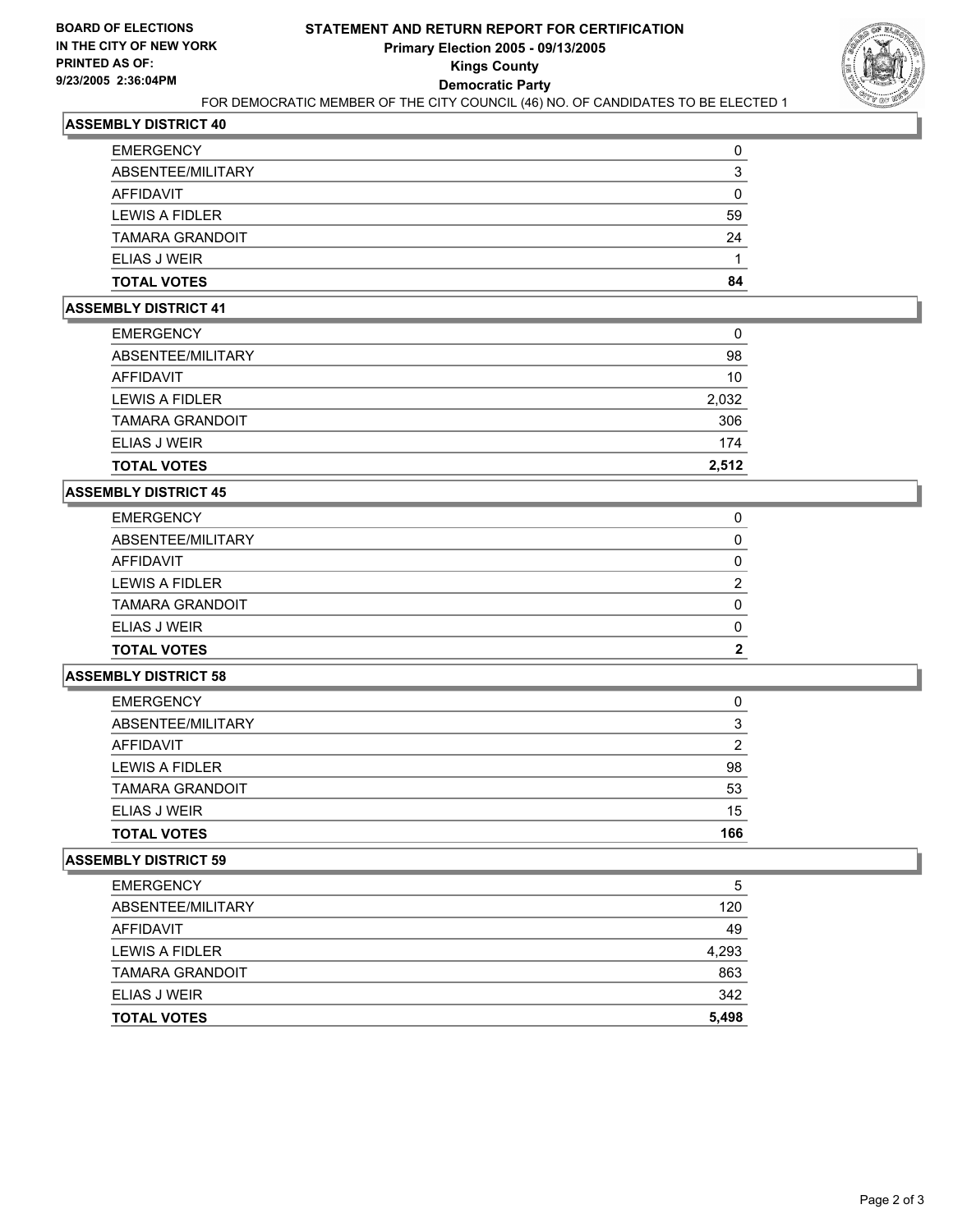### **STATEMENT AND RETURN REPORT FOR CERTIFICATION Primary Election 2005 - 09/13/2005 Kings County Democratic Party** FOR DEMOCRATIC MEMBER OF THE CITY COUNCIL (46) NO. OF CANDIDATES TO BE ELECTED 1



## **TOTAL FOR DEMOCRATIC MEMBER OF THE CITY COUNCIL (46) - Kings County**

| 5     |
|-------|
| 224   |
| 61    |
| 6,484 |
| 1,246 |
| 532   |
| 8,262 |
|       |

We certify this statement to be correct, and have caused the same to be attested by the signatures of the members of the board, or a majority thereof, on

Date

Secretary **Chairman** 

Chief Clerk

Canvassing Board **Canvassing Board** Canvassing Board **Deputy Chief Clerk** 

Canvassing Board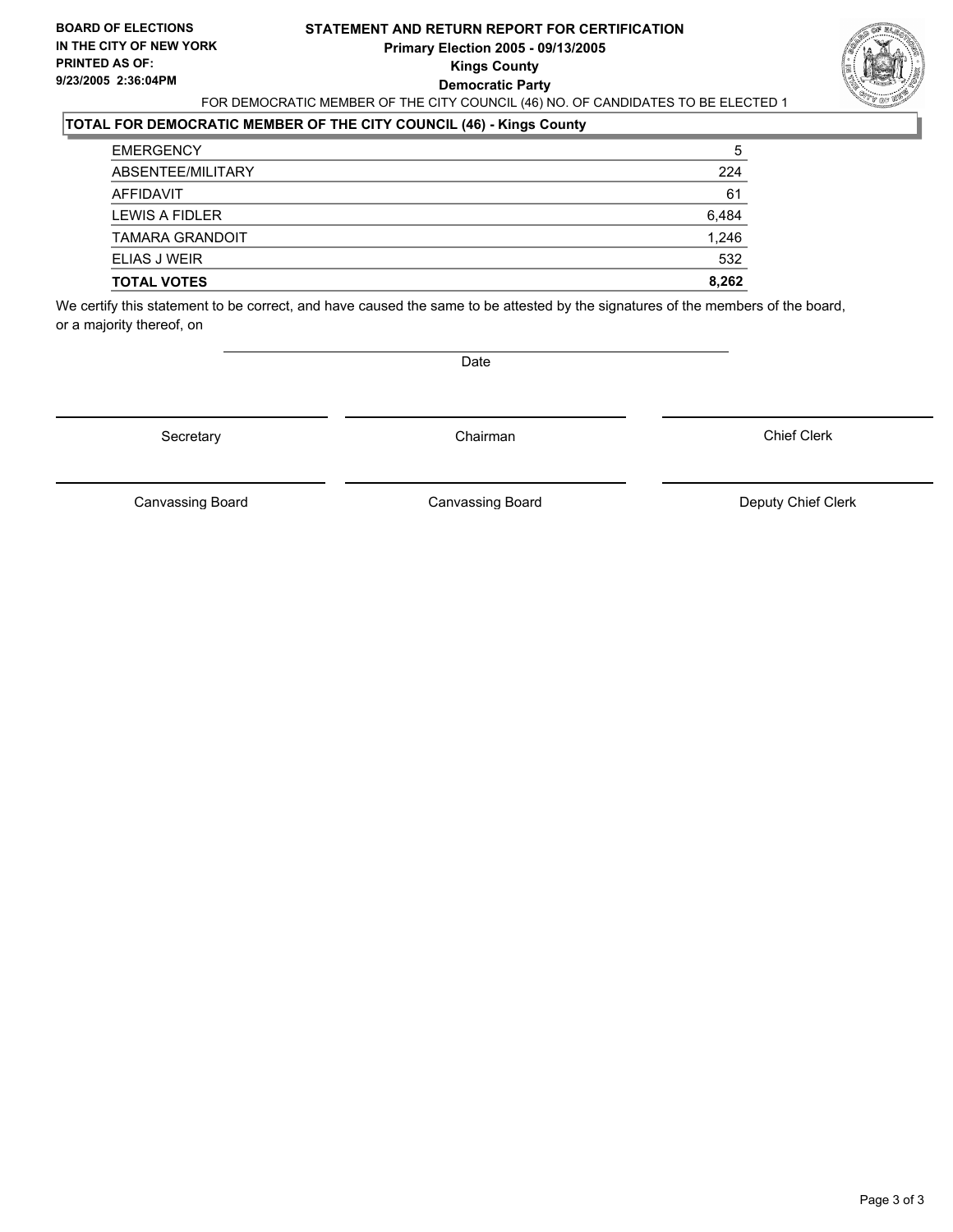

## **Primary Election 2005 - 09/13/2005 Kings County - Democratic Party**

FOR DEMOCRATIC JUDGE OF THE CIVIL COURT - DISTRICT (03 - KG) NO. OF CANDIDATES TO BE ELECTED 1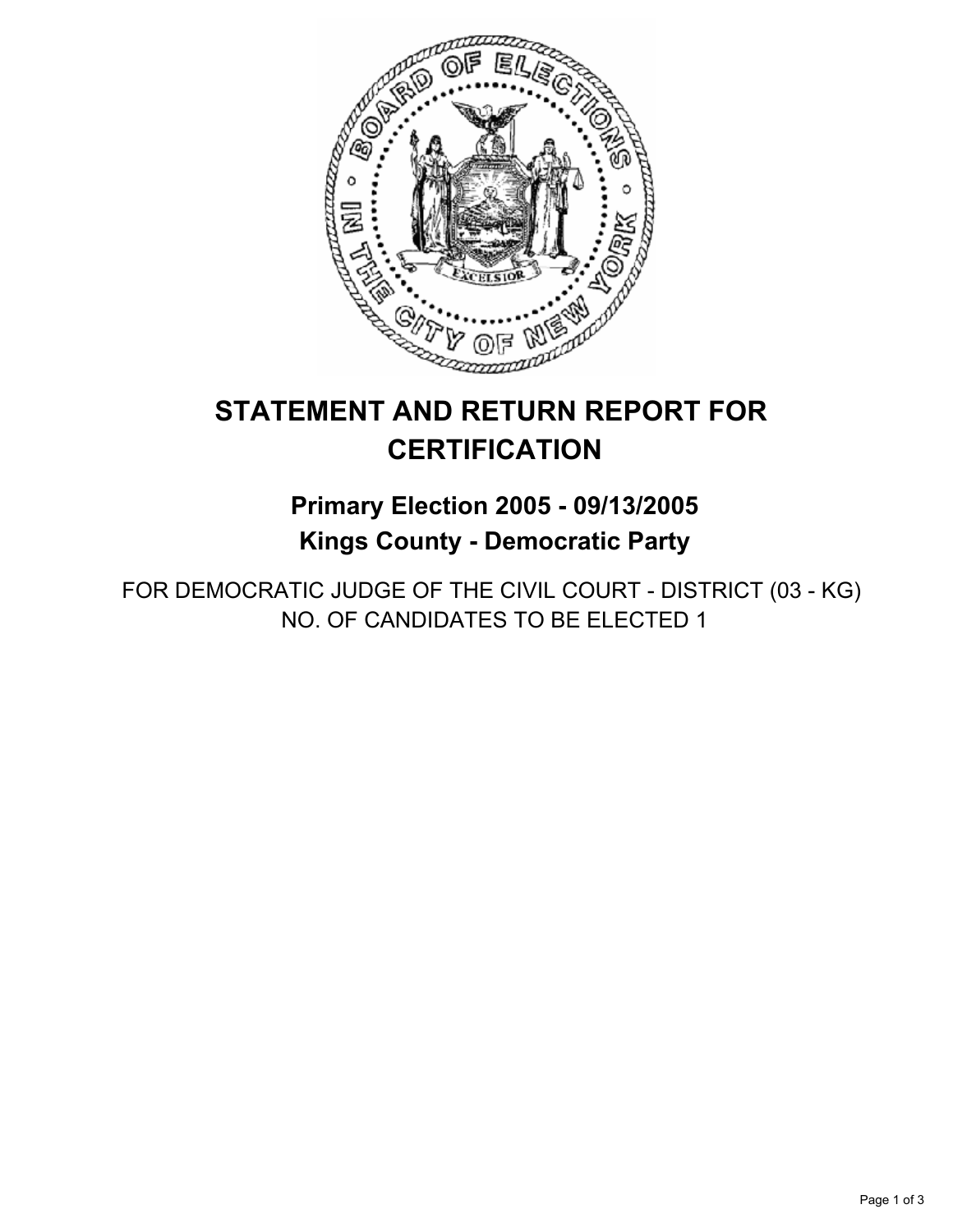

### FOR DEMOCRATIC JUDGE OF THE CIVIL COURT - DISTRICT (03 - KG) NO. OF CANDIDATES TO BE ELECTED 1

### **ASSEMBLY DISTRICT 50**

| <b>EMERGENCY</b>        | 23    |
|-------------------------|-------|
| ABSENTEE/MILITARY       | 69    |
| AFFIDAVIT               | 33    |
| <b>MARTIN NEEDELMAN</b> | 1,595 |
| RICHARD VELASQUEZ       | 2,919 |
| <b>TOTAL VOTES</b>      | 4,514 |

### **ASSEMBLY DISTRICT 53**

| <b>EMERGENCY</b>        | 6     |
|-------------------------|-------|
| ABSENTEE/MILITARY       | 72    |
| AFFIDAVIT               | 114   |
| <b>MARTIN NEEDELMAN</b> | 2,309 |
| RICHARD VELASQUEZ       | 4,028 |
| <b>TOTAL VOTES</b>      | 6,337 |

#### **ASSEMBLY DISTRICT 54**

| <b>TOTAL VOTES</b>      | 527 |
|-------------------------|-----|
| RICHARD VELASQUEZ       | 431 |
| <b>MARTIN NEEDELMAN</b> | 96  |
| AFFIDAVIT               |     |
| ABSENTEE/MILITARY       | g   |
| <b>EMERGENCY</b>        | U   |

### **ASSEMBLY DISTRICT 56**

| <b>EMERGENCY</b>        |     |
|-------------------------|-----|
| ABSENTEE/MILITARY       | 6   |
| AFFIDAVIT               |     |
| <b>MARTIN NEEDELMAN</b> | 57  |
| RICHARD VELASQUEZ       | 164 |
| <b>TOTAL VOTES</b>      | 221 |

| <b>EMERGENCY</b>        | U   |
|-------------------------|-----|
| ABSENTEE/MILITARY       |     |
| AFFIDAVIT               |     |
| <b>MARTIN NEEDELMAN</b> | 44  |
| RICHARD VELASQUEZ       | 179 |
| <b>TOTAL VOTES</b>      | 223 |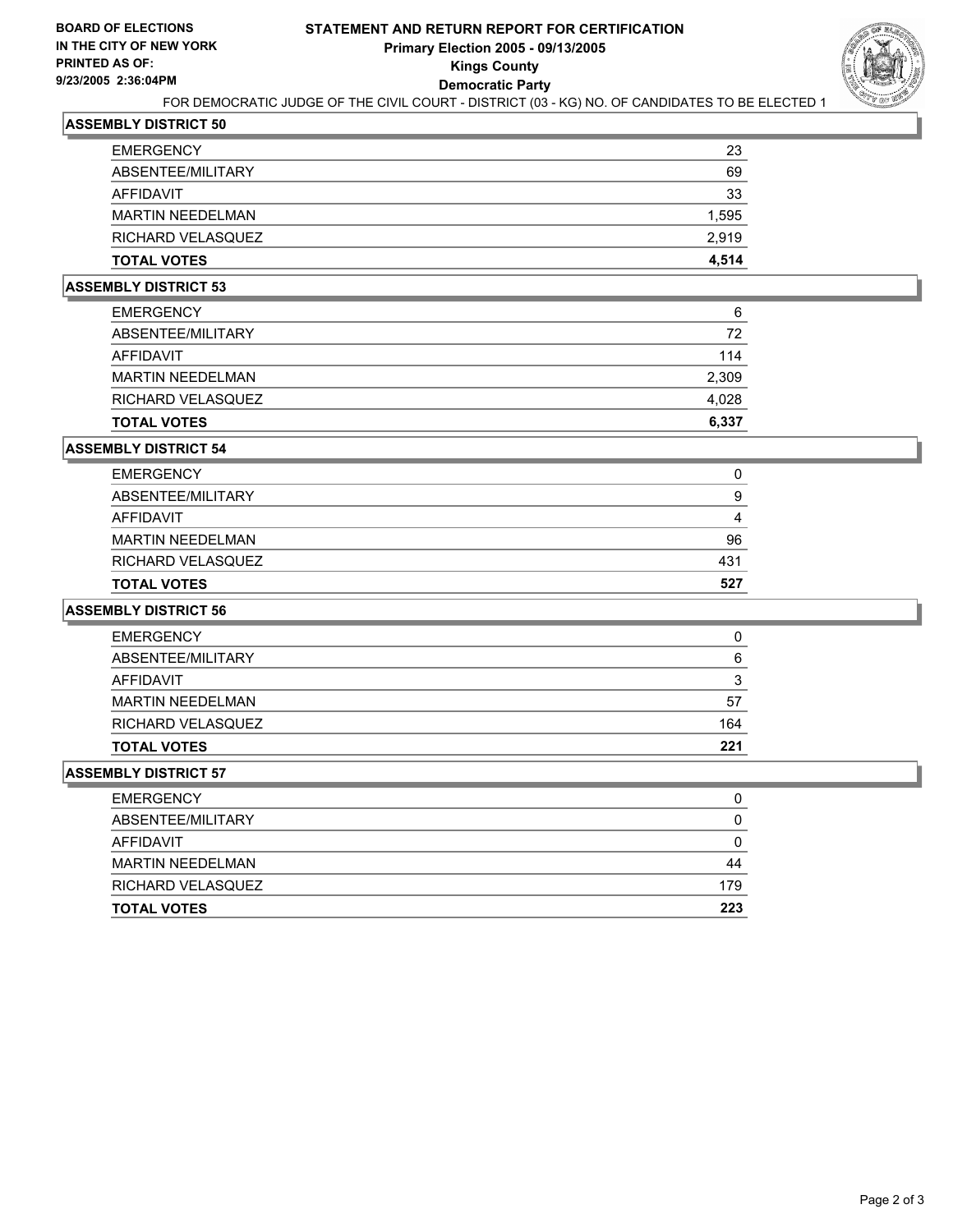### **STATEMENT AND RETURN REPORT FOR CERTIFICATION Primary Election 2005 - 09/13/2005 Kings County Democratic Party** FOR DEMOCRATIC JUDGE OF THE CIVIL COURT - DISTRICT (03 - KG) NO. OF CANDIDATES TO BE ELECTED 1



### **TOTAL FOR DEMOCRATIC JUDGE OF THE CIVIL COURT - DISTRICT (03 - KG) - Kings County**

| <b>TOTAL VOTES</b>      | 11,822 |
|-------------------------|--------|
| RICHARD VELASQUEZ       | 7,721  |
| <b>MARTIN NEEDELMAN</b> | 4,101  |
| AFFIDAVIT               | 154    |
| ABSENTEE/MILITARY       | 156    |
| <b>EMERGENCY</b>        | 29     |

We certify this statement to be correct, and have caused the same to be attested by the signatures of the members of the board, or a majority thereof, on

Date

Secretary Chairman

Chief Clerk

Canvassing Board

Canvassing Board **Canvassing Board** Canvassing Board **Deputy Chief Clerk**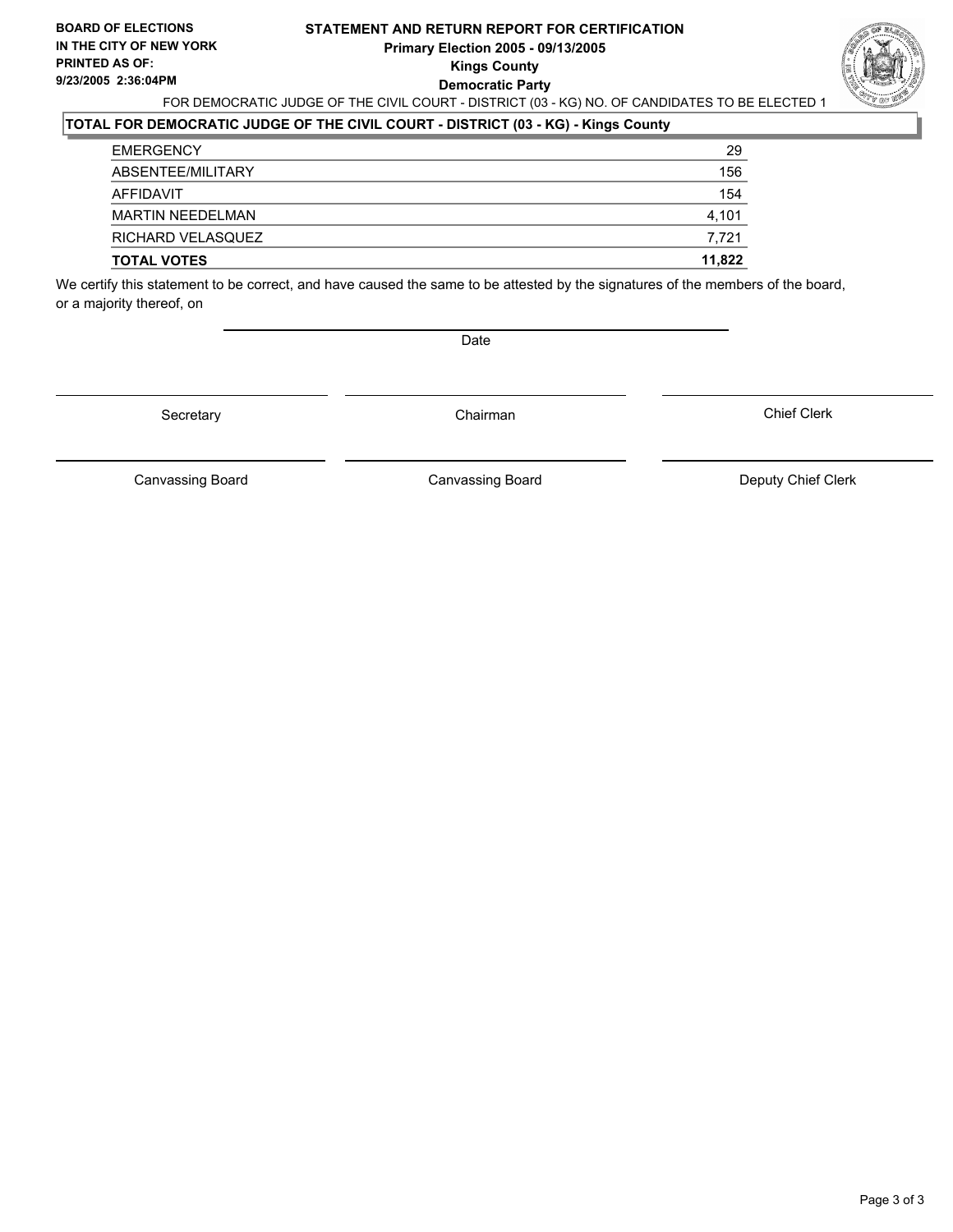

## **Primary Election 2005 - 09/13/2005 Kings County - Democratic Party**

FOR DEMOCRATIC DELEGATE TO JUDICIAL CONVENTION (55) NO. OF CANDIDATES TO BE ELECTED 8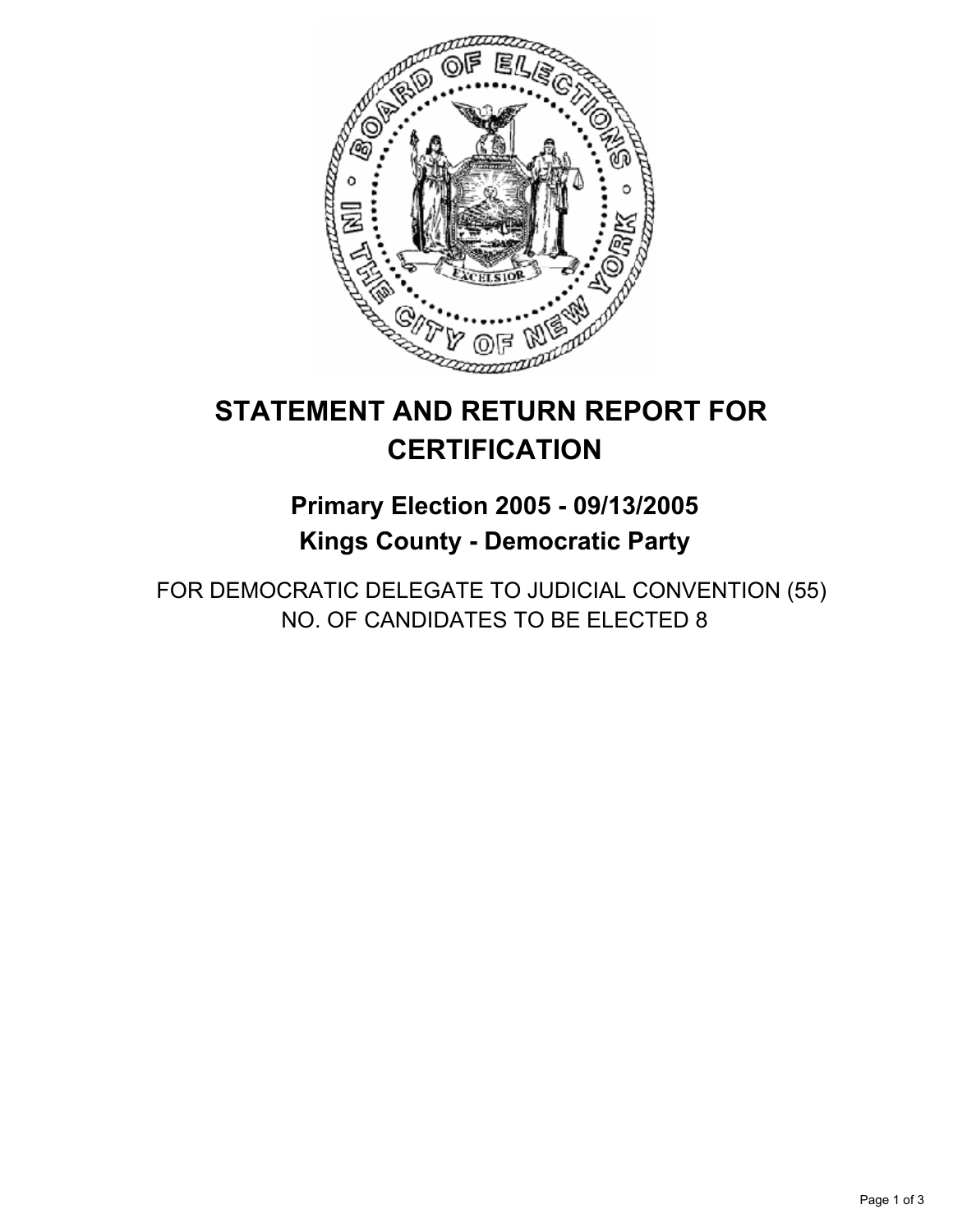

| <b>EMERGENCY</b>       | 16     |
|------------------------|--------|
| ABSENTEE/MILITARY      | 90     |
| <b>AFFIDAVIT</b>       | 102    |
| <b>JOHN E WILLIAMS</b> | 1,560  |
| <b>DAVID R MILLER</b>  | 1,169  |
| PAUL A GALLIMORE       | 689    |
| DEBRA D GRAY           | 1,120  |
| <b>BILAL A MALIK</b>   | 881    |
| <b>TAMELA MITCHELL</b> | 885    |
| <b>DENNIS JIGGETTS</b> | 615    |
| ALBERTHA M WASHINGTON  | 1,042  |
| <b>REBECCA WILLIS</b>  | 1,367  |
| KAMARIA BOYLAND        | 2,130  |
| <b>EDDIE JOLLY</b>     | 633    |
| <b>KAMILA MAJOR</b>    | 860    |
| <b>MARCUS VICTORY</b>  | 857    |
| <b>HAZEL CLARK</b>     | 1,449  |
| <b>ETEL SMART</b>      | 647    |
| <b>MARY MILES</b>      | 1,023  |
| <b>TOTAL VOTES</b>     | 16,927 |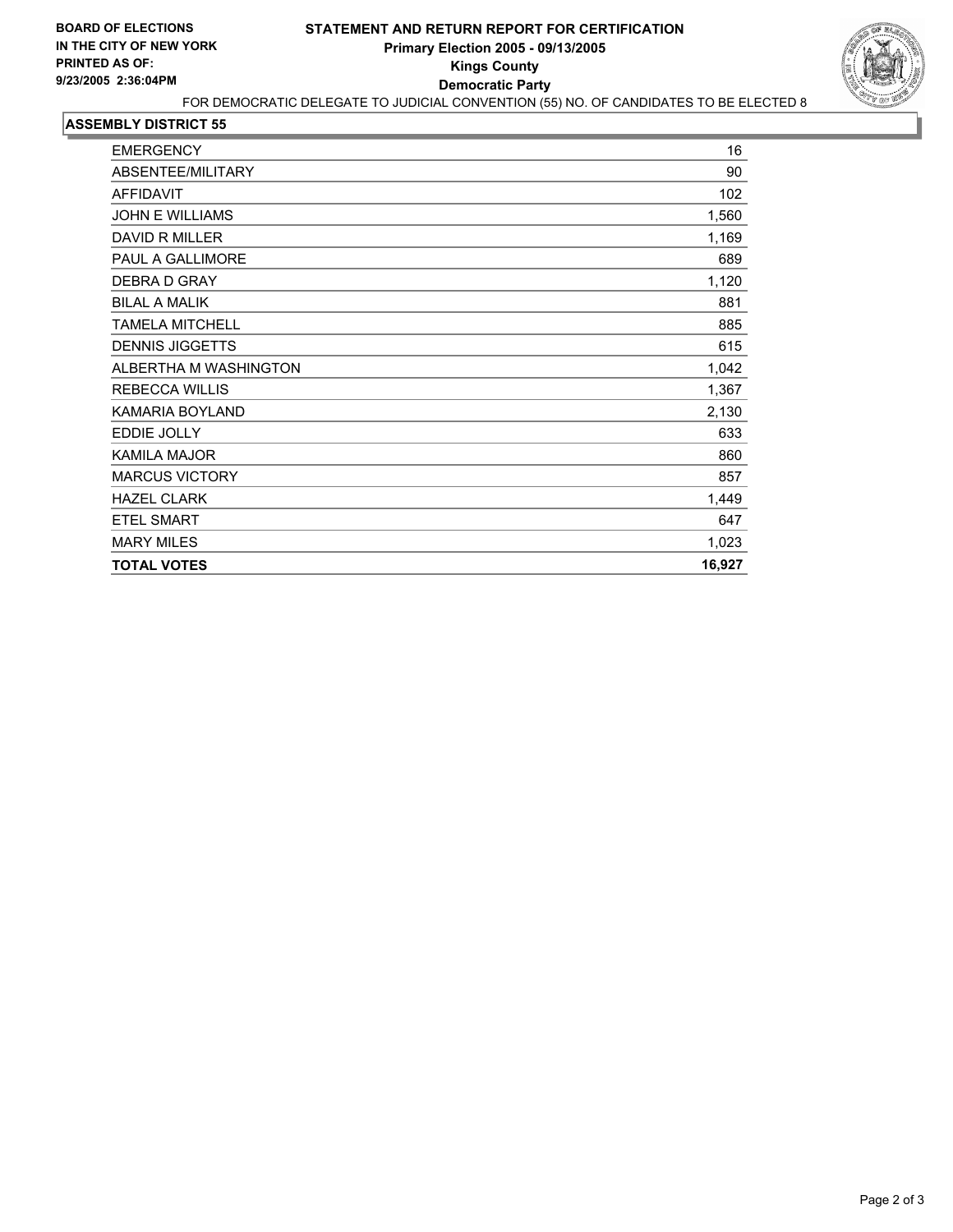

### **TOTAL FOR DEMOCRATIC DELEGATE TO JUDICIAL CONVENTION (55) - Kings County**

| <b>TOTAL VOTES</b>     | 16,927 |
|------------------------|--------|
| <b>MARY MILES</b>      | 1,023  |
| <b>ETEL SMART</b>      | 647    |
| <b>HAZEL CLARK</b>     | 1,449  |
| <b>MARCUS VICTORY</b>  | 857    |
| <b>KAMILA MAJOR</b>    | 860    |
| EDDIE JOLLY            | 633    |
| KAMARIA BOYLAND        | 2,130  |
| <b>REBECCA WILLIS</b>  | 1,367  |
| ALBERTHA M WASHINGTON  | 1,042  |
| <b>DENNIS JIGGETTS</b> | 615    |
| <b>TAMELA MITCHELL</b> | 885    |
| <b>BILAL A MALIK</b>   | 881    |
| DEBRA D GRAY           | 1,120  |
| PAUL A GALLIMORE       | 689    |
| DAVID R MILLER         | 1,169  |
| <b>JOHN E WILLIAMS</b> | 1,560  |
| <b>AFFIDAVIT</b>       | 102    |
| ABSENTEE/MILITARY      | 90     |
| <b>EMERGENCY</b>       | 16     |

We certify this statement to be correct, and have caused the same to be attested by the signatures of the members of the board, or a majority thereof, on

Secretary **Chairman** 

Canvassing Board

Canvassing Board **Canvassing Board** Canvassing Board **Deputy Chief Clerk** 

Page 3 of 3

Chief Clerk

Date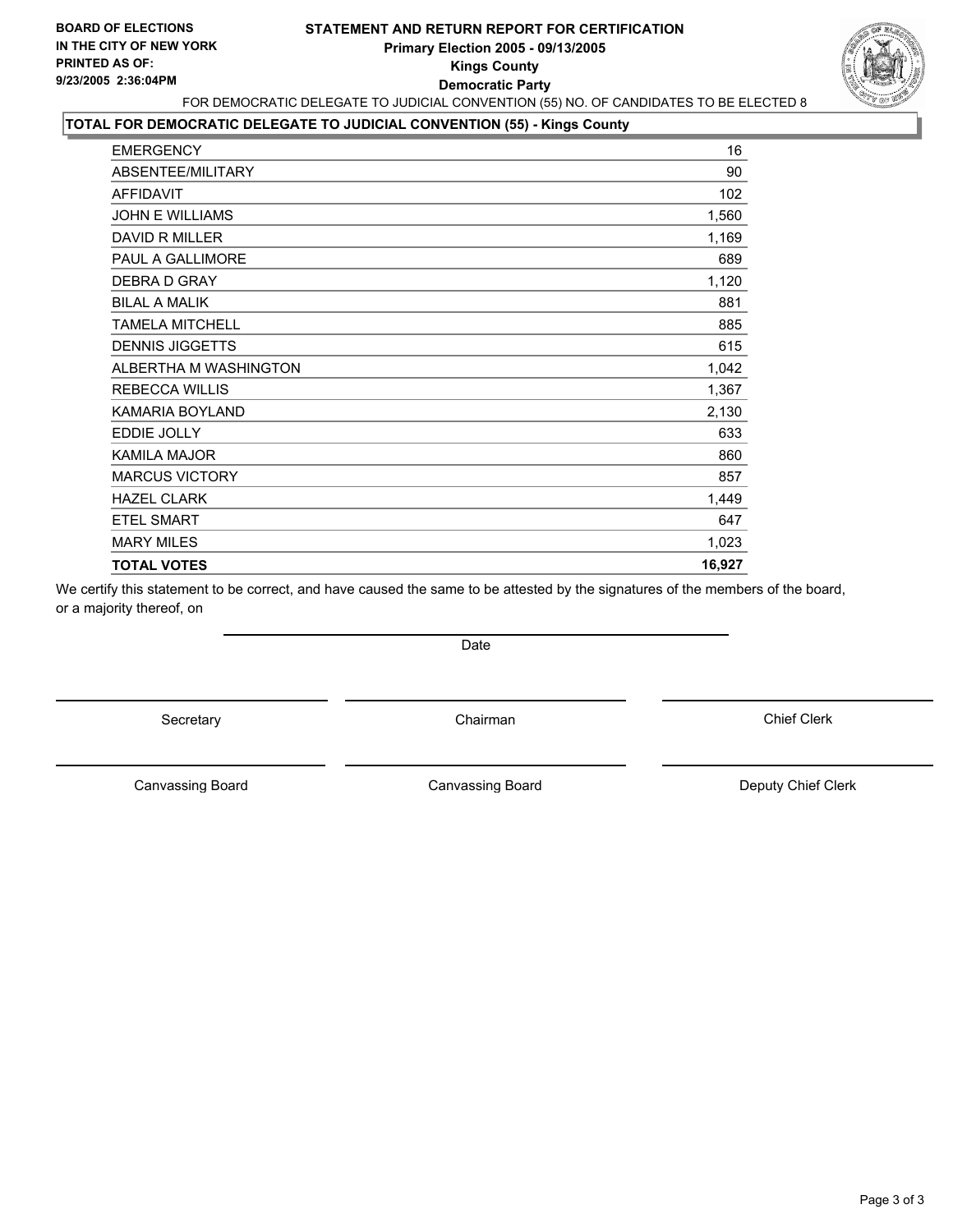

## **Primary Election 2005 - 09/13/2005 Kings County - Democratic Party**

FOR DEMOCRATIC DELEGATE TO JUDICIAL CONVENTION (56) NO. OF CANDIDATES TO BE ELECTED 9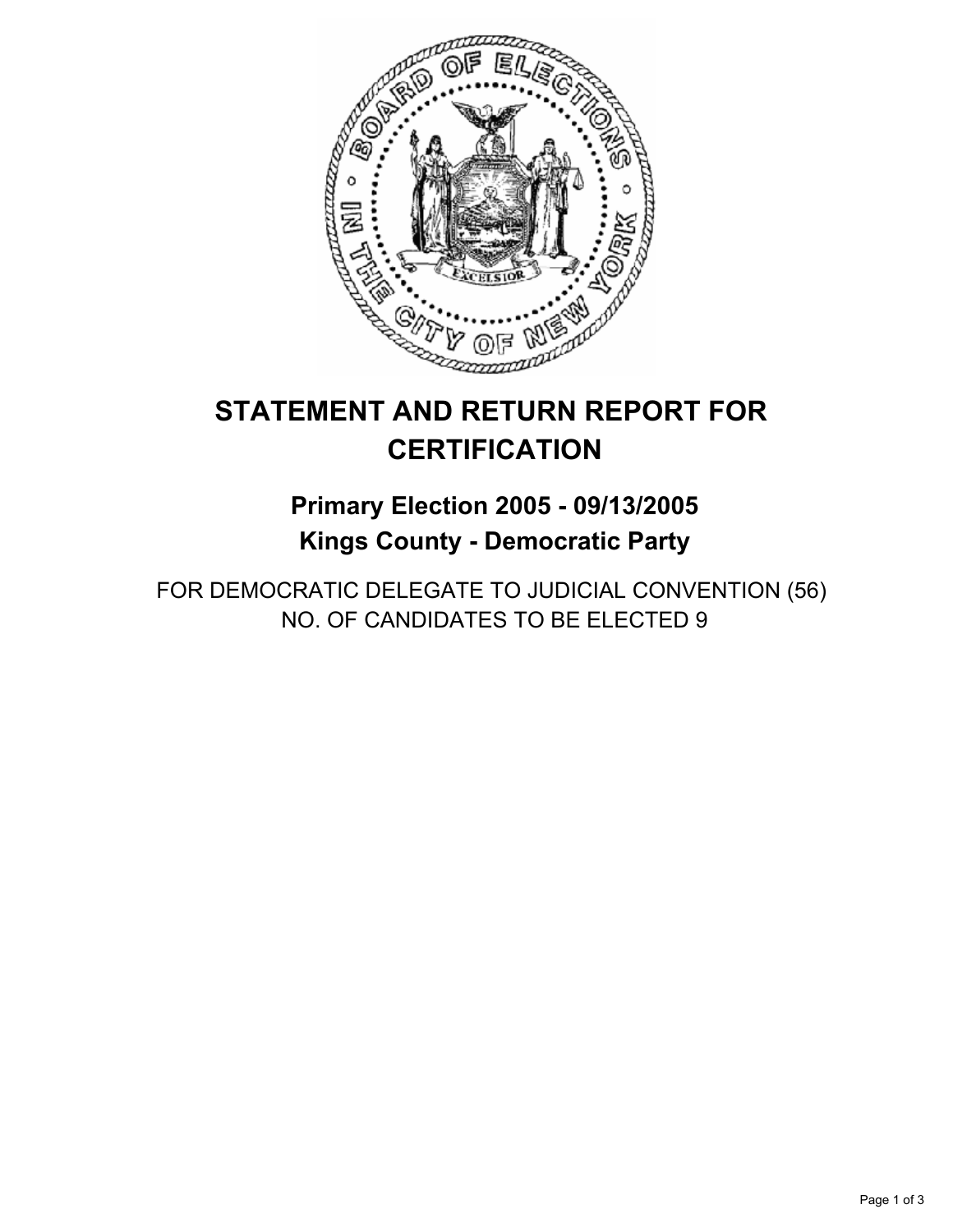

| <b>EMERGENCY</b>       | 5      |
|------------------------|--------|
| ABSENTEE/MILITARY      | 135    |
| <b>AFFIDAVIT</b>       | 57     |
| <b>MOSSA JONES</b>     | 1,285  |
| <b>CYNTHIA D PINN</b>  | 1,312  |
| <b>CLINTON MURPH</b>   | 960    |
| THELMA ABRAMSON        | 1,263  |
| RANDOLPH WATERMAN      | 941    |
| <b>DIVINAH BAILEY</b>  | 1,066  |
| <b>KELVIN ODEN</b>     | 878    |
| <b>NELL B JORDAN</b>   | 1,071  |
| <b>BRENDA FRYSON</b>   | 1,154  |
| <b>RICHARD TAYLOR</b>  | 2,175  |
| DEBRA C SHIELDS        | 1,761  |
| <b>JOHN E BLUTCHER</b> | 877    |
| <b>TAMIKO LITTLE</b>   | 1,227  |
| <b>JANET HART</b>      | 1,225  |
| <b>EBONI CHEEKS</b>    | 1,202  |
| KISHANA HOLLAND        | 1,107  |
| PATRICIA PATTERSON     | 1,538  |
| <b>JAMES SYKES</b>     | 1,132  |
| <b>TOTAL VOTES</b>     | 22,174 |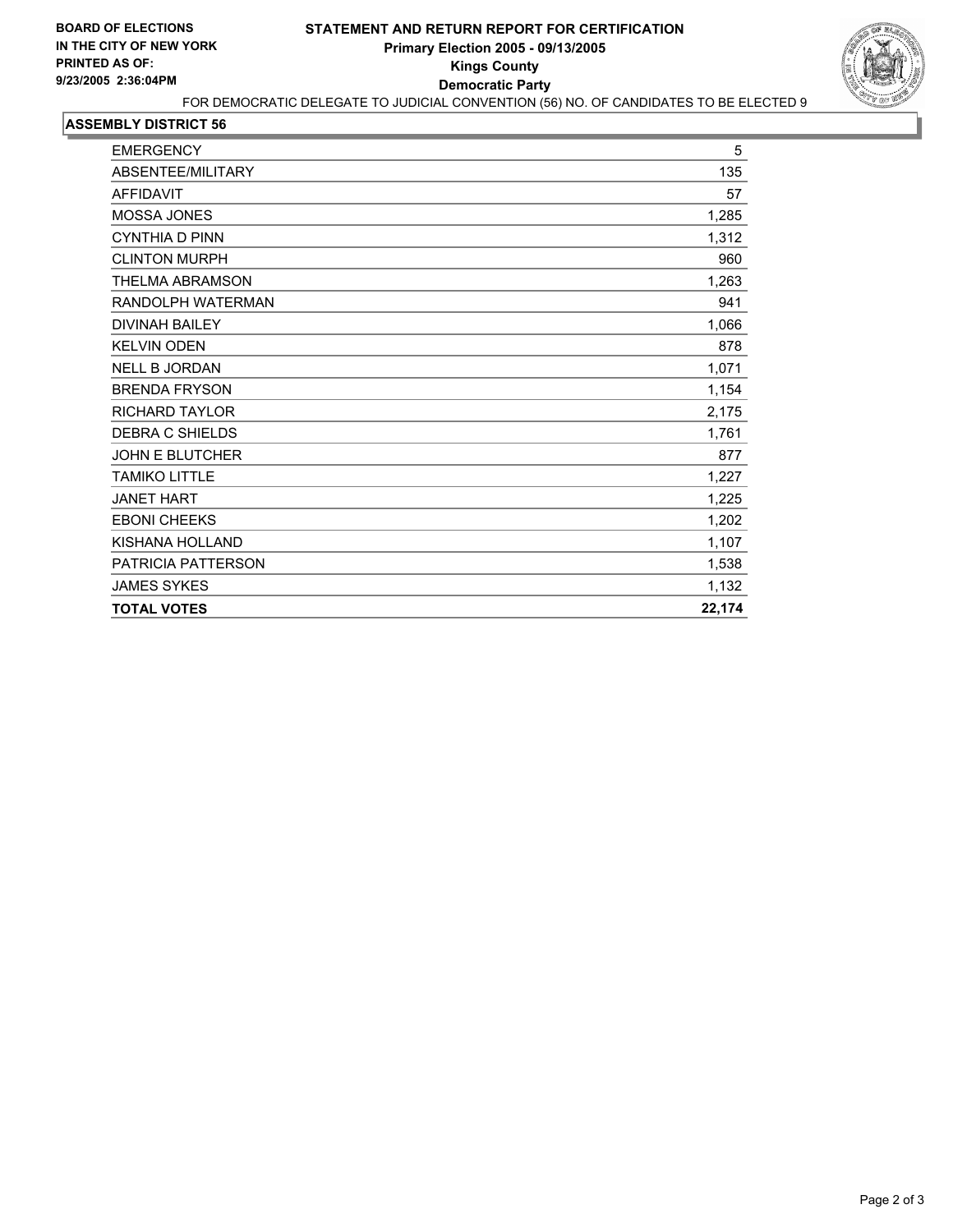

### **TOTAL FOR DEMOCRATIC DELEGATE TO JUDICIAL CONVENTION (56) - Kings County**

| <b>EMERGENCY</b>       | 5      |
|------------------------|--------|
| ABSENTEE/MILITARY      | 135    |
| <b>AFFIDAVIT</b>       | 57     |
| <b>MOSSA JONES</b>     | 1,285  |
| <b>CYNTHIA D PINN</b>  | 1,312  |
| <b>CLINTON MURPH</b>   | 960    |
| <b>THELMA ABRAMSON</b> | 1,263  |
| RANDOLPH WATERMAN      | 941    |
| <b>DIVINAH BAILEY</b>  | 1,066  |
| <b>KELVIN ODEN</b>     | 878    |
| <b>NELL B JORDAN</b>   | 1,071  |
| <b>BRENDA FRYSON</b>   | 1,154  |
| <b>RICHARD TAYLOR</b>  | 2,175  |
| <b>DEBRA C SHIELDS</b> | 1.761  |
| <b>JOHN E BLUTCHER</b> | 877    |
| <b>TAMIKO LITTLE</b>   | 1,227  |
| <b>JANET HART</b>      | 1,225  |
| <b>EBONI CHEEKS</b>    | 1,202  |
| KISHANA HOLLAND        | 1,107  |
| PATRICIA PATTERSON     | 1,538  |
| <b>JAMES SYKES</b>     | 1,132  |
| <b>TOTAL VOTES</b>     | 22,174 |
|                        |        |

We certify this statement to be correct, and have caused the same to be attested by the signatures of the members of the board, or a majority thereof, on

Date

Secretary **Chairman** 

Chief Clerk

Canvassing Board

Canvassing Board **Canvassing Board** Canvassing Board **Deputy Chief Clerk**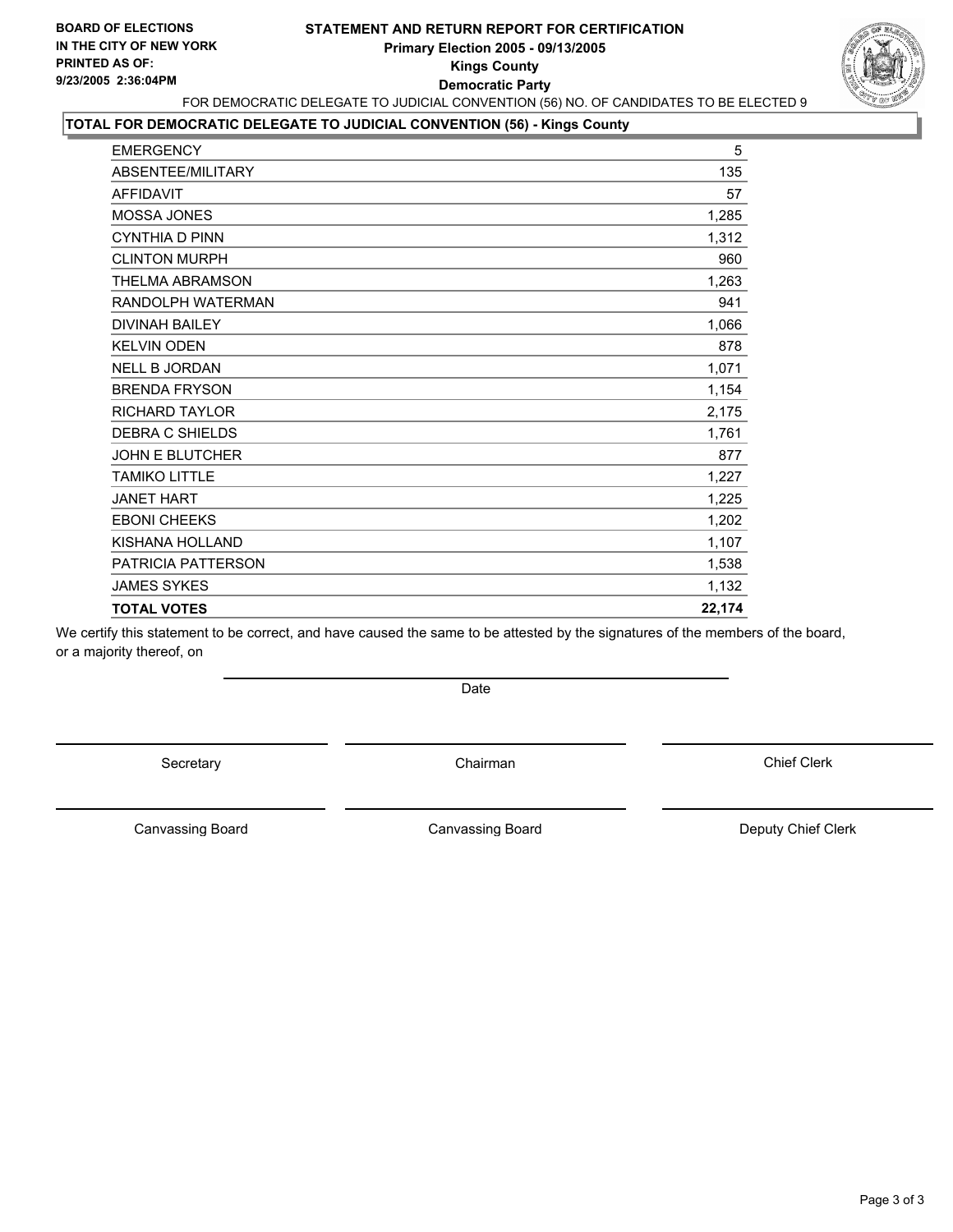

## **Primary Election 2005 - 09/13/2005 Kings County - Democratic Party**

FOR DEMOCRATIC DELEGATE TO JUDICIAL CONVENTION (60) NO. OF CANDIDATES TO BE ELECTED 3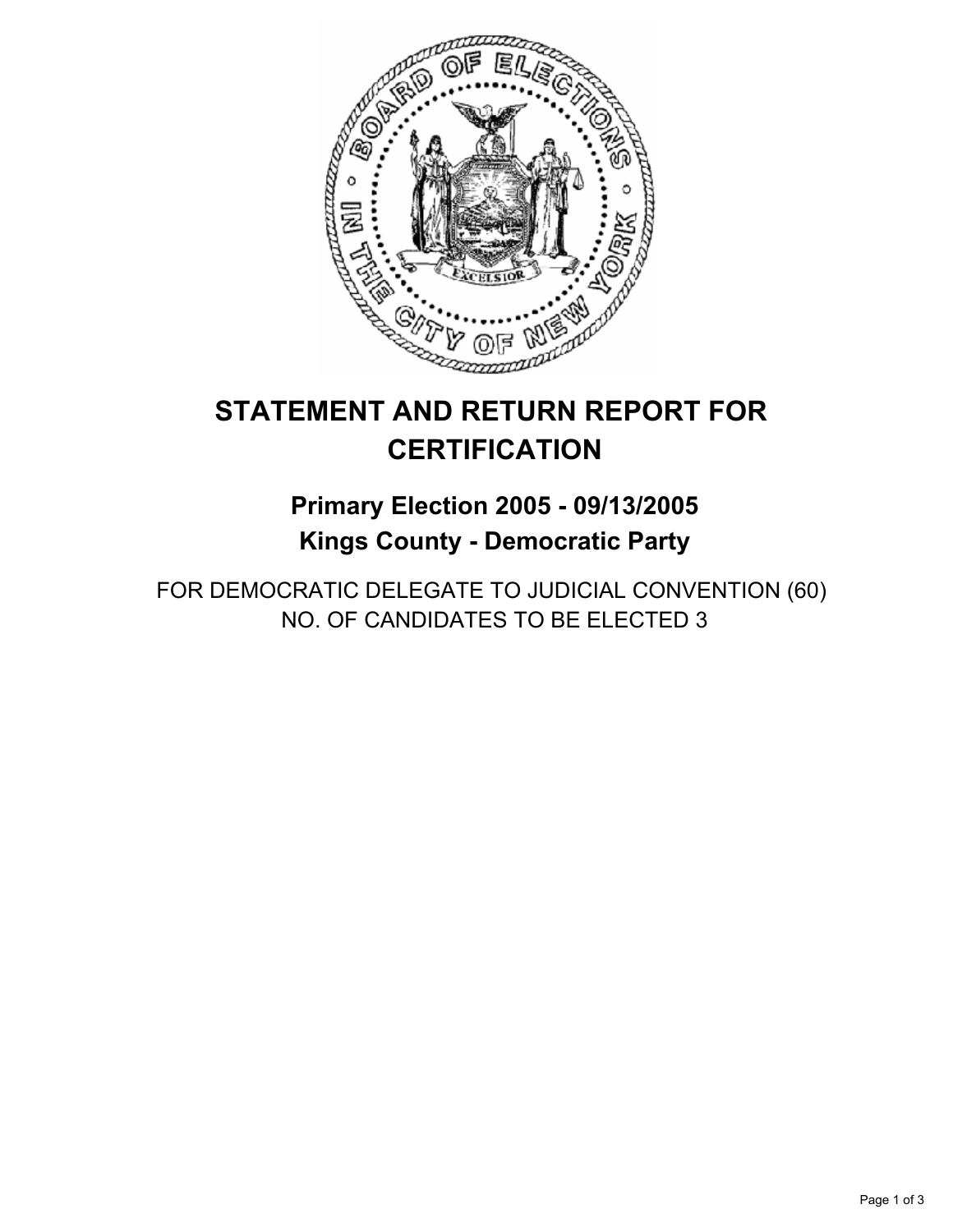

| <b>EMERGENCY</b>        |       |
|-------------------------|-------|
| ABSENTEE/MILITARY       | 38    |
| AFFIDAVIT               | 11    |
| PHYLLIS O'NEIL-PERFETTO | 611   |
| STEPHEN A HARRISON      | 455   |
| <b>MARY FORESTIERE</b>  | 395   |
| <b>JAMES E SAK</b>      | 381   |
| <b>VINCENT F PITTA</b>  | 403   |
| <b>JOANNE SEMINARA</b>  | 1,044 |
| <b>TOTAL VOTES</b>      | 3,289 |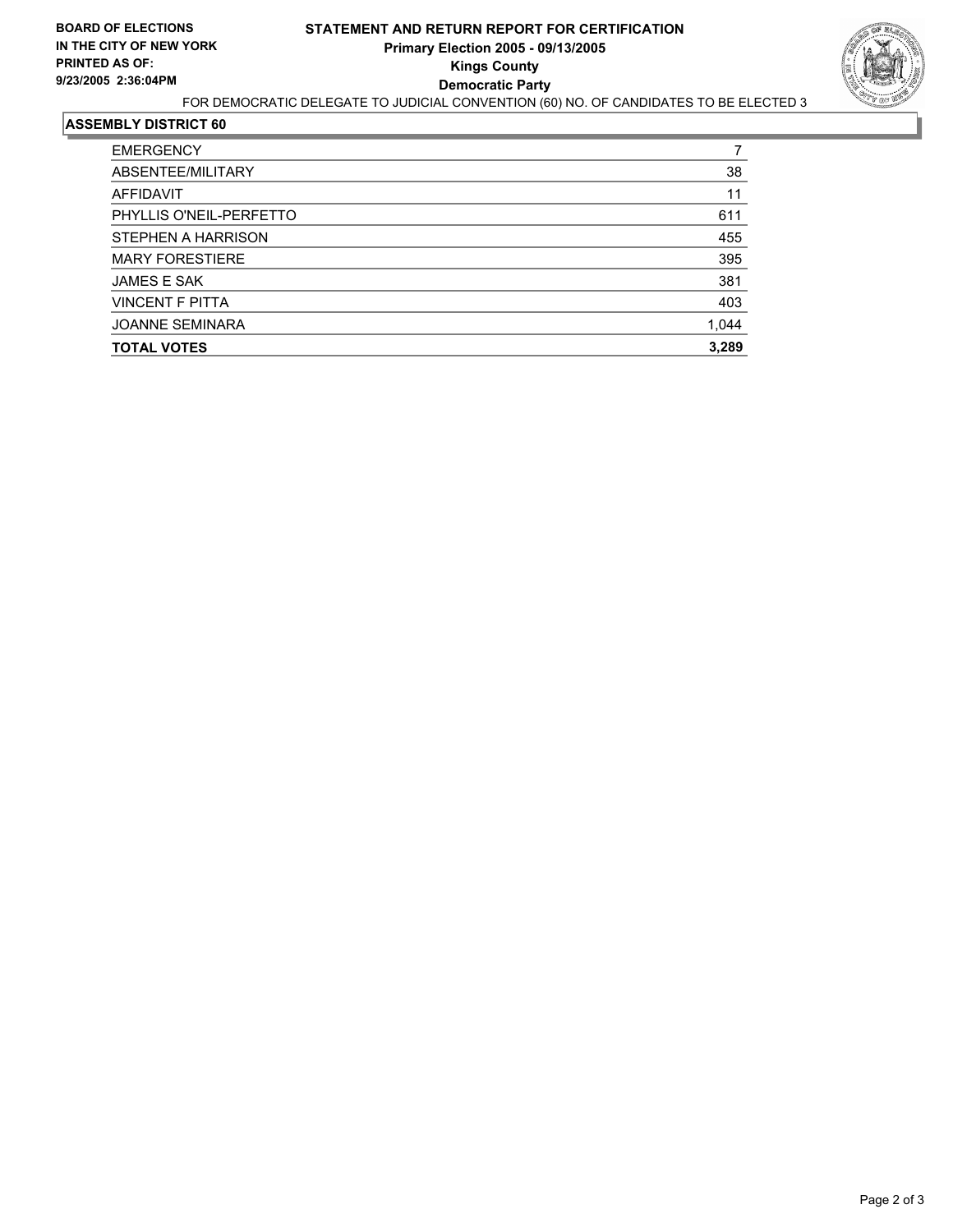#### **STATEMENT AND RETURN REPORT FOR CERTIFICATION Primary Election 2005 - 09/13/2005 Kings County Democratic Party** FOR DEMOCRATIC DELEGATE TO JUDICIAL CONVENTION (60) NO. OF CANDIDATES TO BE ELECTED 3

### **TOTAL FOR DEMOCRATIC DELEGATE TO JUDICIAL CONVENTION (60) - Kings County**

Secretary **Chairman** 

| <b>EMERGENCY</b>        |       |
|-------------------------|-------|
| ABSENTEE/MILITARY       | 38    |
| AFFIDAVIT               | 11    |
| PHYLLIS O'NEIL-PERFETTO | 611   |
| STEPHEN A HARRISON      | 455   |
| <b>MARY FORESTIERE</b>  | 395   |
| <b>JAMES E SAK</b>      | 381   |
| <b>VINCENT F PITTA</b>  | 403   |
| <b>JOANNE SEMINARA</b>  | 1,044 |
| <b>TOTAL VOTES</b>      | 3,289 |

We certify this statement to be correct, and have caused the same to be attested by the signatures of the members of the board, or a majority thereof, on

Canvassing Board **Canvassing Canvassing Board** Deputy Chief Clerk

Canvassing Board

Chief Clerk



Date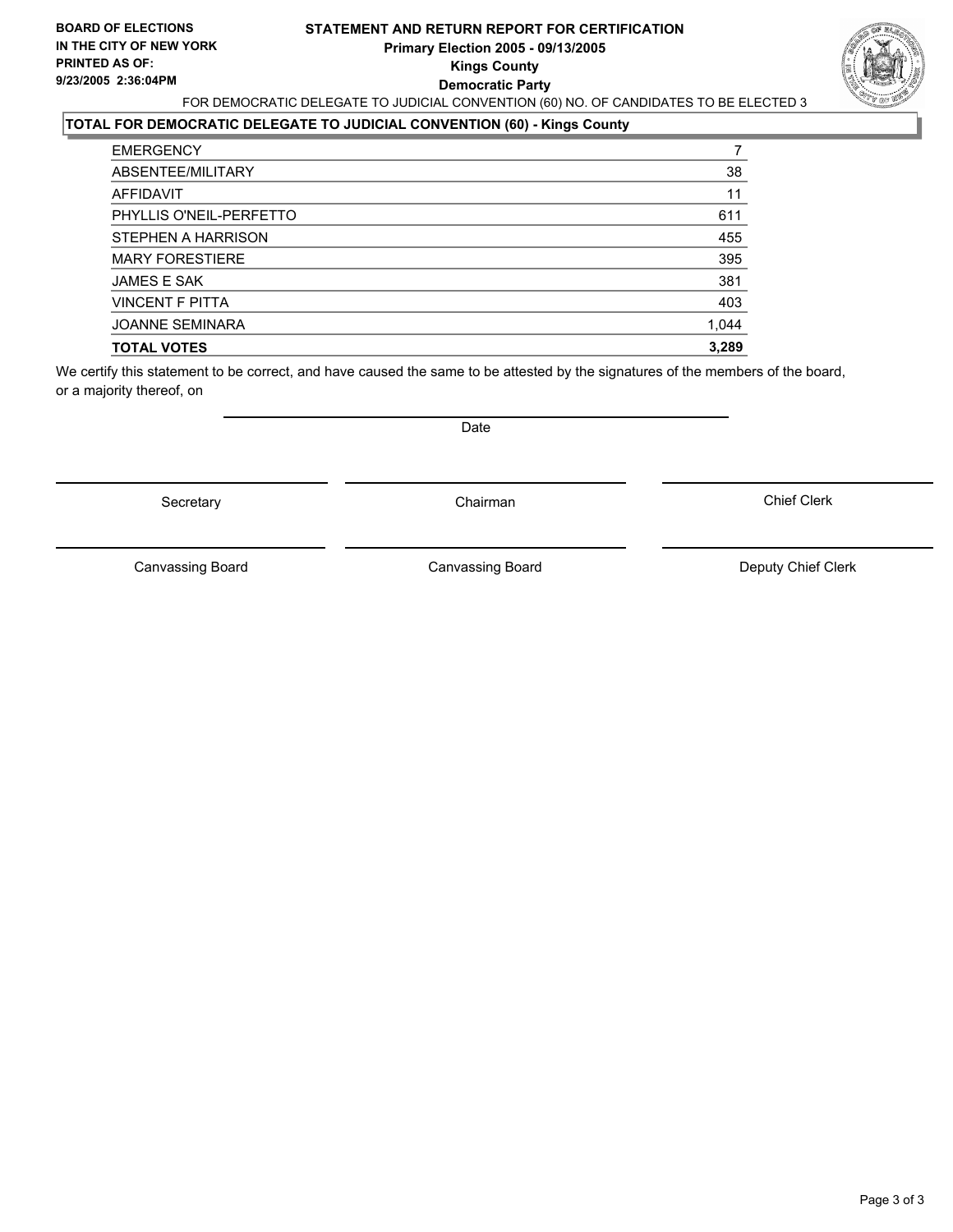

# **STATEMENT AND RETURN REPORT FOR CERTIFICATION**

# **Primary Election 2005 - 09/13/2005 Kings County - Democratic Party**

FOR DEMOCRATIC ALTERNATE DELEGATE TO THE JUDICIAL CONVENTION (55) NO. OF OILIDIDATES TO BE ELESTED 8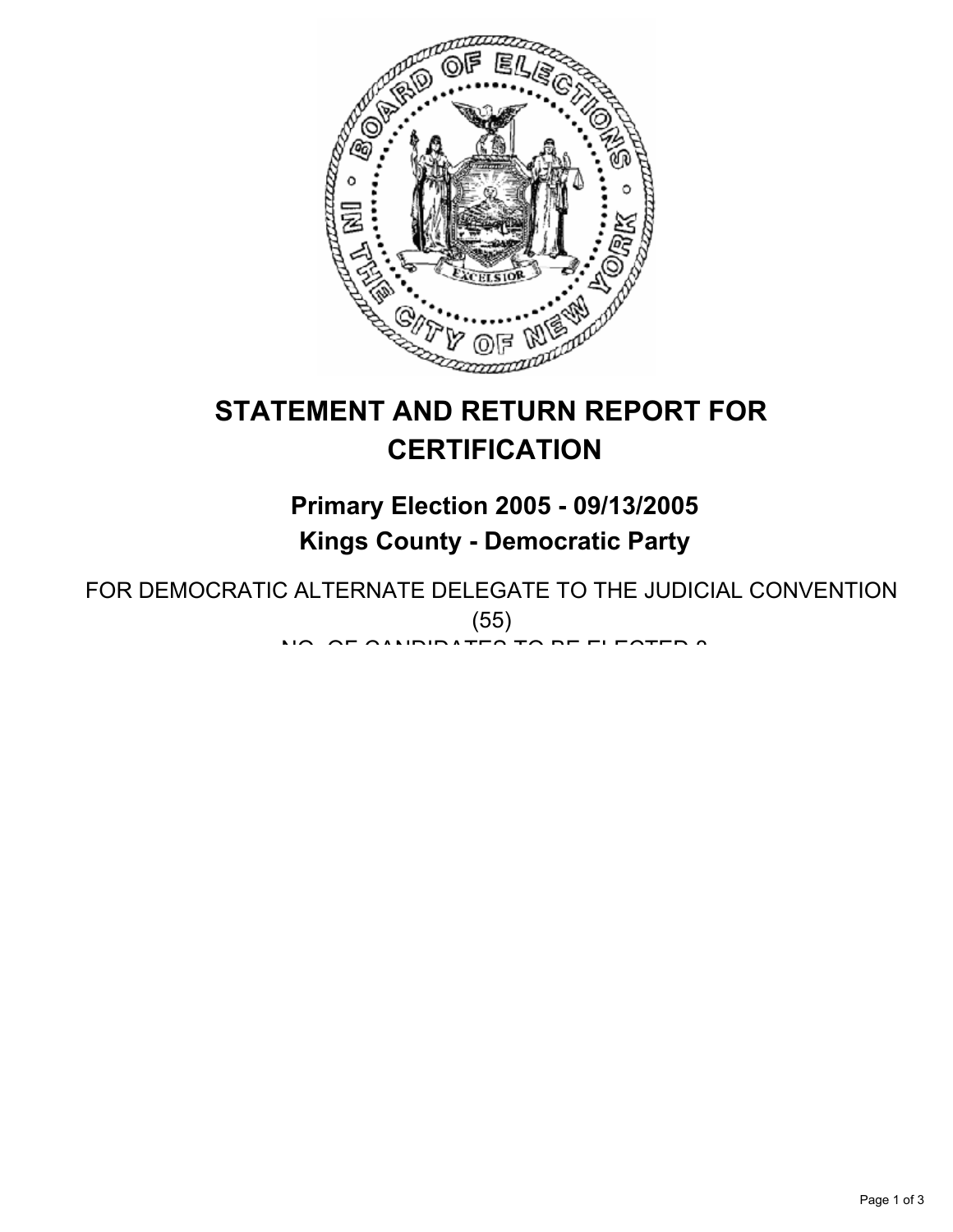

#### **ASSEMBLY DISTRICT 55**

| <b>EMERGENCY</b>             | 16     |
|------------------------------|--------|
| ABSENTEE/MILITARY            | 90     |
| <b>AFFIDAVIT</b>             | 102    |
| <b>LATAVIA D GRAY</b>        | 1,069  |
| NATHANIEL STRICKLAND         | 1,012  |
| <b>MICHAEL GREEN</b>         | 1,583  |
| <b>ARTHUR CASH</b>           | 639    |
| <b>APRIL MCBRIDE</b>         | 847    |
| <b>GALE STORM</b>            | 810    |
| <b>SHARON M GAINES</b>       | 1,019  |
| <b>LARRY D BURNETT</b>       | 633    |
| PERNELL BOYLAND              | 1,471  |
| WILLIAM BOYLAND JR.          | 3,078  |
| <b>RUBY BOYLAND</b>          | 1,187  |
| <b>WAYNE SMART</b>           | 881    |
| <b>HELEN HARRISON</b>        | 1,050  |
| <b>GENEVA MONTGOMERY</b>     | 1,123  |
| <b>LLOYD ROBERTS</b>         | 879    |
| <b>VALERIE OLIVER-DURRAH</b> | 803    |
| <b>TOTAL VOTES</b>           | 18,084 |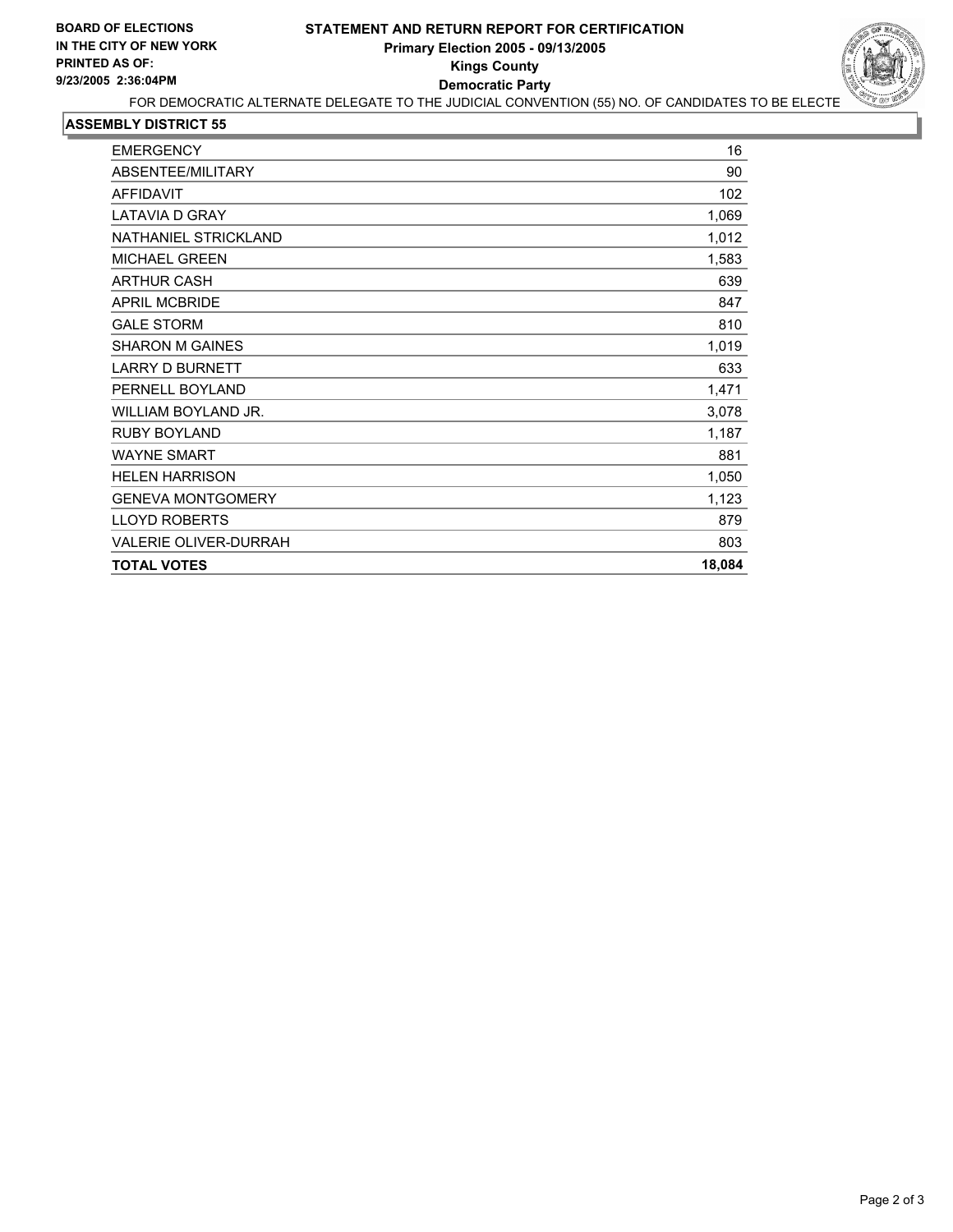### **STATEMENT AND RETURN REPORT FOR CERTIFICATION Primary Election 2005 - 09/13/2005 Kings County Democratic Party**



## FOR DEMOCRATIC ALTERNATE DELEGATE TO THE JUDICIAL CONVENTION (55) NO. OF CANDIDATES TO BE ELECTE

### **TOTAL FOR DEMOCRATIC ALTERNATE DELEGATE TO THE JUDICIAL CONVENTION (55) - Kings County**

| <b>EMERGENCY</b>             | 16     |
|------------------------------|--------|
| ABSENTEE/MILITARY            | 90     |
| <b>AFFIDAVIT</b>             | 102    |
| <b>LATAVIA D GRAY</b>        | 1,069  |
| NATHANIEL STRICKLAND         | 1,012  |
| <b>MICHAEL GREEN</b>         | 1,583  |
| <b>ARTHUR CASH</b>           | 639    |
| <b>APRIL MCBRIDE</b>         | 847    |
| <b>GALE STORM</b>            | 810    |
| <b>SHARON M GAINES</b>       | 1,019  |
| <b>LARRY D BURNETT</b>       | 633    |
| PERNELL BOYLAND              | 1,471  |
| WILLIAM BOYLAND JR.          | 3,078  |
| <b>RUBY BOYLAND</b>          | 1,187  |
| <b>WAYNE SMART</b>           | 881    |
| <b>HELEN HARRISON</b>        | 1,050  |
| <b>GENEVA MONTGOMERY</b>     | 1,123  |
| <b>LLOYD ROBERTS</b>         | 879    |
| <b>VALERIE OLIVER-DURRAH</b> | 803    |
| <b>TOTAL VOTES</b>           | 18,084 |
|                              |        |

We certify this statement to be correct, and have caused the same to be attested by the signatures of the members of the board, or a majority thereof, on

Secretary **Chairman** 

Date

Canvassing Board

Canvassing Board **Canvassing Canvassing Board** Deputy Chief Clerk

Chief Clerk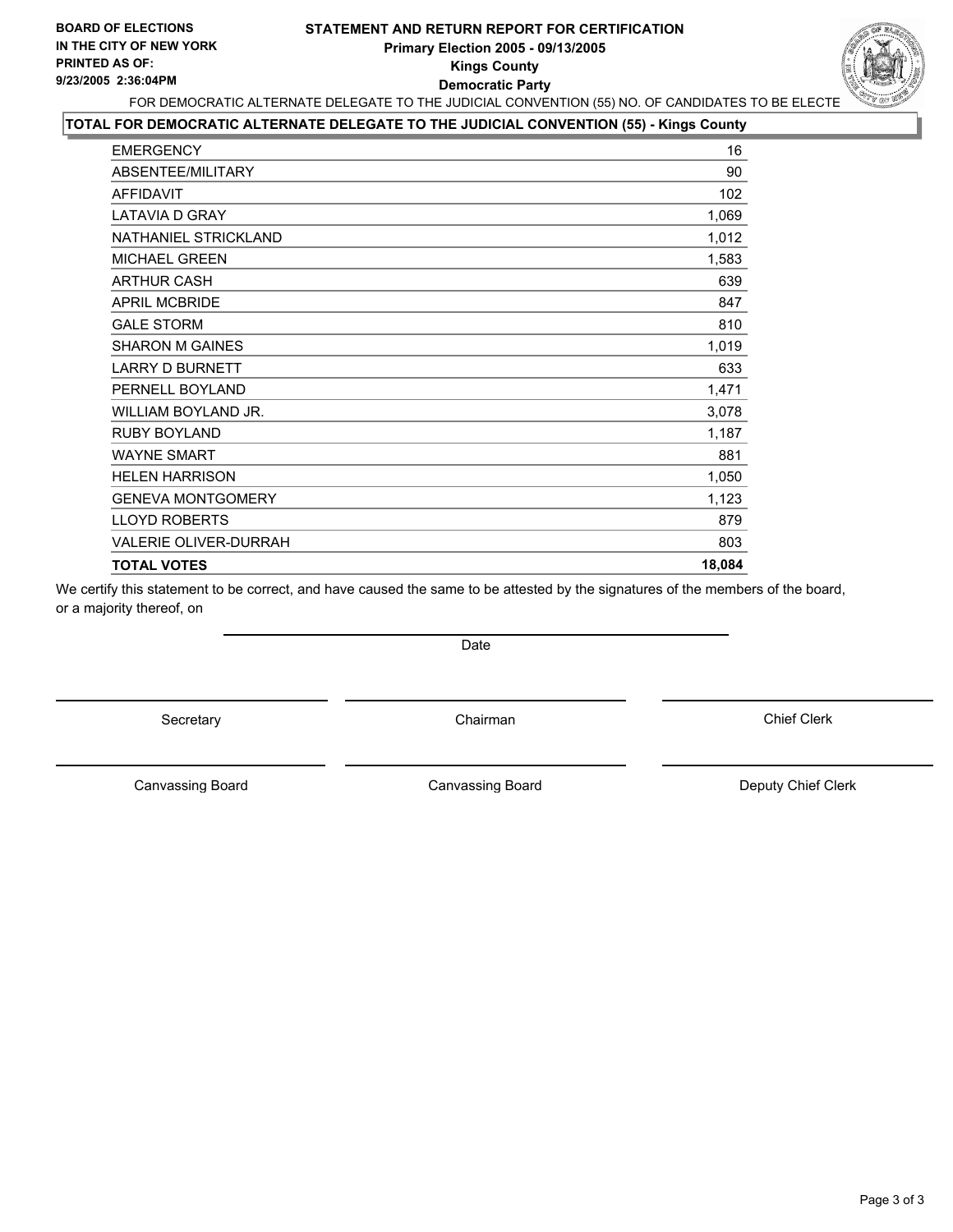

# **STATEMENT AND RETURN REPORT FOR CERTIFICATION**

# **Primary Election 2005 - 09/13/2005 Kings County - Democratic Party**

FOR DEMOCRATIC ALTERNATE DELEGATE TO THE JUDICIAL CONVENTION (56)  $\mathbf{M}$ . Of all protected to be elected  $\mathbf{M}$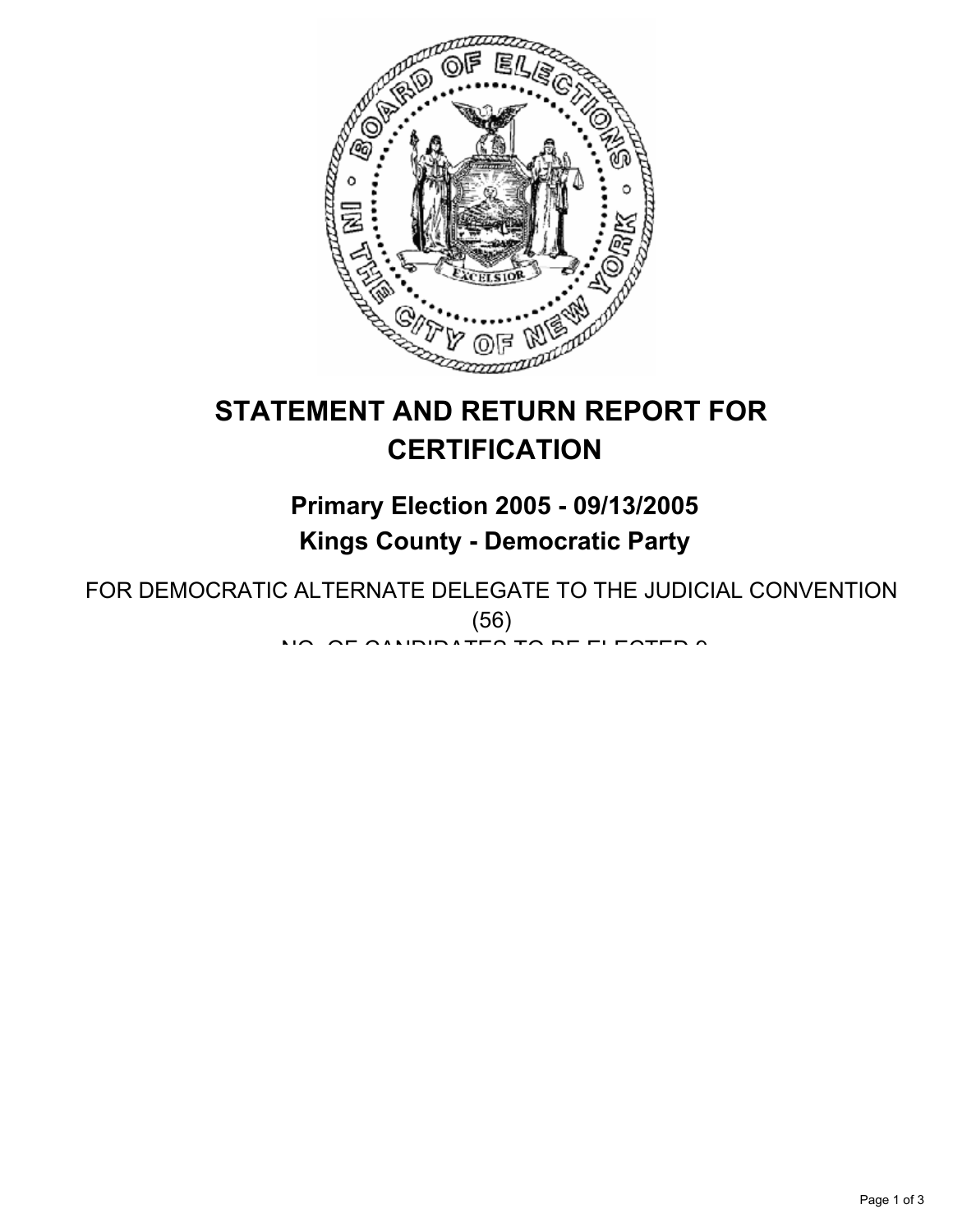

### **ASSEMBLY DISTRICT 56**

| <b>EMERGENCY</b>         | 5      |
|--------------------------|--------|
| ABSENTEE/MILITARY        | 135    |
| <b>AFFIDAVIT</b>         | 57     |
| <b>LEONA HUFF</b>        | 1,413  |
| SANDRA O THOMPSON        | 2,053  |
| EDNA M JOHNSON           | 1,379  |
| <b>GREGORY C GLASGOW</b> | 934    |
| <b>CATHERINE ARLINE</b>  | 996    |
| ROSALIE THOMAS           | 1,154  |
| <b>JAMES V CRANDALL</b>  | 907    |
| <b>ROBERT RUCKER</b>     | 782    |
| <b>LYDIA AUGUST</b>      | 947    |
| <b>JUDY KELLY</b>        | 1,553  |
| <b>SHELLY WOODARD</b>    | 1,167  |
| <b>GARY COHEN</b>        | 898    |
| <b>MARION COOPER</b>     | 1,194  |
| <b>ANGELA HOLMES</b>     | 1,399  |
| <b>KEVIN LAWRENCE</b>    | 1,171  |
| MICHELLE JOHNSON         | 1,639  |
| <b>WILLIAM ANDERSON</b>  | 1,007  |
| <b>NEAL SINGLETON</b>    | 1,022  |
| <b>TOTAL VOTES</b>       | 21,615 |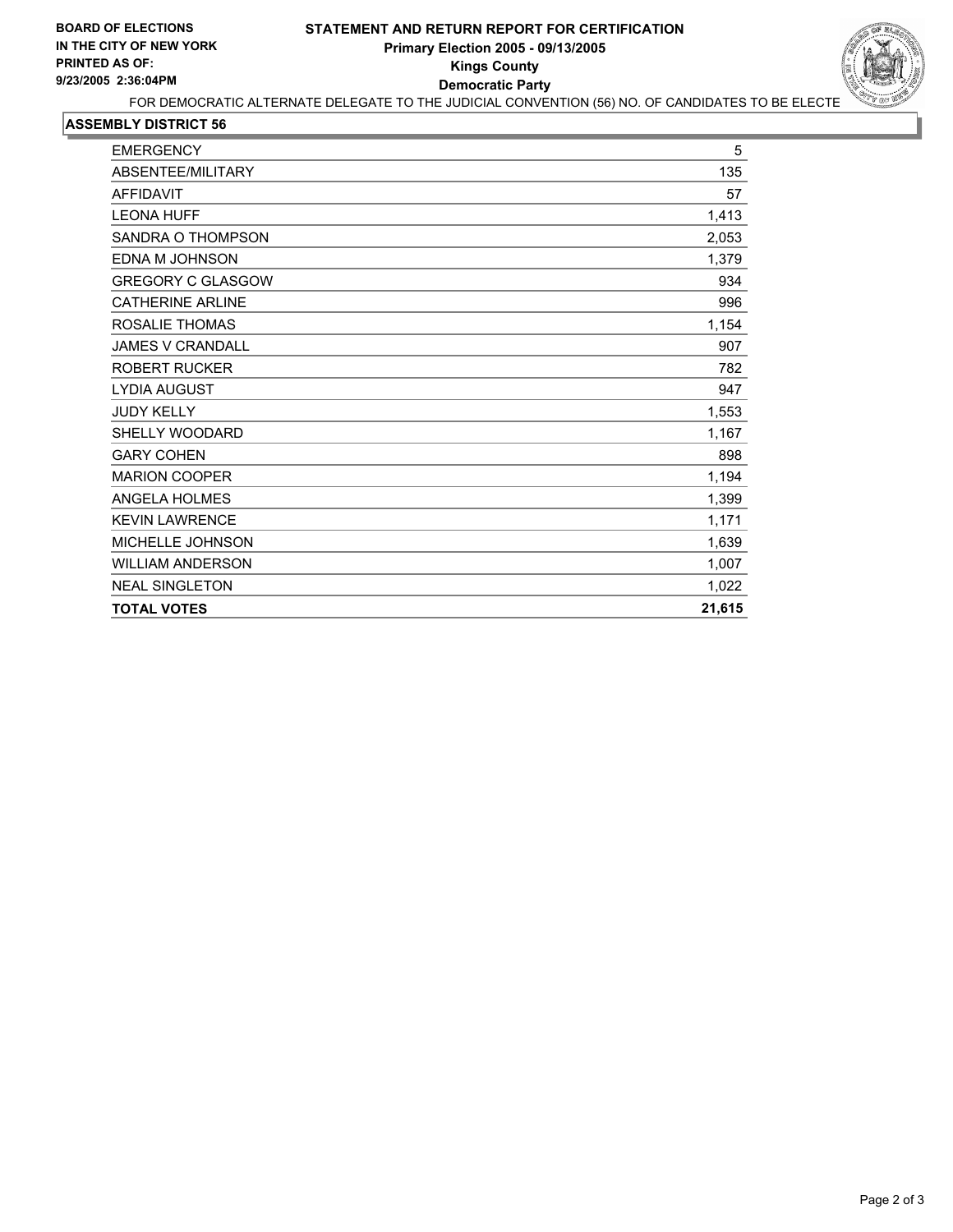### **STATEMENT AND RETURN REPORT FOR CERTIFICATION Primary Election 2005 - 09/13/2005 Kings County Democratic Party**



### FOR DEMOCRATIC ALTERNATE DELEGATE TO THE JUDICIAL CONVENTION (56) NO. OF CANDIDATES TO BE ELECTE **TOTAL FOR DEMOCRATIC ALTERNATE DELEGATE TO THE JUDICIAL CONVENTION (56) - Kings County**

| <b>EMERGENCY</b>         | 5      |
|--------------------------|--------|
| ABSENTEE/MILITARY        | 135    |
| <b>AFFIDAVIT</b>         | 57     |
| <b>LEONA HUFF</b>        | 1,413  |
| SANDRA O THOMPSON        | 2,053  |
| EDNA M JOHNSON           | 1,379  |
| <b>GREGORY C GLASGOW</b> | 934    |
| <b>CATHERINE ARLINE</b>  | 996    |
| ROSALIE THOMAS           | 1,154  |
| <b>JAMES V CRANDALL</b>  | 907    |
| <b>ROBERT RUCKER</b>     | 782    |
| <b>LYDIA AUGUST</b>      | 947    |
| <b>JUDY KELLY</b>        | 1,553  |
| SHELLY WOODARD           | 1,167  |
| <b>GARY COHEN</b>        | 898    |
| <b>MARION COOPER</b>     | 1,194  |
| ANGELA HOLMES            | 1,399  |
| <b>KEVIN LAWRENCE</b>    | 1,171  |
| MICHELLE JOHNSON         | 1,639  |
| <b>WILLIAM ANDERSON</b>  | 1,007  |
| <b>NEAL SINGLETON</b>    | 1,022  |
| <b>TOTAL VOTES</b>       | 21,615 |

We certify this statement to be correct, and have caused the same to be attested by the signatures of the members of the board, or a majority thereof, on

Date

Secretary **Chairman** 

Chief Clerk

Canvassing Board

Canvassing Board **Canvassing Canvassing Board** Deputy Chief Clerk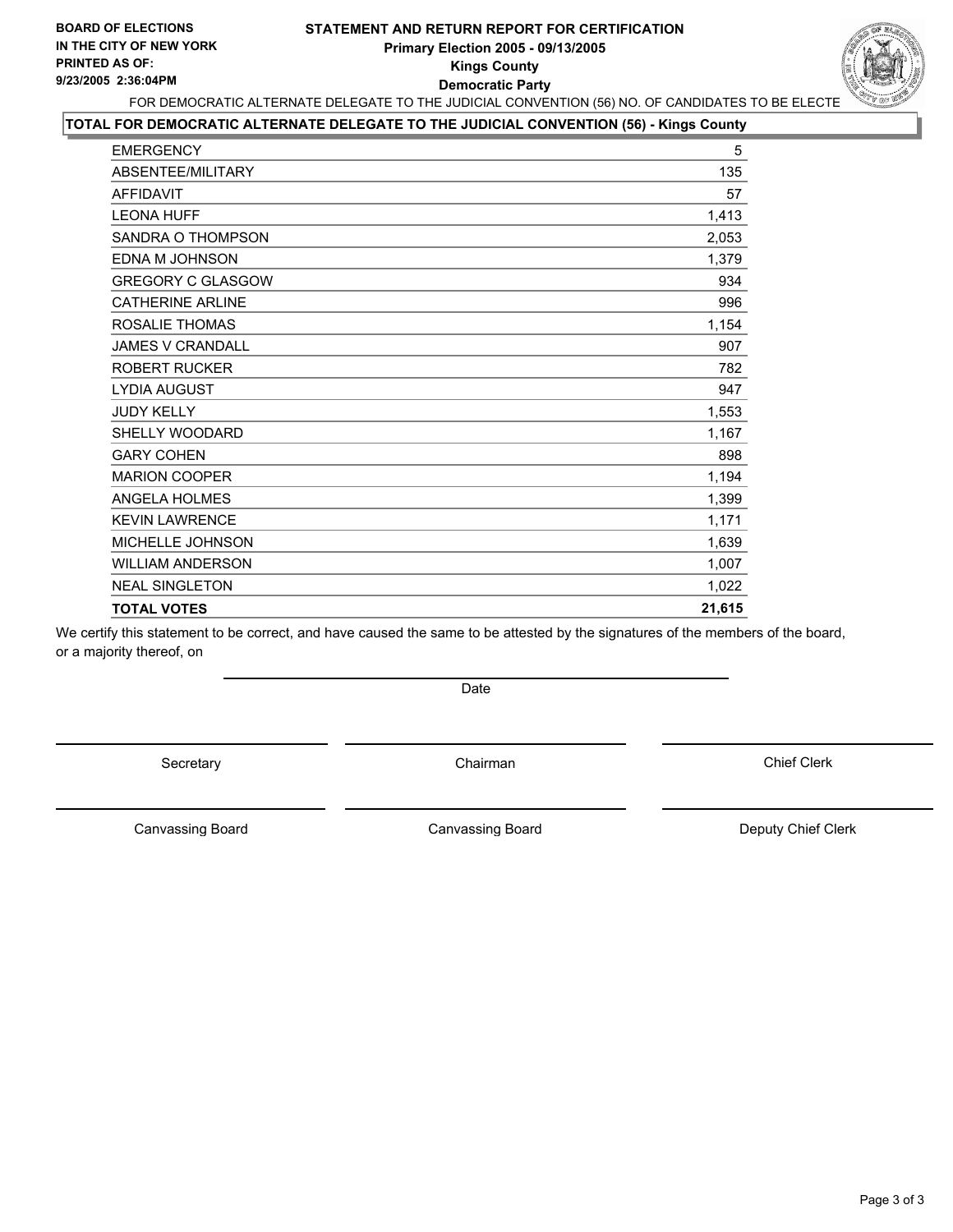

# **STATEMENT AND RETURN REPORT FOR CERTIFICATION**

# **Primary Election 2005 - 09/13/2005 Kings County - Democratic Party**

FOR DEMOCRATIC ALTERNATE DELEGATE TO THE JUDICIAL CONVENTION (60) NO. OF OILIDIDATES TO BE ELESTED 3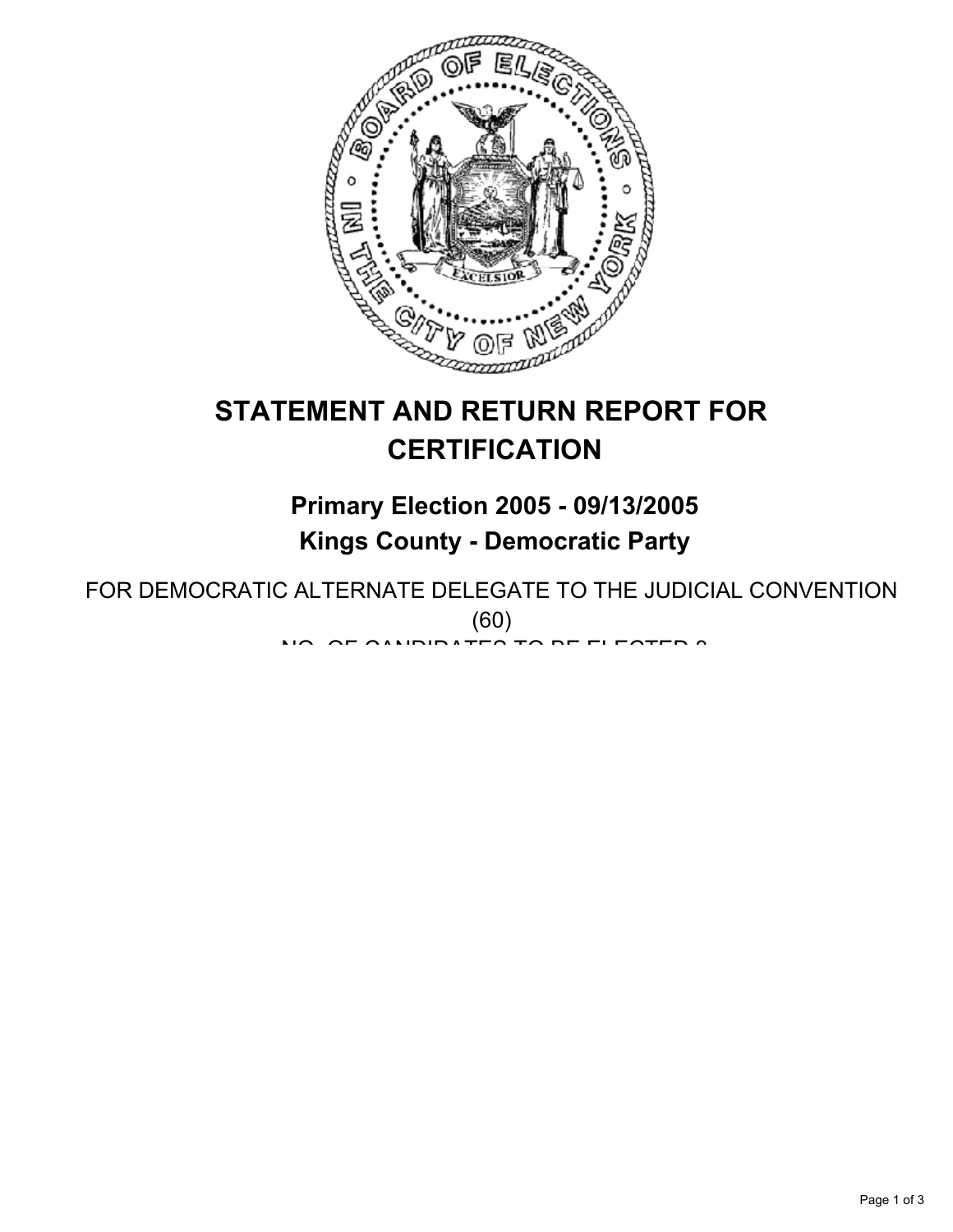

#### **ASSEMBLY DISTRICT 60**

| <b>EMERGENCY</b>       |       |
|------------------------|-------|
| ABSENTEE/MILITARY      | 38    |
| AFFIDAVIT              | 11    |
| RALPH J PERFETTO       | 763   |
| EDMUND MODERACKI       | 321   |
| <b>RALPH P MARRA</b>   | 561   |
| MICHAEL J RYAN         | 621   |
| <b>MARGARET HUGHES</b> | 719   |
| <b>TOTAL VOTES</b>     | 2,985 |